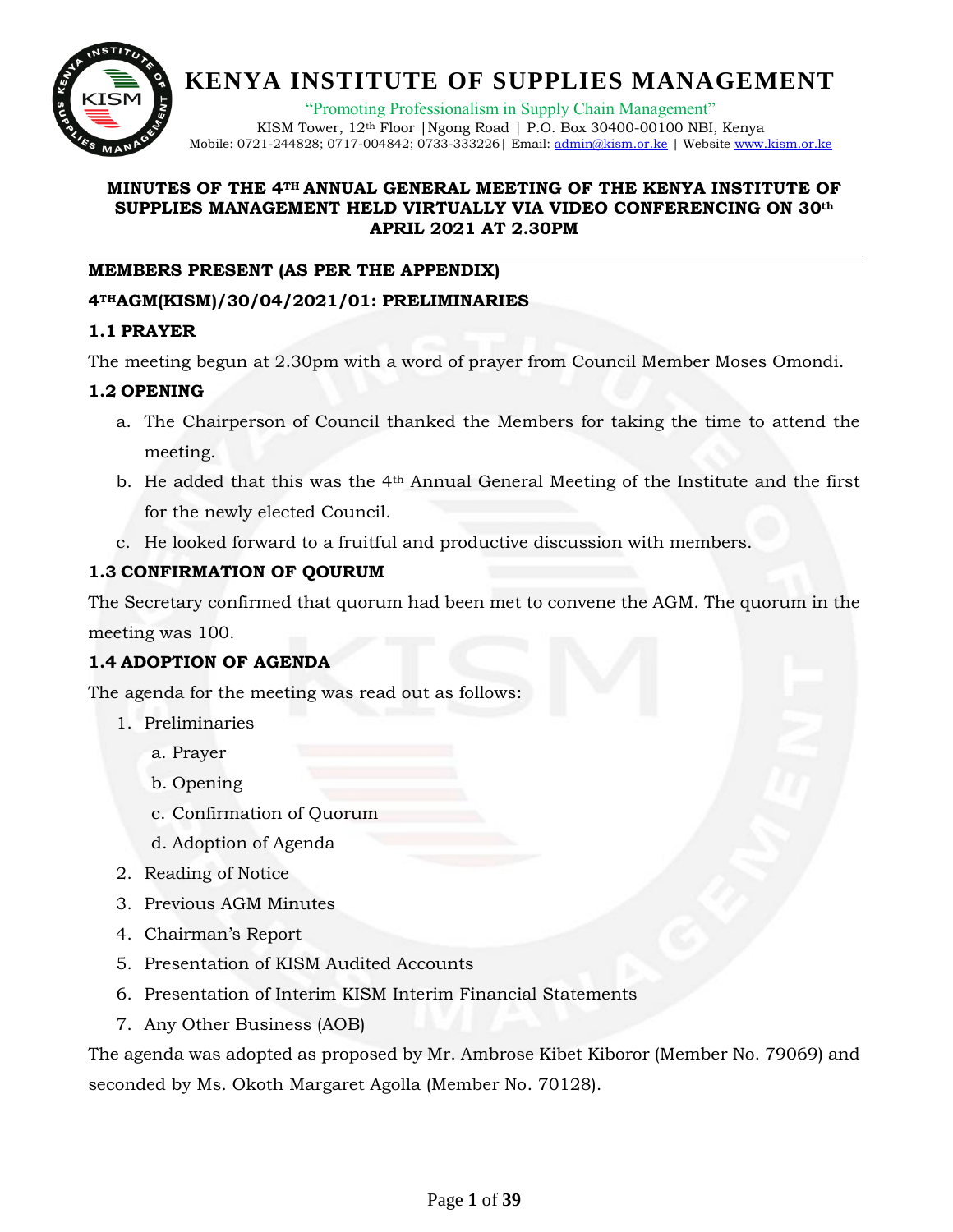

"Promoting Professionalism in Supply Chain Management"

KISM Tower, 12<sup>th</sup> Floor | Ngong Road | P.O. Box 30400-00100 NBI, Kenya Mobile: 0721-244828; 0717-004842; 0733-333226| Email: [admin@kism.or.ke](mailto:admin@kism.or.ke) | Website [www.kism.or.ke](http://www.kism.or.ke/)

### **4THAGM(KISM)/ 30/04/2021/02: READING OF NOTICE**

The Secretary read out the AGM Notice and confirmed that the same had been circulated via Nation Newspaper on 28<sup>th</sup> February, 2021 as well as sent to Member emails on 6<sup>th</sup> April 2020 duly notifying members of the meeting.

### **4THAGM(KISM)/ 30/04/2021/03: PREVIOUS AGM MINUTES**

#### **Noted that:**

- 1. The Minutes for the previous AGM meeting had not been provided to the incoming Council.
- 2. The last AGM was held as per the court order in the JR No. 115 of 2018 that had directed elections for the Institute be held. In compliance with the order, the elections were held on 10th January 2020 and a Council appointment through a gazette notice No 1290 of 6th February 2020.
- 3. There were therefore no minutes to confirm, as the same to date had yet to be supplied to the Council.

### **4TH AGM(KISM)/ 30/04/2021/04: CHAIRMAN'S REPORT**

The Chairman's report was presented as highlighted below:

### **Noted that:**

- 1. The Chairman thanked the members for their continued support and expressed gratitude to all members for their well wishes as the Council assumed Office on 24th February, 2020. He added that it was a difficult time for the profession, as the country and the world at large continued to grapple with the effects of the COVID-19 pandemic. He informed members that the Institute was putting in place mechanisms to ensure that service delivery was improved, and that it operated effectively and efficiently.
- 2. The report provided an overview of the achievements made by the Council during the financial year as highlighted below:
	- a. KISM Towers: The National Treasury had funded a large portion of KISM Towers, up to 70% of the total construction cost. The Institute currently owed the contractors about KShs. 248M and consultants 39M. A request has been lodged with the National Treasury for further support to offset the balance.
	- b. KISM Strategic Plan 2020-2024: The Council had developed the KISM Strategic Plan 2020-2024. The Institute's Mission was "*To Train, Register, License, and*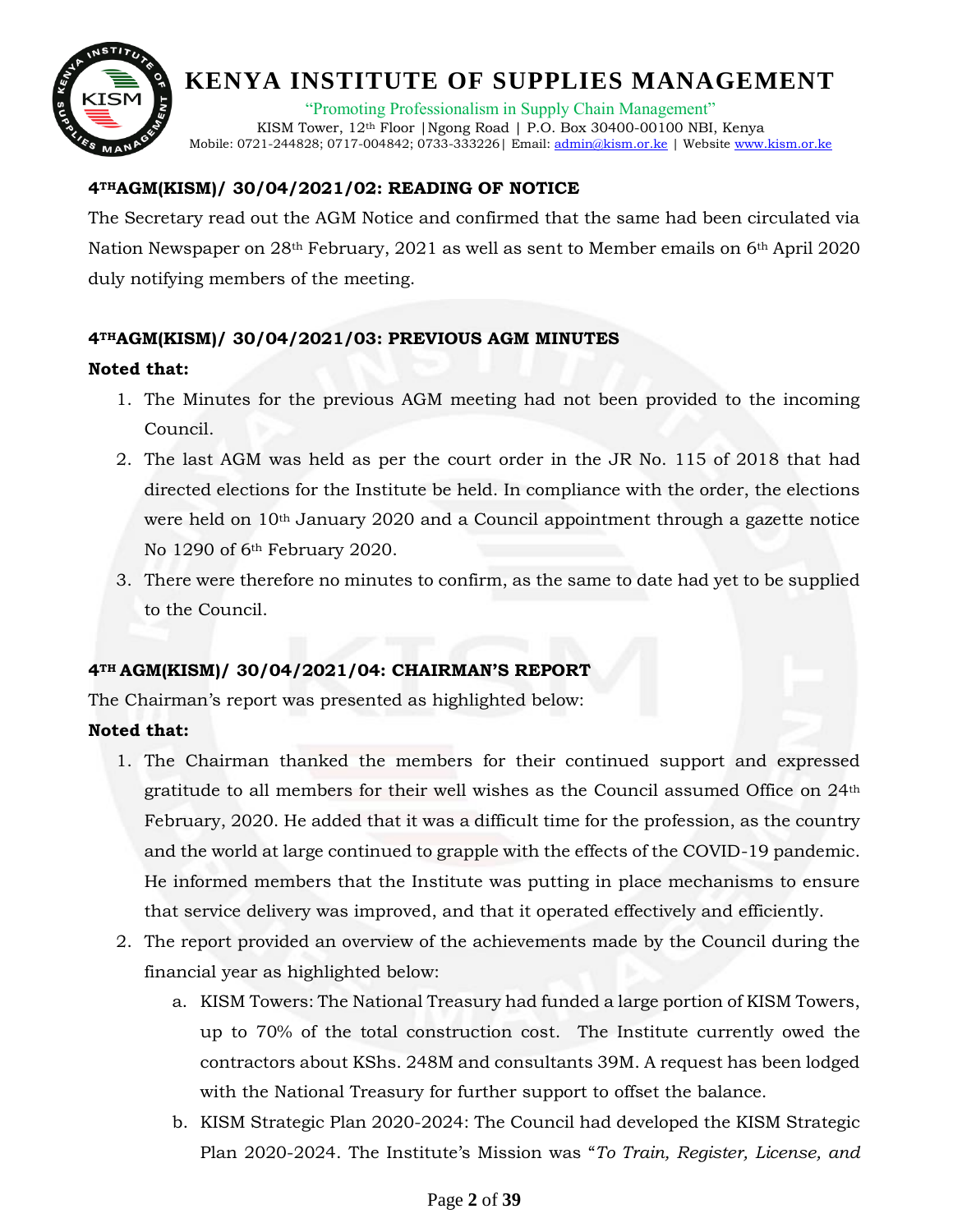

"Promoting Professionalism in Supply Chain Management" KISM Tower, 12th Floor |Ngong Road | P.O. Box 30400-00100 NBI, Kenya Mobile: 0721-244828; 0717-004842; 0733-333226 | Email: [admin@kism.or.ke](mailto:admin@kism.or.ke) | Website [www.kism.or.ke](http://www.kism.or.ke/)

*Discipline and Regulate Supply Chain Management Practitioners*". The Vision was '*To Be the Center of Excellence for Supply Chain Management Practitioners*'. The Core Values were, "*Integrity, Fairness, Transparency, Accountability, Good Governance, Professionalism, Inclusivity and Innovation*". The Plan was anchored on Seven (7) Strategic Focus Areas to aid in its implementation

- c. Kenya Institute of Supplies Examinations Board (KISEB): The KISEB Board was fully constituted in May 2020. The Board consisted of five persons nominated by the Institute through an open and competitive recruitment process among its members; The Board included representatives from the Public Procurement Regulatory Authority (PPRA), Kenya Institute of Curriculum Development (KICD), Kenya National Examinations Council (KNEC), Kenya Private Sector Alliance (KEPSA) and local universities. The KISEB Board, led by its Chairman, Dr. Wasike Walubengo, had established various Committees which had formal terms of reference approved by the Board and reviewed on an ongoing basis. The Committees of the Board comprised of Curriculum Development, Examination and Quality Assurance, Corporate Services, Marketing, Accreditation and Resource Mobilization, and Audit and Risk Management Committee.
- 3. The report further reiterated the pledge by the Council to fulfill the promises made during the elections through Council efforts, support from the Government through the National Treasury, and dedication of its members.
- 4. The Chairman's Report contained the annual Council Committee reports. The reports by each Committee were noted as highlighted below:
	- a. Registration Committee: The Committee reported the following during the financial year:
		- i. Legal Notices: KISM sensitized the employers/stakeholders in the public, private, and NGO sectors on abiding with the Supplies Practitioners Management Act, 2007 (SPMA) legal requirements and sanctions for nonregistration. Official letters to employers were issued and Public notices on the same were circulated in the dailies.
		- ii. Growth of Membership Base: Membership grew from 2000 to 6000 members in 2020 based on the strategies put in place by the Institute. This resulted in a remarkable 200% Growth.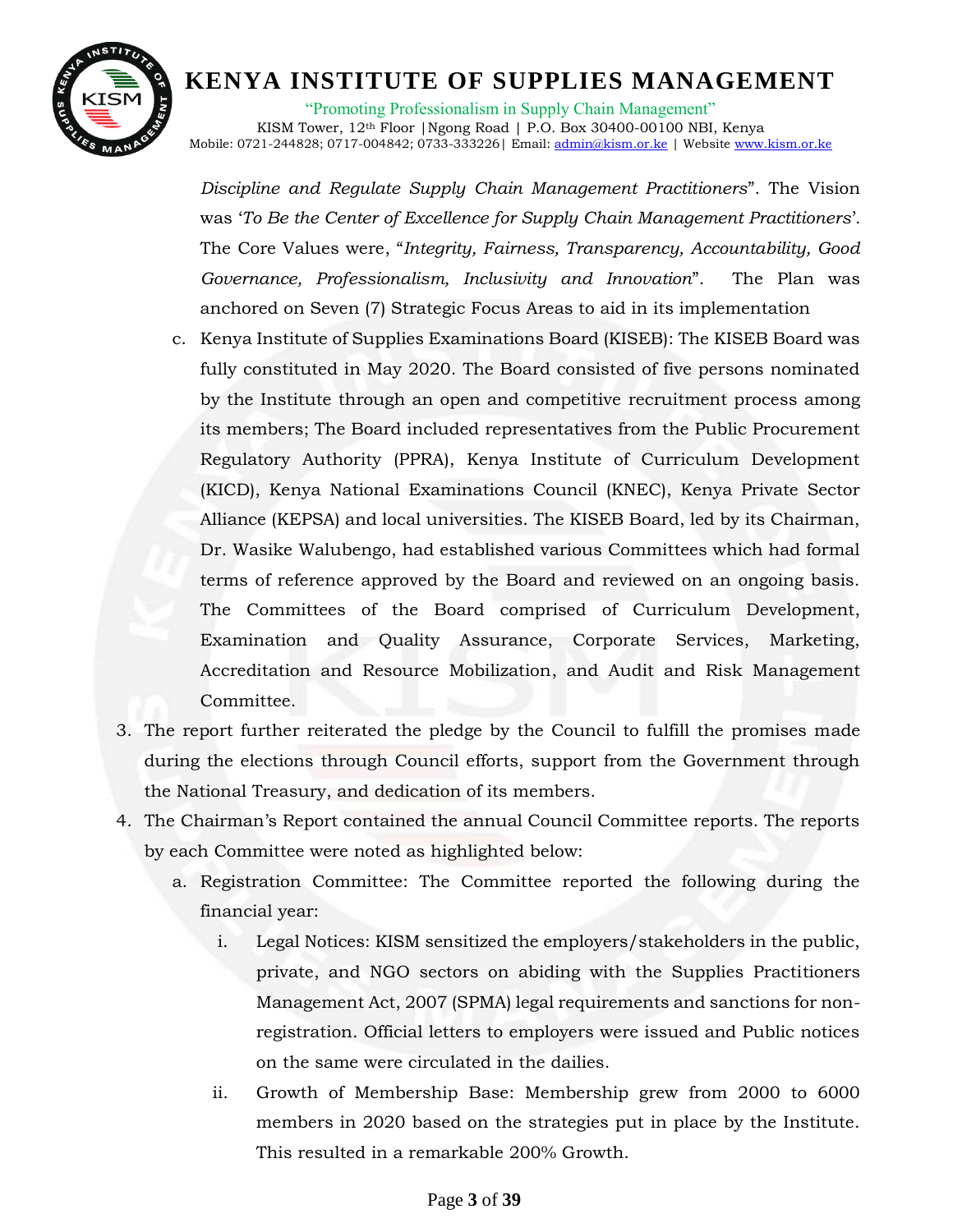

"Promoting Professionalism in Supply Chain Management"

KISM Tower, 12<sup>th</sup> Floor | Ngong Road | P.O. Box 30400-00100 NBI, Kenya Mobile: 0721-244828; 0717-004842; 0733-333226 | Email: [admin@kism.or.ke](mailto:admin@kism.or.ke) | Website [www.kism.or.ke](http://www.kism.or.ke/)

- iii. Professional Register: The review and clean-up of the register was underway to facilitate fulfillment of the Continuous Professional Development (CPD) requirements; aid in the confirmation of members in good standing; and to facilitate the licensing and publishing of registered members in the Kenya gazette.
- iv. Registration Policy: The review and development of the Registration Policy was on-going. Upon completion of the zero draft the same would be circulated to stakeholders for input and thereafter validation.
- v. Compliance Audits: The Council committed to conducting nation-wide compliance audits to ensure non-registered/non-compliant personnel who were illegally in the Supply Chain Management (SCM) functions were weeded out. Discussions with the National Treasury were at advanced stages awaiting budgetary support.
- vi. Automation of the Registration Portal: Automation was ongoing in efforts to ensure that the end to end self-service registration process was done effectively and efficiently. Upon completion the Council would officially commission the portal.
- vii. Electronic Voting: The Council was working towards concluding the automation of the voting process after which the same would be launched to ensure that members voted from the comfort of their respective locations without the inconvenience of country-wide travel. The legislative review of the said process was underway and at advanced stages.
- b. Disciplinary Committee: The Committee reported the following during the financial year:
	- i. The Disciplinary Committee had been established pursuant to Section 22 of the SPMA, 2007, to look into the conduct of practitioners, and take up disciplinary measures that may be necessary to maintain discipline and professionalism.
	- ii. The Committee had developed the Disciplinary Policy, Procedures and Guidelines and the Code of Ethics and Standards of Professional Conduct to carry out its mandate efficiently.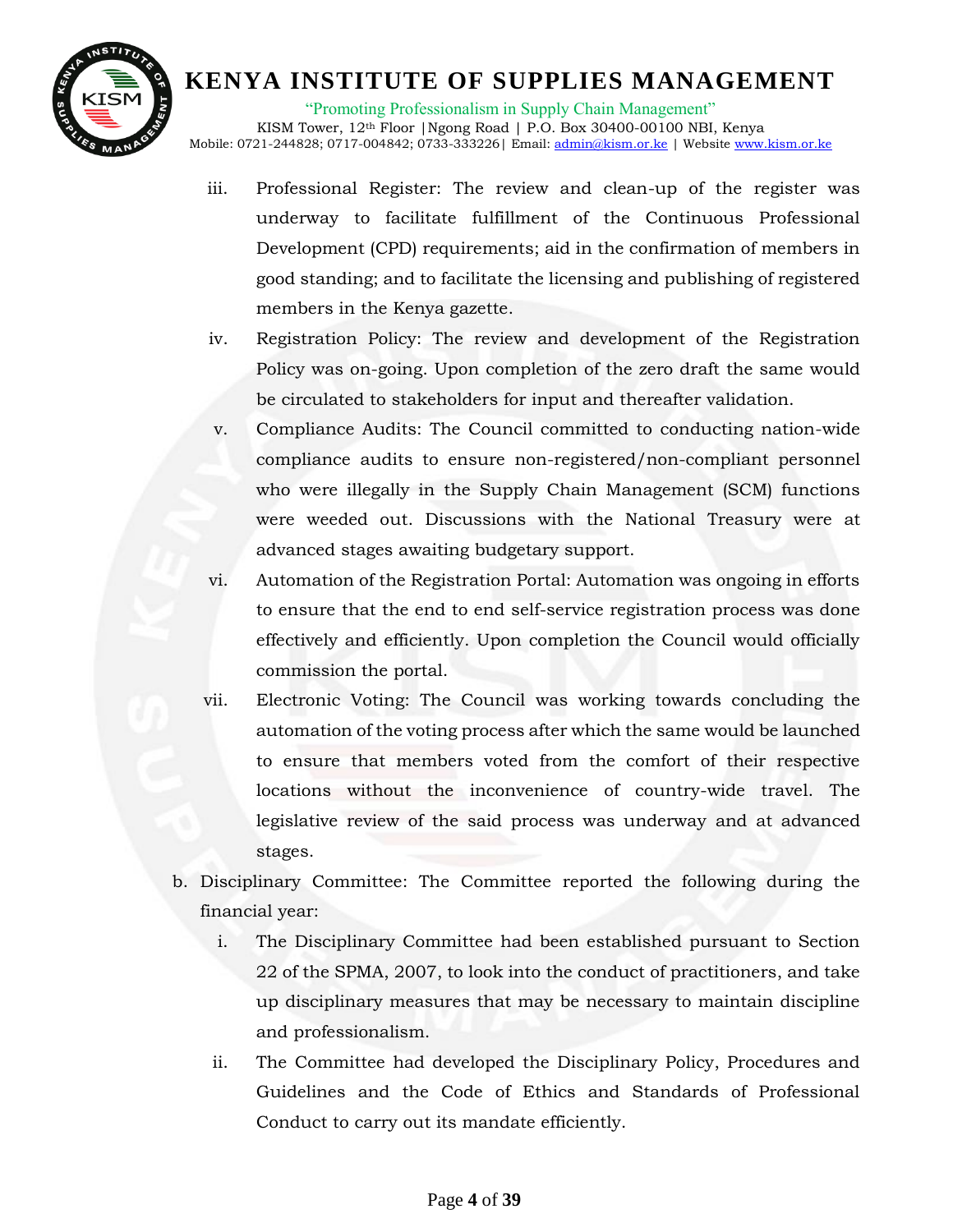

"Promoting Professionalism in Supply Chain Management"

KISM Tower, 12<sup>th</sup> Floor | Ngong Road | P.O. Box 30400-00100 NBI, Kenya Mobile: 0721-244828; 0717-004842; 0733-333226 | Email: [admin@kism.or.ke](mailto:admin@kism.or.ke) | Website [www.kism.or.ke](http://www.kism.or.ke/)

- iii. The aforementioned Policy and Procedures had been printed and would be made available to members.
- iv. The Council had spearheaded strategic partnerships with key Government agencies such as DCI, EACC, PPRA and Ombudsman to assist the Committee in the delivery of its mandate. The Committee had so far received four cases which were at different stages of adjudication.
- c. Membership & Advocacy Committee: The Committee reported the following during the financial year:
	- i. KISM Spurs SCM Excellence and Awards 2020: The Council launched the first Recognition and Awards Scheme in December of 2020 - "KISM Spurs SCM Excellence and Awards 2020" and was held during the KISM Annual Gala Dinner on 4th December 2020 at Carnivore Restaurant. The objective was to celebrate, appreciate and inspire members to keep pushing to greater heights, encourage innovation, process improvement, and adoption of best global practices.
	- ii. Revamped Quarterly KISM Newsletter: The newsletter was revamped to educate, inform, transform, and positively influence policies, research, and development within the supply chain profession. It is also through the newsletter that the Council and Institute's quarterly progress scorecard would be communicated and measured.
	- iii. PR and Communications Policy: The Institute was in the process of engaging a PR & Communications' agency to enhance the publicity of the Institute and profession. The agency would assist in coming up with an effective PR and Communications Policy that would be part of the overall brand strategy.
	- iv. Website Re-design: The KISM website has been re-designed into a contemporary and more interactive website. Registration of members would be conducted online. Continuous upgrading of the website was on-going. The website would guarantee real time information to its members.
	- v. KISM Service Charter and Member Service Centre. The service charter had been developed to improve the level of service delivery and would be used to outline the standards the Institute promised to uphold when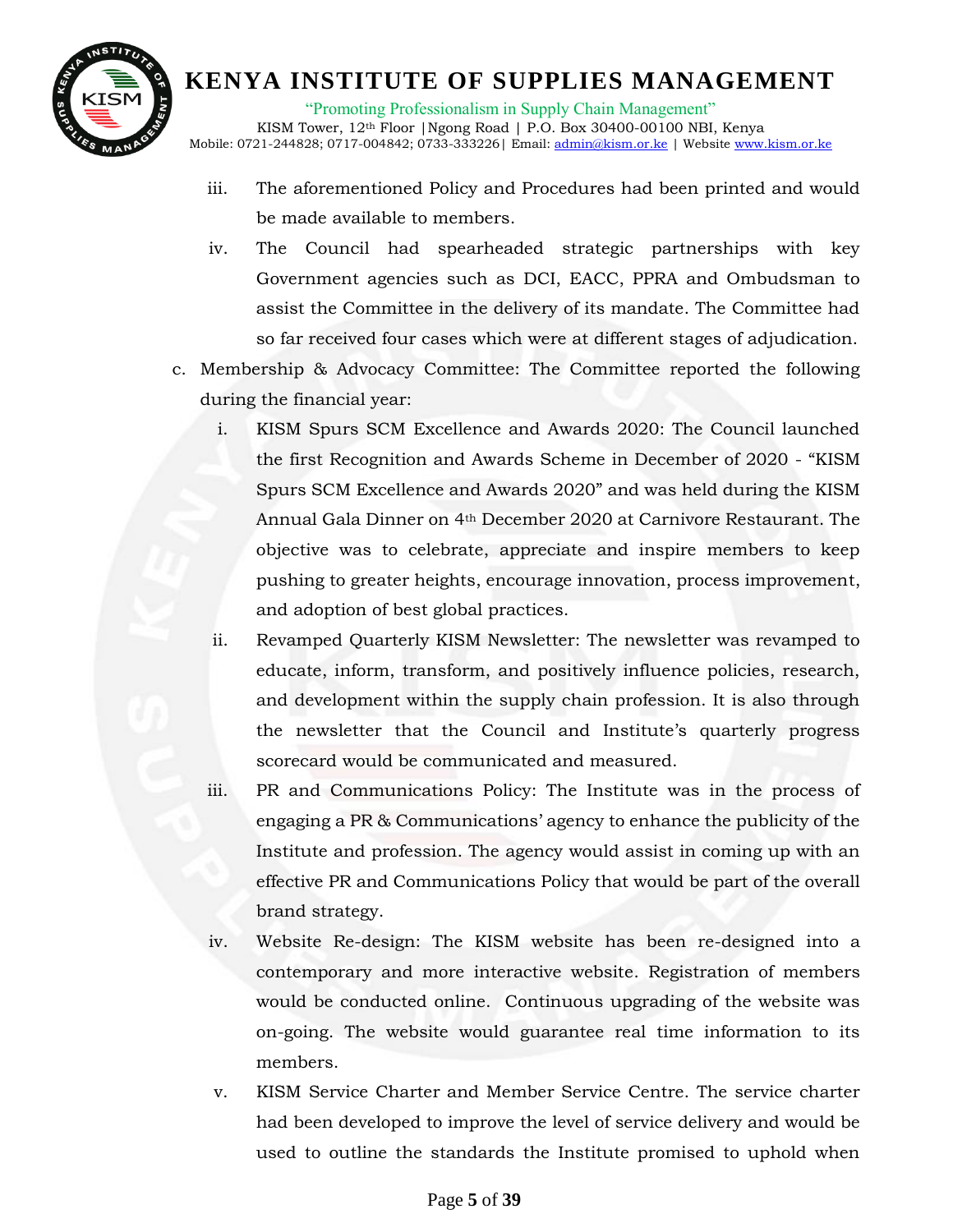

"Promoting Professionalism in Supply Chain Management"

KISM Tower, 12th Floor |Ngong Road | P.O. Box 30400-00100 NBI, Kenya Mobile: 0721-244828; 0717-004842; 0733-333226| Email: [admin@kism.or.ke](mailto:admin@kism.or.ke) | Website [www.kism.or.ke](http://www.kism.or.ke/)

> dealing with members and all other stakeholders. To support implementation of the service charter, the Institute was working on operationalizing the Member Service Centre (using the Huduma Centre approach) to cater for member needs and a complaint register with an escalation mechanism.

- vi. KISM Member Engagement Forums: Due to COVID-19 restrictions the Council managed to coordinate three against the planned ten engagements. Member forums successfully conducted included three webinars targeting supply chain management students, and practitioners from the private sector.
- vii. On KISM re-branded Membership Cards: The newly improved re-branded membership card with value adds was launched in December 2020. Logistical challenges by the Institute's service provider had caused delays in printing and dispatching the cards to members. This however was being resolved and members would receive their cards soon.
- viii. Creation of Customer Service Centre: The Council had approved reorganization of the current reception to reflect a truly Customer Centric Service Centre. The area was being re-designed to take the form of the 'Huduma Centre' service provision outlook. The telephone service had also been transformed into a call-centre.
	- ix. Institutional Stakeholder Engagement Program and Strategic Partnerships: The Council had established Strategic partnerships to enhance the capacity building programs of members. Partnerships had been formed with Kenya School of Government (KSG) and United Nations Department of Economic Affairs (UN DESA) to offer trainings on 'Transparency, Ethics, and Accountability". Other partnerships included training on Healthcare SCM in collaboration with Pamela Steel Associates, ABSA, Institute of Certified Public Accounts of Kenya (ICPAK), Strathmore University and Xetova.
		- x. KISM Mentorship, Coaching and Internship program (KMCIP): The Membership and Welfare Committee through the secretariat was developing the KISM Mentorship, Coaching and Internship Program (KMCIP) with an aim of inculcating a culture of continuous supply chain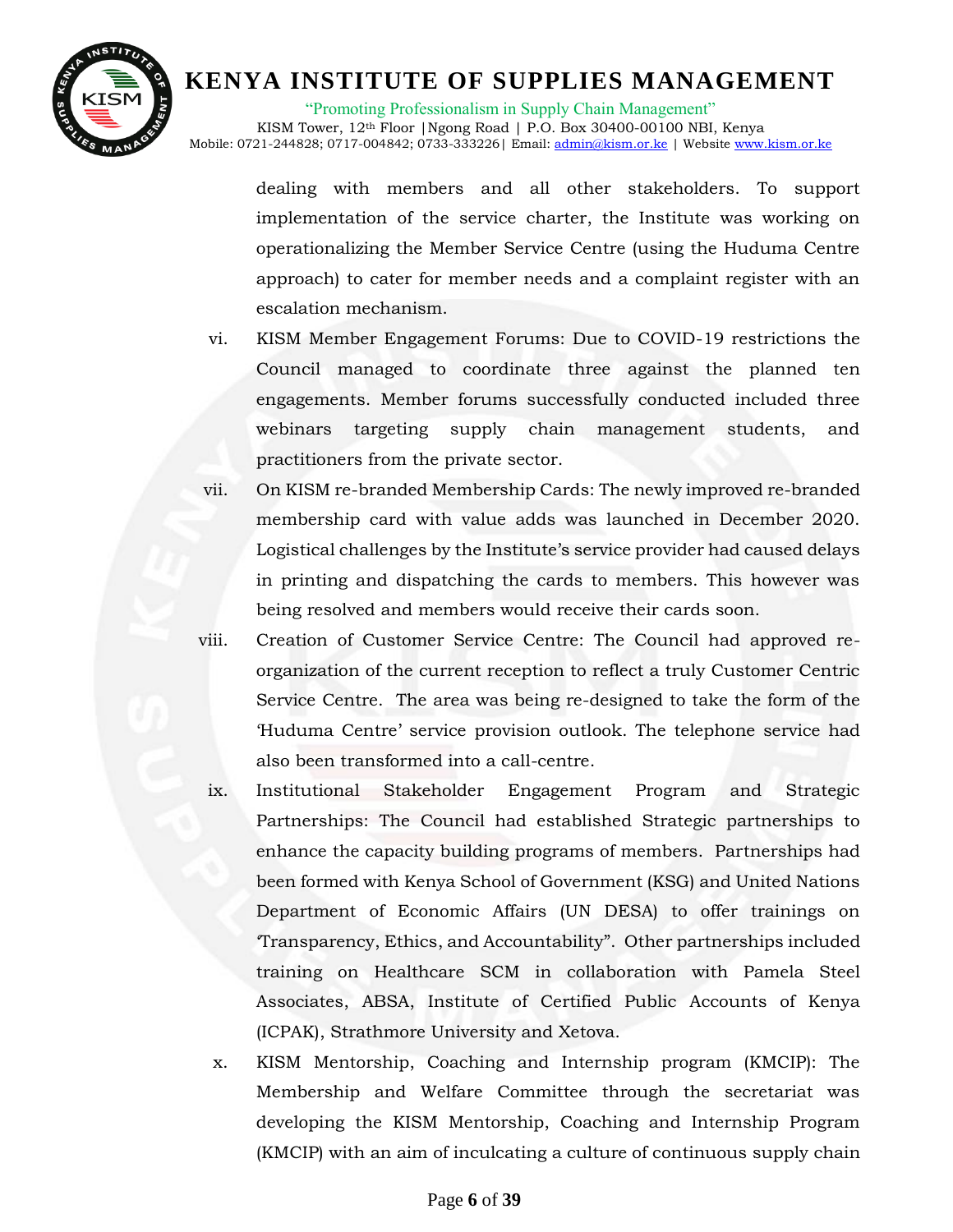

"Promoting Professionalism in Supply Chain Management" KISM Tower, 12th Floor |Ngong Road | P.O. Box 30400-00100 NBI, Kenya Mobile: 0721-244828; 0717-004842; 0733-333226 | Email: [admin@kism.or.ke](mailto:admin@kism.or.ke) | Website [www.kism.or.ke](http://www.kism.or.ke/)

management career improvement helping them become supply chain experts.

- xi. Wanunuzi Sacco: The Council within four months of Gazettement operationalized the Wanunuzi Sacco for Supply Chain Management practitioners in the Country. The SACCO was currently autonomous having been registered, launched, and operationalized. The Sacco held its first AGM in the month of April and despite COVID-19 challenges had managed to recruit about 150 members.
- xii. Professional Indemnity and Benevolent Fund: The Secretariat had been undertaking benchmarking exercises and gathering relevant information to identify a suitable benevolent cover provider. The Institute was working with Wanunuzi Sacco to find a working formula that would accommodate all members for ease of managing the portfolio. A Goggle form had been shared with members to establish existing needs.
- xiii. Regional Chapters: KISM Mashinani: Four Regional Chapters had been launched with well constituted Chapter Leads and Teams. The aim was to devolve KISM Member services to the ground level, carry out Regional Chapters' engagement forums, network and share knowledge at local level in cognizance of each region's context and culture, with KISM's mandate in mind. The Regional Chapter Policy and Procedures' Manual was being developed to ensure long-term sustainability of the initiative.
- d. Professional Standards Committee: The Committee reported the following during the financial year:
	- i. The Institute had been able to conduct ten (10) workshops, train fourteen (14) organizations on In-house basis. Furthermore, several online webinars proceeded despite the COVID-19 pandemic. The Institute implemented a low level of staffing in line with austerity measures taken.
	- ii. The Council introduced a reduced training fee of KShs. 1,000/= for each event while capitalizing on the digital space through webinars and subsidized trainings at KISM Towers.
	- iii. Ten (10) workshops were conducted in the year and 892 participants trained. The total revenue collected from the regular workshops was KShs. 58,355,250.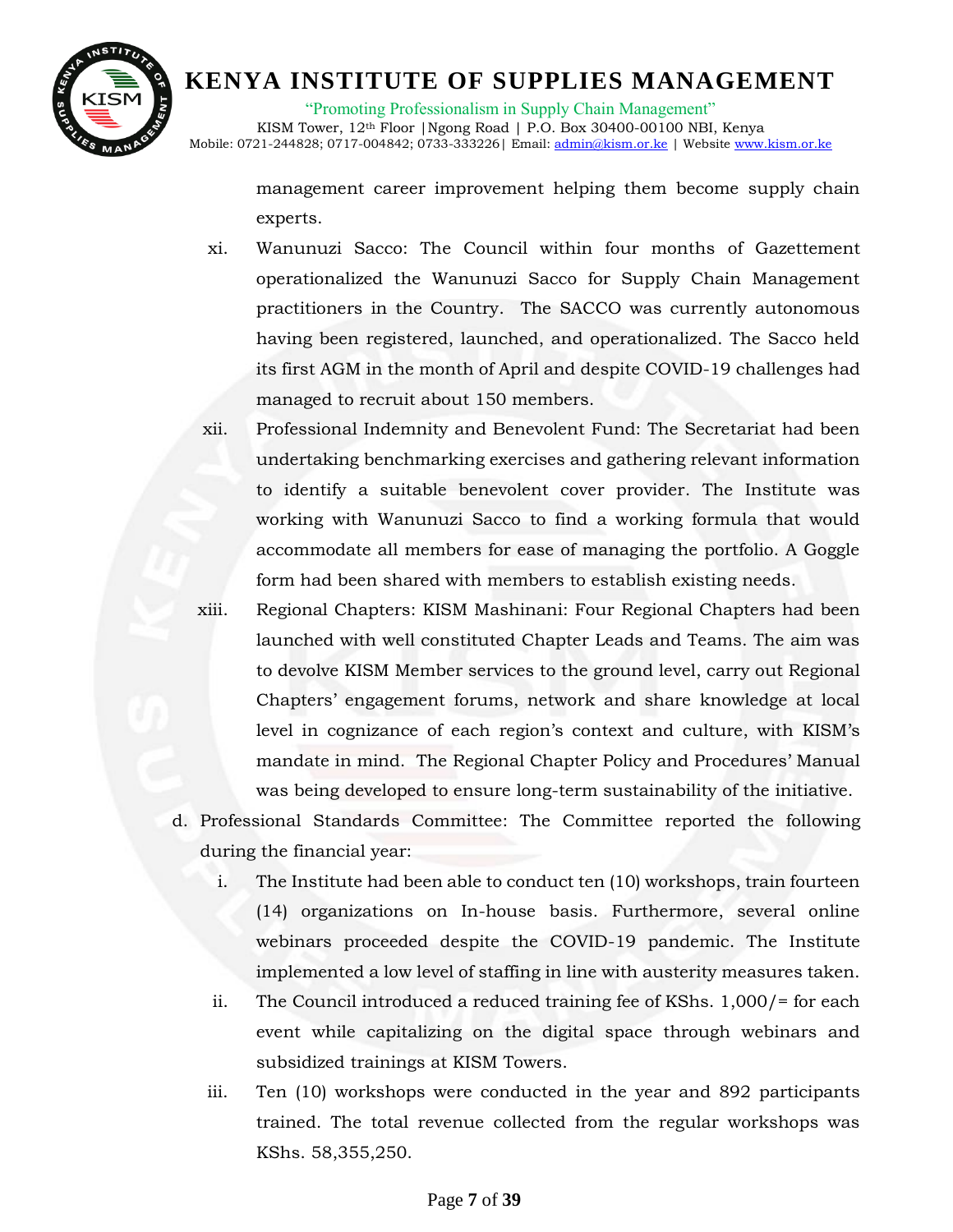

"Promoting Professionalism in Supply Chain Management"

KISM Tower, 12<sup>th</sup> Floor | Ngong Road | P.O. Box 30400-00100 NBI, Kenya Mobile: 0721-244828; 0717-004842; 0733-333226 | Email: [admin@kism.or.ke](mailto:admin@kism.or.ke) | Website [www.kism.or.ke](http://www.kism.or.ke/)

- iv. The workshop that recorded the highest attendance was the 'Project Procurement Management workshop' attracting 165 participants in December 2020 at Naivasha.
- v. A total of 455 individuals were trained in the In-house workshops in 16 separate sessions conducted for 14 organizations. The total revenue collected from these workshops was KShs. 6,736,200 with expense costs of KShs. 3,014,270 resulting in a net surplus of KShs. 3,721,930 for 2020.

vi. The Training Report indicated that KISM's largest client was the public sector. In efforts to reach out to other sectors and fully cover the public sector, market segmentation was carried out with different strategies proposed for reaching each sector of the market.

- vii. The Council planned to have some trainings promoted and delivered at Regional Chapter' level once the chapters were established. A successful workshop was held in Eldoret in partnership with the North Rift chapter.
- viii. A "Call for Trainers" was sent out to members with revised Terms of Reference (ToR's) that closed on  $31$ <sup>st</sup> May 2020. Successful trainers would be engaged to train for the Institute for a period of two years from 2021 with room for necessary reviews.
	- ix. As a means for maintaining a strong corporate presence during the COVID-19 pandemic, tweet chats were conducted on the following topics in the year: Effects of COVID-19 on Supply Chains and the Merits and Demerits of Globalization before, during, and after COVID-19. As a result of this, KISM's twitter following grew from 1,706 in January 2020 to 2,068 by April 2020.
	- x. A TOT was carried out with support of ITC to ensure the Institute's resource persons kept abreast with the changing trends in the training field.
	- xi. A collaborative partnership with licensed firms had been drawn with a view of running joint trainings and consultations in the region and beyond.
- e. Corporate Committee: The Committee reported the following during the financial year: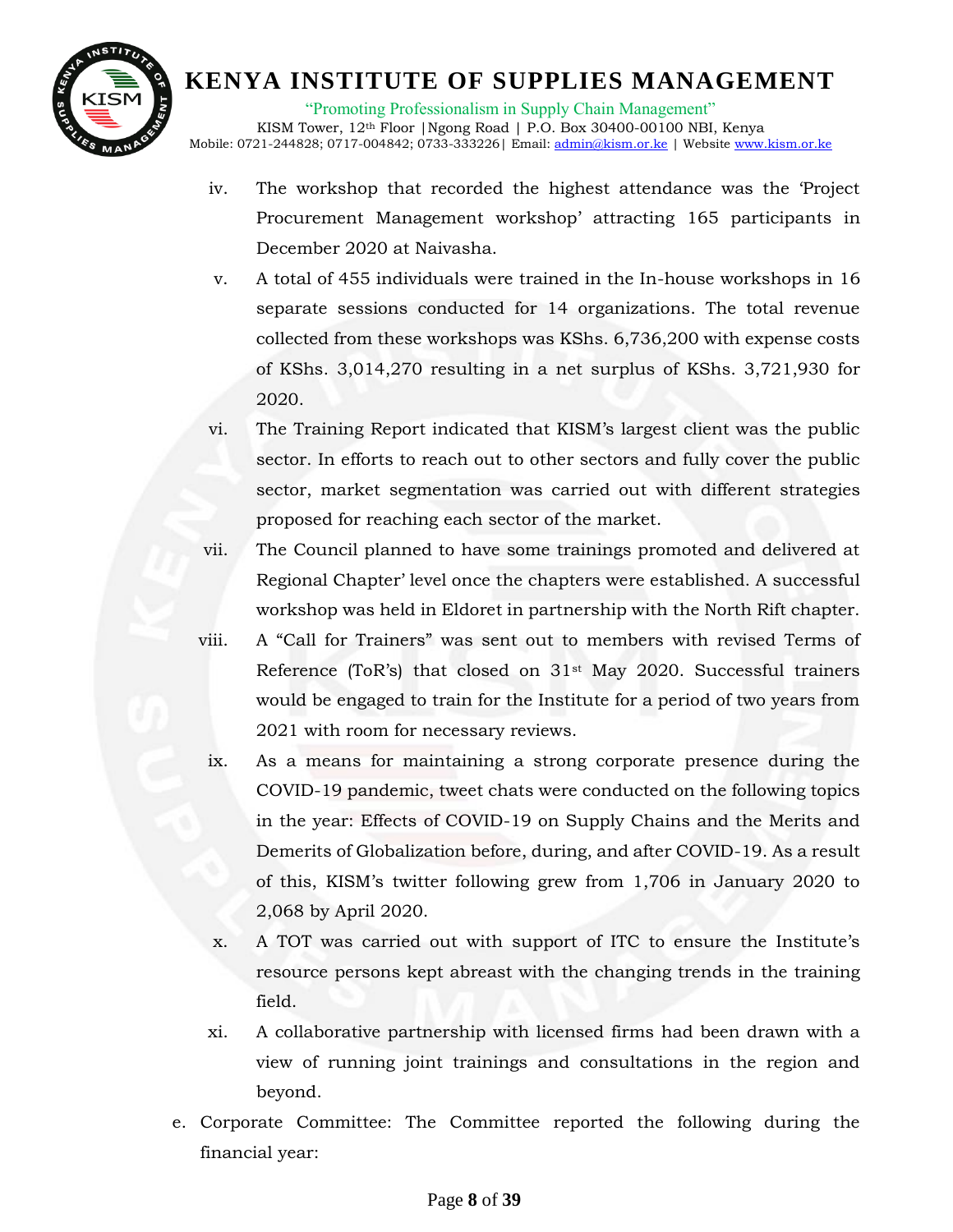

"Promoting Professionalism in Supply Chain Management" KISM Tower, 12<sup>th</sup> Floor | Ngong Road | P.O. Box 30400-00100 NBI, Kenya Mobile: 0721-244828; 0717-004842; 0733-333226| Email: [admin@kism.or.ke](mailto:admin@kism.or.ke) | Website [www.kism.or.ke](http://www.kism.or.ke/)

- i. The council embarked on a Human Resource (HR) Consultancy to review the Human Resources Instruments, undertake a Human Resources Files audit and a skills audit, in the months of April to September 2020. The aim was to undertake a comprehensive organizational review to realign the current Human Resource requirements with the matching, and needed HR Skills at the Institute.
- ii. The proposal recommended the autonomy of the three arms of the Institute comprising of the Institute, Examinations Board and the College. The main considerations made were; autonomy of the three arms of the Institute, provision of shared services across the three arms, the need for Brand Management and provision and enhancement of the HR function.
- iii. The Council had commenced implementation of the recommendations including seeking for categorization of the Institute and through SCAC carrying out a salary comparison with other parastatals that would be in the same category as the Institute.
- f. Audit Committee: The Committee reported the following during the financial year:
	- i. The Council had reviewed the mandate of the Committee to provide continuous independent expert assessment of Institute's activities, the quality of risk management, financial reporting, financial management, governance and internal control processes being among the four pillars of good corporate governance.
	- ii. The Institute had recruited the first Internal Audit Manager since its inception and embarked on putting the right control measures in place.
- g. The Legislative Committee: The Committee reported on the following during the financial year:
	- i. The SPMA review was underway focusing on providing a framework within which professionalism in Procurement and Supply Chain Management would be established, developed and sustained to match acceptable global standards. The Council constituted a Committee to assist in reviewing Supplies Practitioners Management Act (2007), with a view to aligning it to the 2010 Constitution, and related laws.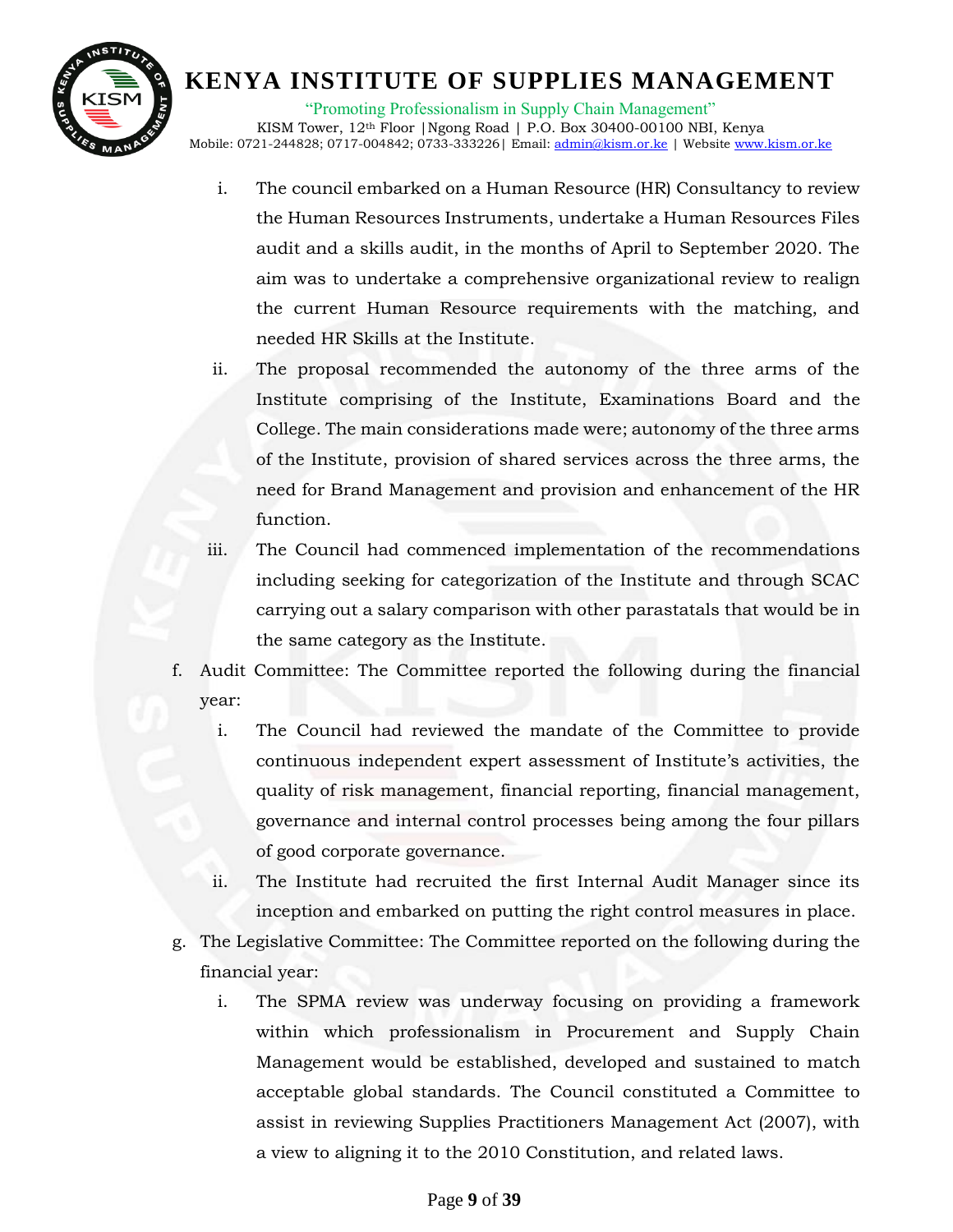

"Promoting Professionalism in Supply Chain Management"

KISM Tower, 12<sup>th</sup> Floor | Ngong Road | P.O. Box 30400-00100 NBI, Kenya Mobile: 0721-244828; 0717-004842; 0733-333226 | Email: [admin@kism.or.ke](mailto:admin@kism.or.ke) | Website [www.kism.or.ke](http://www.kism.or.ke/)

- ii. The taskforce had already worked on the Zero Draft with a raft of recommendations for review by the Council and the members.
- iii. A Stakeholders' meeting was scheduled for early May 2021 to get member input and contributions.

#### **Adoption**

The Chairman's report was adopted as proposed by Mr. Simon Stanley Maina (Member No. 68892) and seconded by Ms. Elizabeth Osodo Awuor (Member No. 64993).

### **4TH AGM(KISM)/ 30/04/2021/05: ANNUAL AUDITED ACCOUNTS FY 2018**

The annual audited accounts for the financial year 2018 were highlighted below:

#### **In-attendance**

CPA John Wangila – Office of the Auditor General

#### **Noted that:**

- 1. The Institute's Auditors, presented the Auditors Opinion and stated that the Financial Statements presented gave a true and fair representation of the Institute's accounts in accordance with the International Financial Reporting Standards.
- 2. Council Member Grace Murichu, the Chair of Finance Corporate Affairs and Human Resource Committee then presented a detailed analysis of the Audited Financial Statements for the Year Ended 31st December 2018. It was noted that:
	- a. Significant growth in assets between the years 2015-2018 had been realized as a result of the KISM Towers building construction.
	- b. Revenue growth was due to improved increased participation in CPD programs. However, the strategic priority to increased legal engagement and the resultant programs resulted to a rise in operating costs.
	- c. Increased income was due to;
		- i. Subscription Income: Due to Increase in number of active members from KShs. 13,572,000 in 2017 to KShs. 18,078,000 (2018).
		- ii. Workshop and CPD training Income growth from 85.4 million to KShs 94.77M: The same was contributed to the increased number of participants in the CPD programs, introduction of targeted trainings, heavy profiling of events, and increased seminar participation by other stakeholders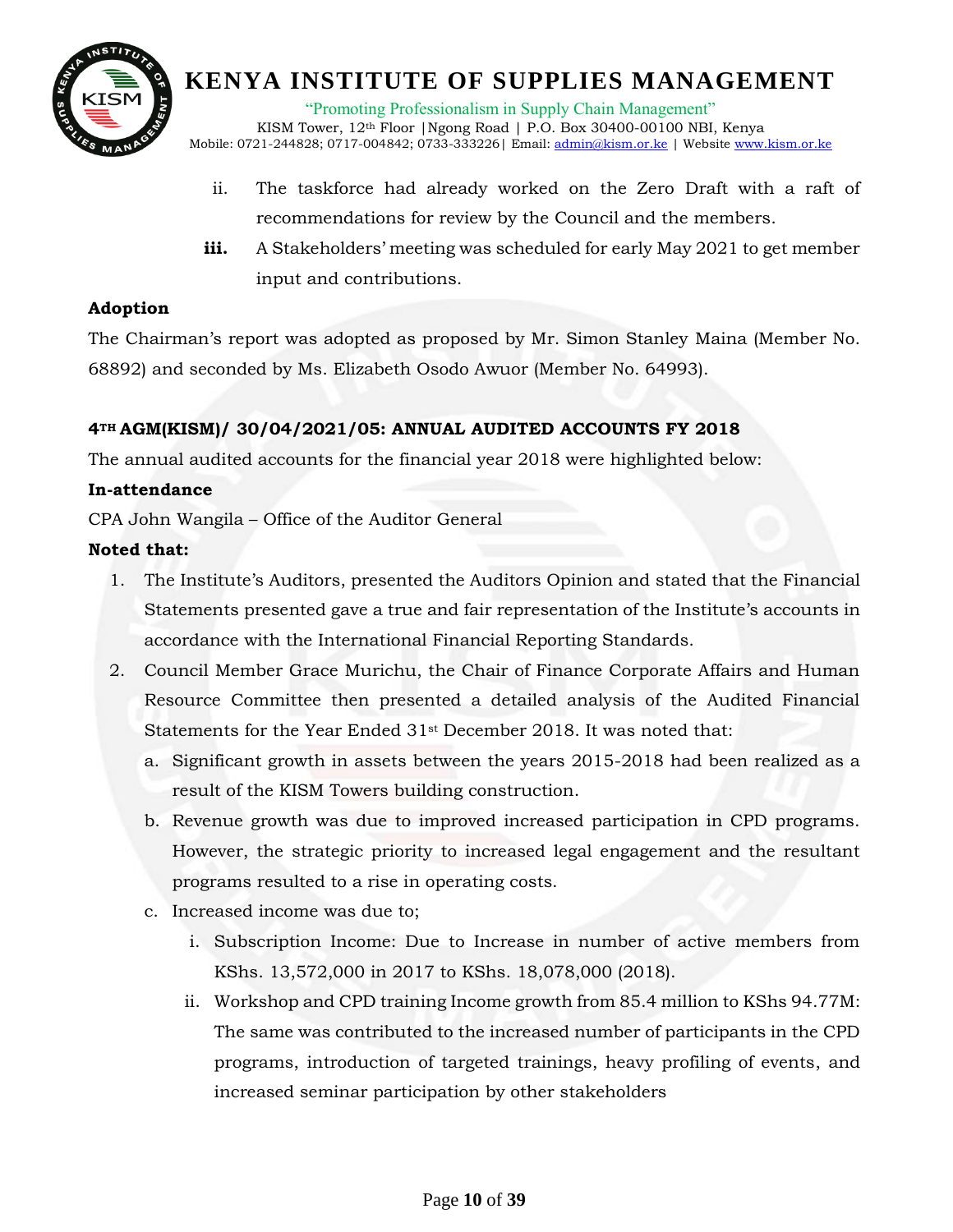

"Promoting Professionalism in Supply Chain Management" KISM Tower, 12th Floor |Ngong Road | P.O. Box 30400-00100 NBI, Kenya Mobile: 0721-244828; 0717-004842; 0733-333226| Email: [admin@kism.or.ke](mailto:admin@kism.or.ke) | Website [www.kism.or.ke](http://www.kism.or.ke/)

- d. Increased member training costs the costs of CPD training increased due to the increased number of events and due to general increase in prices of goods and services, increased cost of seminar materials, venues and other related costs.
- e. Increase in operating expenses the variance was largely influenced by increased activities as planned in the 2015-2019 Strategic Plan, through governance activities at the Council, and other stakeholder engagement activities during the year.
- f. The Institute secured a partnership with the support from the National Treasury to support construction of KISM Towers.

#### **Resolved that:**

The Financial Statements for the year ended  $31<sup>st</sup>$  December 2018 together with the Directors' and Auditors' Reports thereon be adopted. as proposed by Mr. Fredrick Ouma Ogallo (Member No. 74940) and seconded by Mr. Emmanuel Muia Wambua (Member No. 80417).

### **4TH AGM(KISM)/ 30/04/2021/06: APPOINTMENT OF AUDITOR**

The appointment of the Auditor was undertaken as follows:

### **Noted that:**

The Council recommended to the members the engagement of the Office of the Auditor General in line with Section 48 of the Public Audit Act, 2015 and Article 229(7), as the Institute's External Auditors for the year ending 31st December 2019.

### **Resolved that:**

The resolution was adopted as proposed by Mr. Hillary Odhiambo Oloo (Member No. 80540) and seconded by Mr. Philip Joseph Mumo (Member No.79505).

### **4TH AGM(KISM)/ 30/04/2021/07: ANY OTHER BUSINESS (AOB)**

The following issues were raised by Members under the abovementioned agenda:

| <b>SN</b> | <b>ISSUE</b> |                                          | <b>MEMBER</b>  | <b>RESPONSE</b>                |
|-----------|--------------|------------------------------------------|----------------|--------------------------------|
| 1.        | a.           | Council to draft within three months     | Mr.<br>Mwaniki | 1. The Council stated that all |
|           |              | and submit to the Cabinet Secretary      | Gachuba        | submitted<br>motions<br>by     |
|           |              | promulgation the "Supplies"<br>for       |                | Mwaniki Gachuba had no         |
|           |              | Practitioners Management (Registers      |                | merit since these<br>were      |
|           |              | and Records) Regulations."               |                | proposals<br>that<br>were      |
|           | b.           | Council to draft within three months     |                | already under review by        |
|           |              | and submit to the Cabinet Secretary      |                | the Legislative Committee,     |
|           |              | promulgation<br>the<br>"Supplies"<br>for |                | of which he was a co-opted     |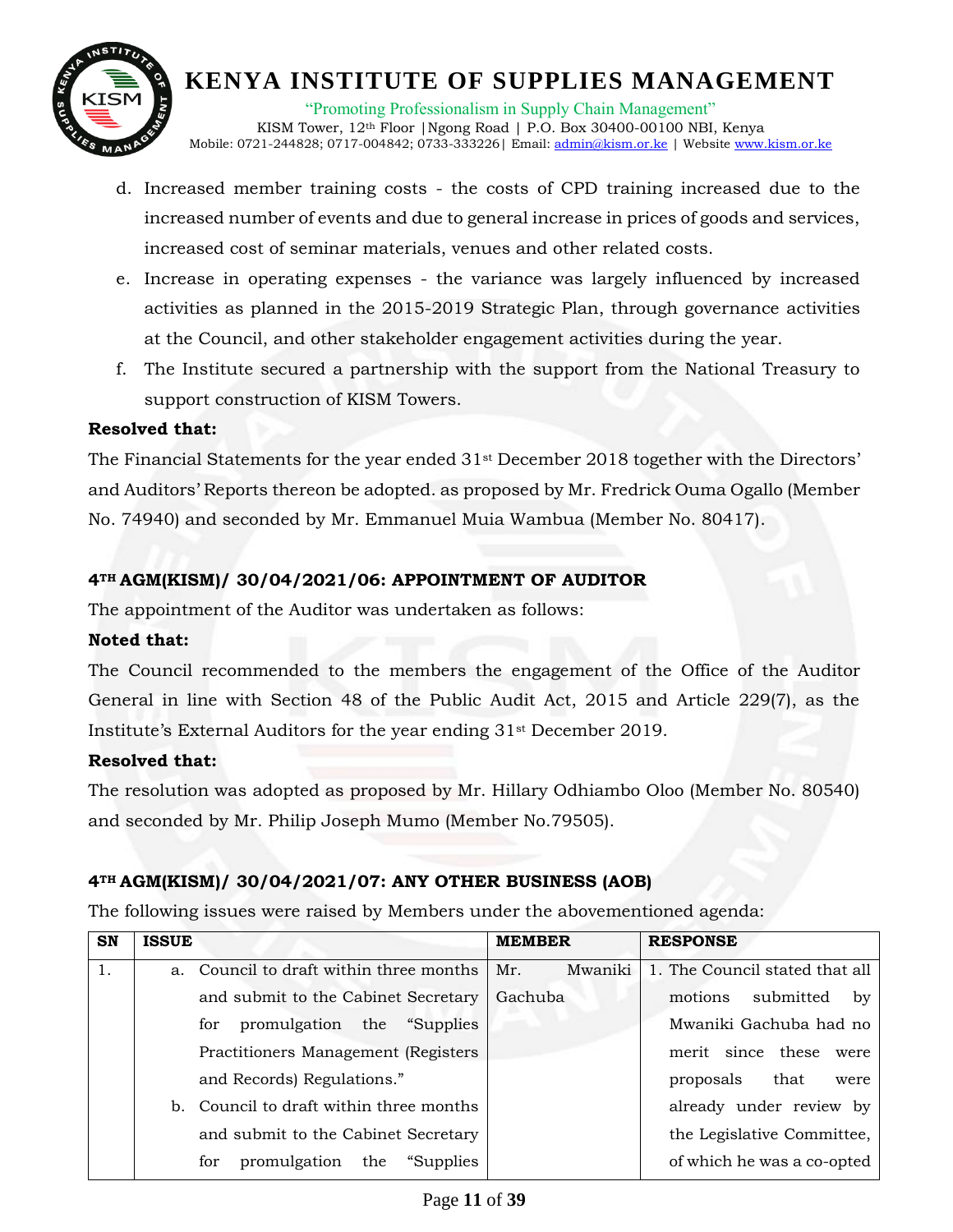

"Promoting Professionalism in Supply Chain Management"

KISM Tower, 12th Floor |Ngong Road | P.O. Box 30400-00100 NBI, Kenya Mobile: 0721-244828; 0717-004842; 0733-333226 | Email: [admin@kism.or.ke](mailto:admin@kism.or.ke) | Website [www.kism.or.ke](http://www.kism.or.ke/)

Practitioners Management (Registration) Regulations."

- c. Council to draft within three months and submit to the Cabinet Secretary for promulgation the "Supplies Practitioners Management (Training) Regulations."
- d. Council to draft within three months and submit to the Cabinet Secretary for promulgation the "Supplies Practitioners Management (Continuous Professional Development) Regulations."
- e. Council to draft within three months and submit to the Cabinet Secretary for promulgation the "Supplies Practitioners Management (Practice) Regulations."
- f. Council to draft within three months and submit to the Cabinet Secretary for promulgation the "Supplies Practitioners Management (Meetings) Regulations."
- g. On Benevolence:
	- i. THAT the Annual General Meeting approves and mandates the Council to draft within three months and submit to the Cabinet Secretary for promulgation the "Supplies

Practitioners Management (Benevolence) Regulations."

ii. THAT in furtherance of number (1) above, the Annual General Meeting approve and mandate member. The Council hence directed that he continues to work with the Legislative Committee to complete the review process and submit a report to the Council in two months in line with his membership terms of reference.

2. The Council also reiterated that the Agenda items for discussion at the AGM had to be submitted before the meeting as a measure of good practice to enable adequate review of the said issues by members. The motions proposed did not qualify to be discussed as any other business.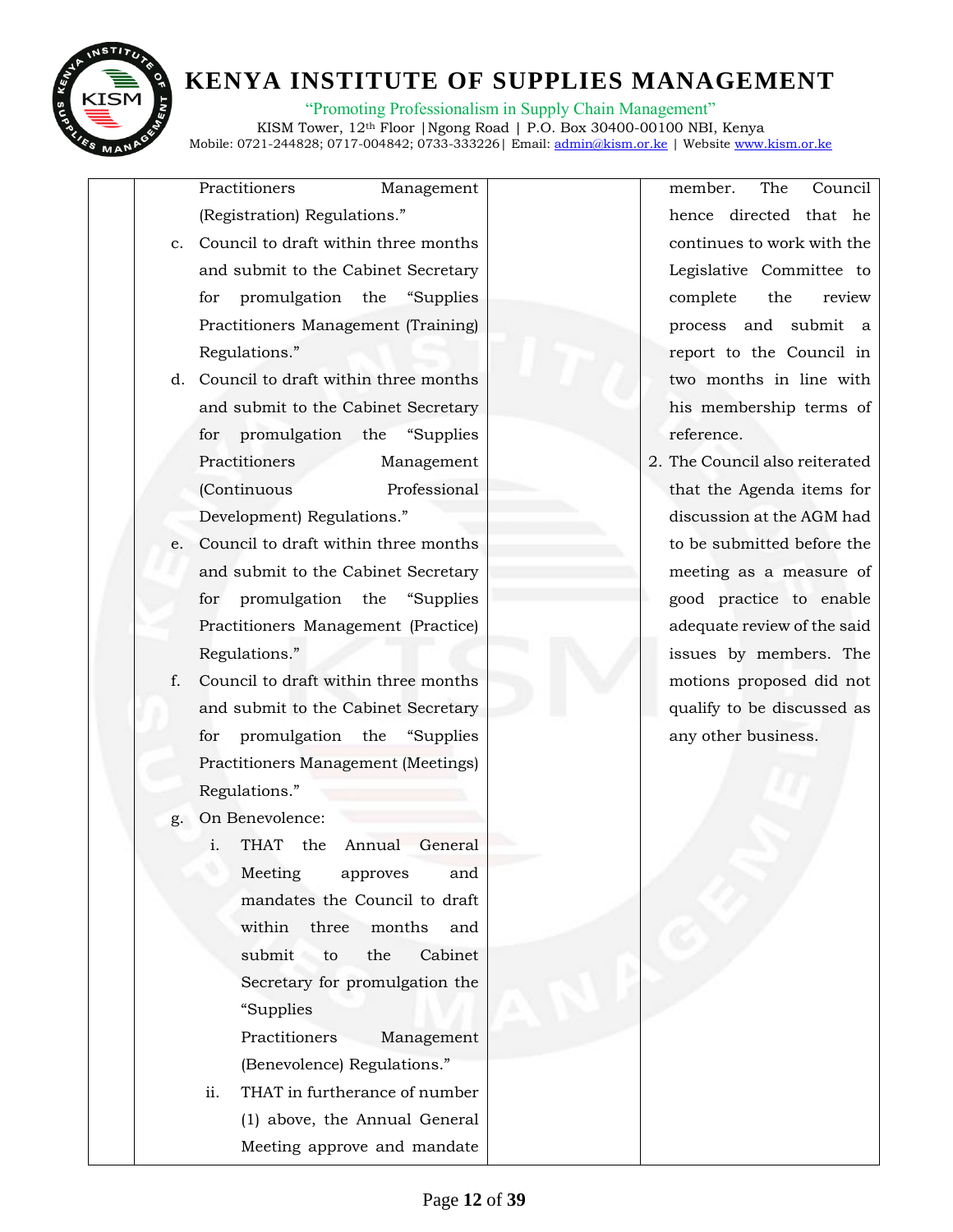

"Promoting Professionalism in Supply Chain Management" KISM Tower, 12th Floor |Ngong Road | P.O. Box 30400-00100 NBI, Kenya

Mobile: 0721-244828; 0717-004842; 0733-333226| Email: [admin@kism.or.ke](mailto:admin@kism.or.ke) | Website [www.kism.or.ke](http://www.kism.or.ke/)

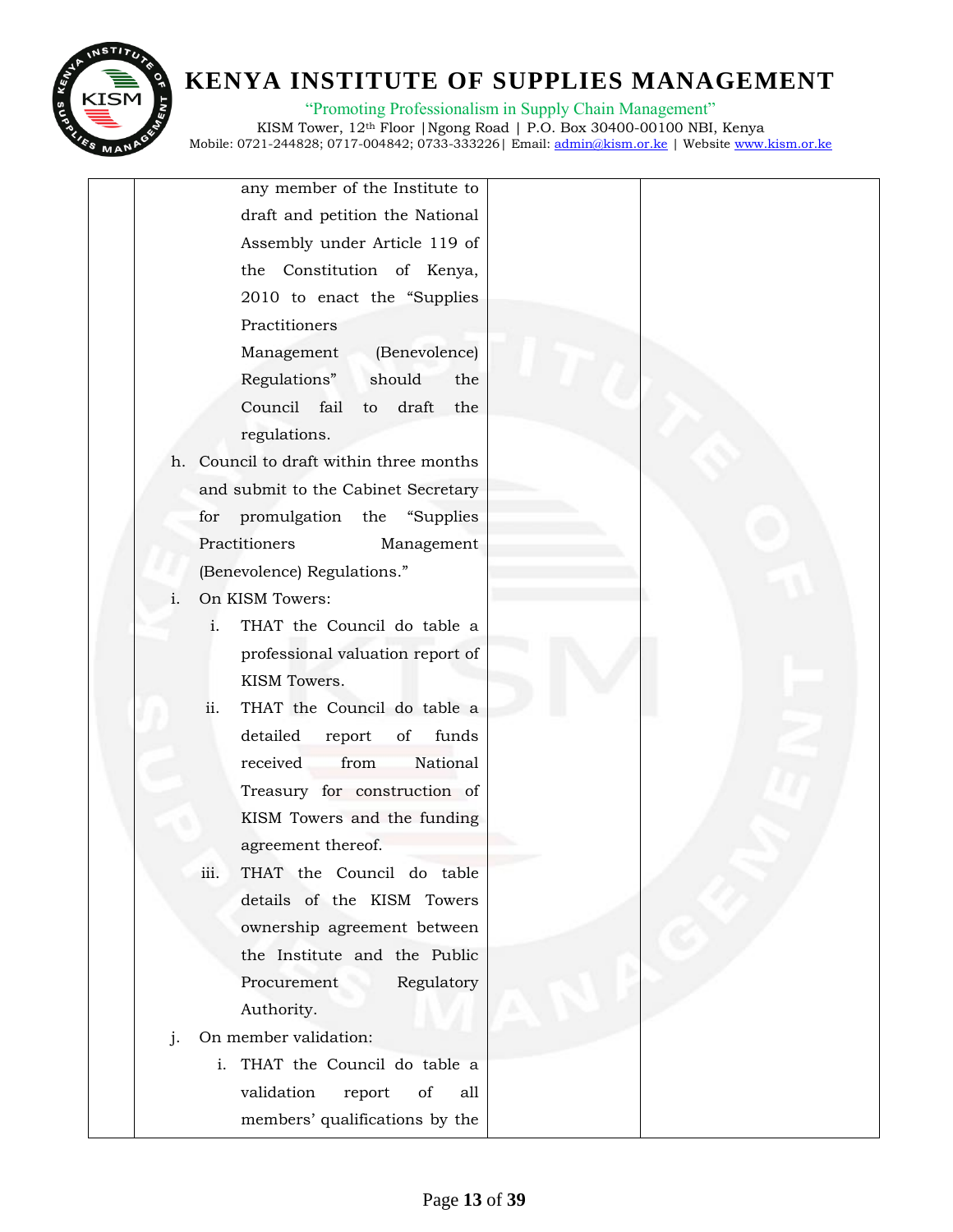

"Promoting Professionalism in Supply Chain Management"

KISM Tower, 12th Floor |Ngong Road | P.O. Box 30400-00100 NBI, Kenya Mobile: 0721-244828; 0717-004842; 0733-333226| Email: [admin@kism.or.ke](mailto:admin@kism.or.ke) | Website [www.kism.or.ke](http://www.kism.or.ke/)

Kenya National Qualifications Authority.

- ii. THAT the Council do table a recognition and equation report of all members' qualifications awarded by foreign institutions by the Commission for University Education.
- iii. THAT the Council do table a list of all registered and licensed members plus their qualifications as at 31st December, 2020.
- iv. THAT the Council do table a list of all registered associate members plus their qualifications as at 31st December, 2020.

### k. On elections:

- i. THAT the Annual General Meeting approves and mandates the Council to draft within three months and submit to the Cabinet Secretary for promulgation the "Supplies Practitioners Management (Elections) Regulations" to amend or to revoke the Supplies Practitioners Management (Elections) Regulations, 2015.
- ii. THAT in furtherance of number (1) above, the Annual General Meeting approve and mandate any member of the Institute to draft and petition

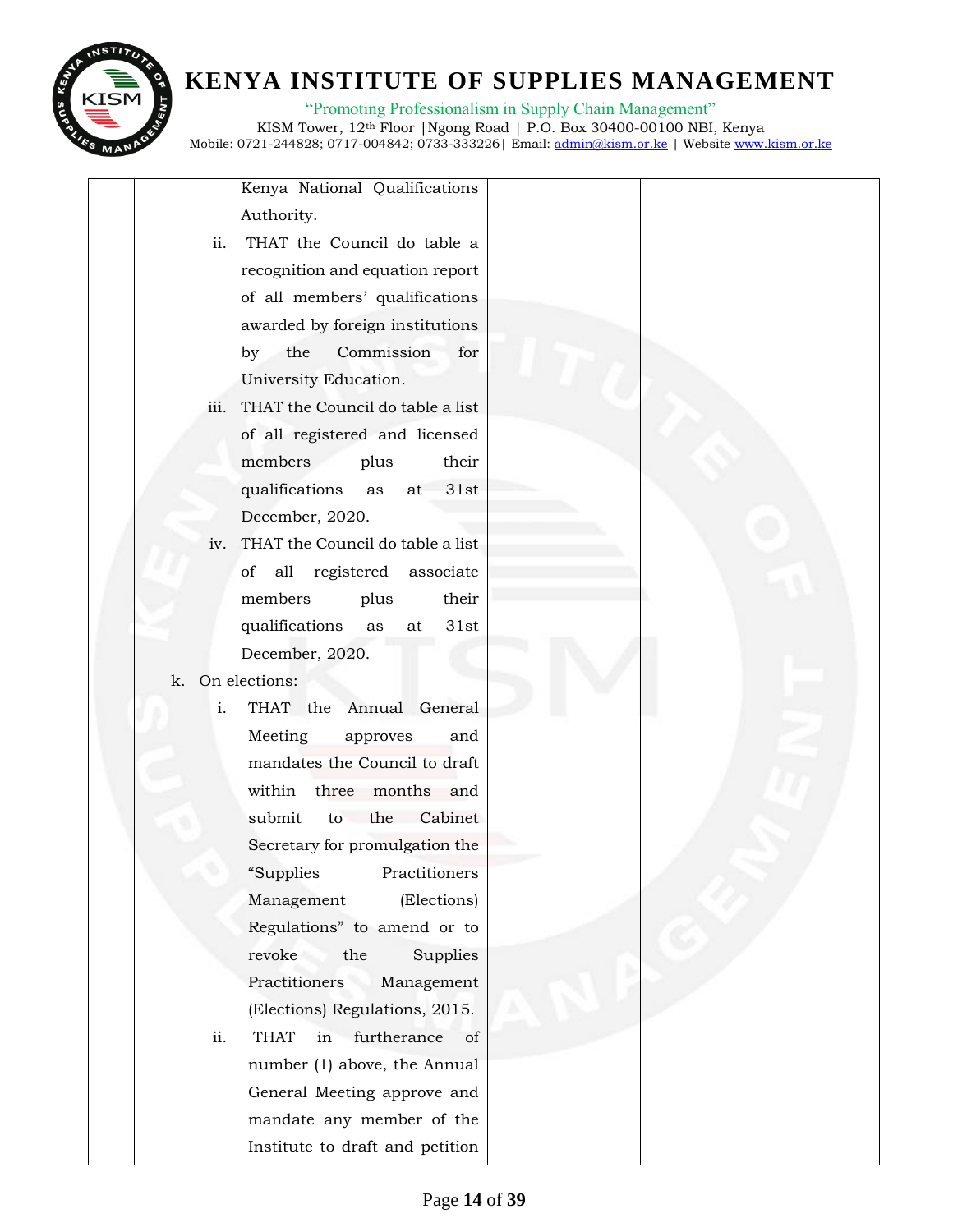

"Promoting Professionalism in Supply Chain Management" KISM Tower, 12th Floor |Ngong Road | P.O. Box 30400-00100 NBI, Kenya Mobile: 0721-244828; 0717-004842; 0733-333226 | Email: <u>admin@kism.or.ke</u> | Website <u>www.kism.or.ke</u>

|    | the National Assembly under                 |                   |                              |
|----|---------------------------------------------|-------------------|------------------------------|
|    | Article 119 of the Constitution             |                   |                              |
|    | of Kenya, 2010 to enact the                 |                   |                              |
|    | Practitioners<br>"Supplies                  |                   |                              |
|    | Management<br>(Elections)                   |                   |                              |
|    | (Amendment) Regulations" to                 |                   |                              |
|    | amend or<br>to revoke the                   |                   |                              |
|    | Supplies<br>Practitioners                   |                   |                              |
|    | (Elections)<br>Management                   |                   |                              |
|    | Regulations, 2015 should the                |                   |                              |
|    | Council fail to draft the                   |                   |                              |
|    | regulations.                                |                   |                              |
|    | THAT the Annual General Meeting<br>1.       |                   |                              |
|    | approves and mandates the Council           |                   |                              |
|    | to revoke the appointment of (i) Dr.        |                   |                              |
|    | Wasike Walubengo, (ii) Dick Ajele,          |                   |                              |
|    | (iii) Linda Ingari, (iv) Mark Kanda,        |                   |                              |
|    | and (v) Peter Mwangi as chairman            |                   |                              |
|    | and members of the Examinations             |                   |                              |
|    | Board                                       |                   |                              |
|    | and conduct a fresh appointment.            |                   |                              |
|    |                                             |                   |                              |
| 2. | Clarification on source of funding for KISM | Joshua<br>Wamithi | The Council confirmed that   |
|    | Towers                                      | Maina             | the funding of KISM Towers   |
|    |                                             |                   | from the<br>National<br>came |
|    |                                             |                   | Treasury. The Council gave a |
|    |                                             |                   | breakdown that indicated     |
|    |                                             |                   | that the Treasury funded     |
|    |                                             |                   | almost 70% of the KISM       |
|    |                                             |                   | Towers budget and balance of |
|    |                                             |                   | funded<br>by Member<br>30%   |
|    |                                             |                   | contributions. The Council   |
|    |                                             |                   | would engage the National    |
|    |                                             |                   | Treasury and PPRA on any     |
|    |                                             |                   | way forward and report back  |
|    |                                             |                   | to members.                  |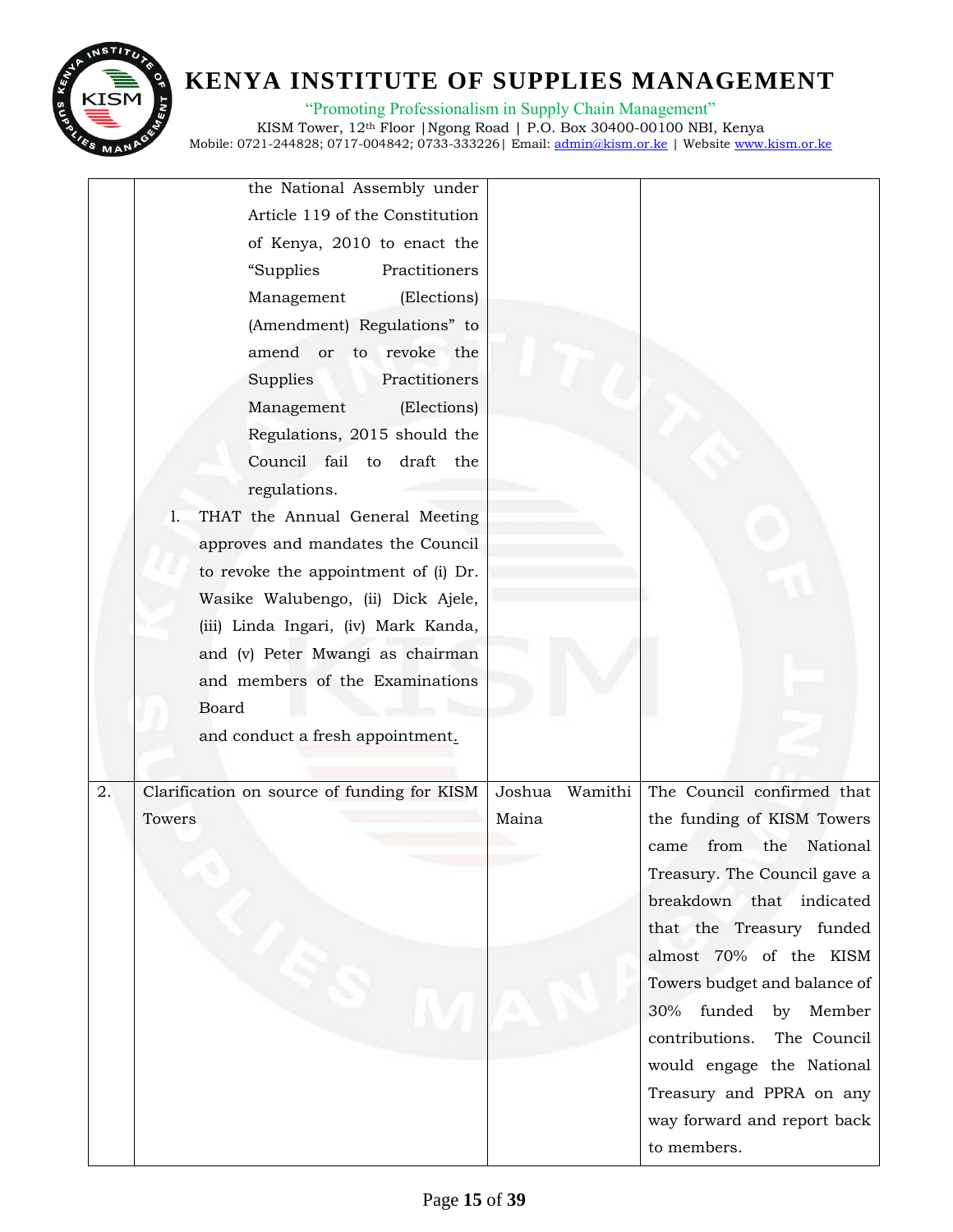

"Promoting Professionalism in Supply Chain Management" KISM Tower, 12th Floor |Ngong Road | P.O. Box 30400-00100 NBI, Kenya Mobile: 0721-244828; 0717-004842; 0733-333226 | Email: <u>admin@kism.or.ke</u> | Website <u>www.kism.or.ke</u>

| 3. | Reasons for delay of membership new cards | Eric Omondi  | The<br>informed<br>secretary   |
|----|-------------------------------------------|--------------|--------------------------------|
|    |                                           |              | members that there was a       |
|    |                                           |              | delay in processing the new    |
|    |                                           |              | membership cards by the        |
|    |                                           |              | providers but this was closely |
|    |                                           |              |                                |
|    |                                           |              | being followed up to ensure    |
|    |                                           |              | members<br>obtained<br>their   |
|    |                                           |              | cards by end of May 2021.      |
| 4. | <b>Staff and Council matters</b>          | Hussein Adan | The<br>motion<br>presented     |
|    |                                           |              | touched on staff and council   |
|    |                                           |              | and had since become a court   |
|    |                                           |              | case and could not therefore   |
|    |                                           |              | not be discussed in the        |
|    |                                           |              | meeting. Further, allegations  |
|    |                                           |              | on staff would be first be     |
|    |                                           |              | investigated internally under  |
|    |                                           |              | Corporate<br>Affairs<br>the    |
|    |                                           |              | Committee before making a      |
|    |                                           |              | ruling.                        |
|    |                                           |              |                                |

### **4TH AGM(KISM)/30/04/2021/08: CLOSING**

The meeting ended at 5:00pm with a word of prayer.

| <b>Secretary</b>                | Signature        | <b>Date</b> |
|---------------------------------|------------------|-------------|
| Chairman                        | <b>Signature</b> | <b>Date</b> |
| Confirmed by:                   |                  |             |
| Circulated on 21st April, 2022: |                  |             |
|                                 |                  |             |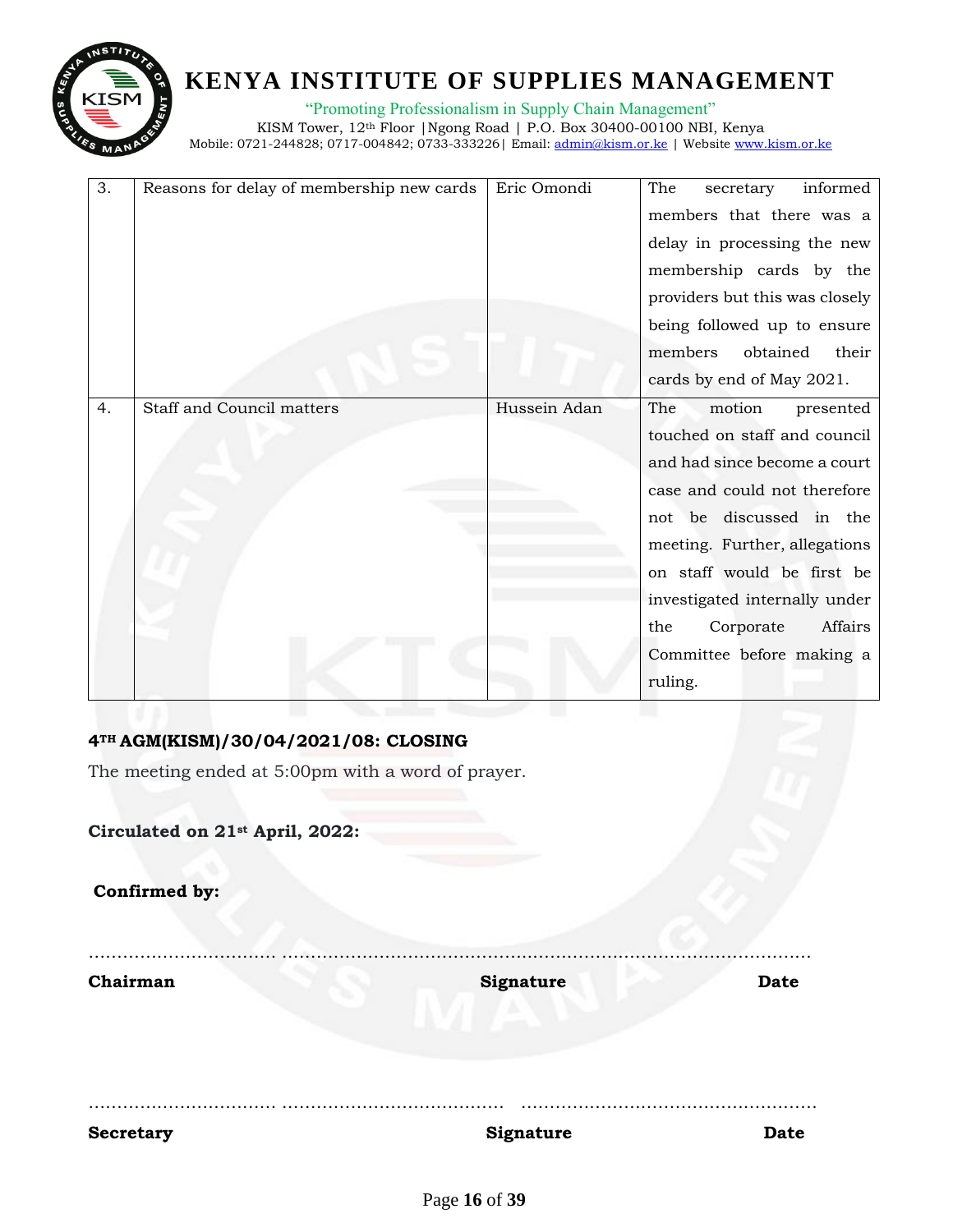

"Promoting Professionalism in Supply Chain Management"

KISM Tower, 12th Floor |Ngong Road | P.O. Box 30400-00100 NBI, Kenya Mobile: 0721-244828; 0717-004842; 0733-333226 | Email: <u>admin@kism.or.ke</u> | Website <u>www.kism.or.ke</u>

### **APPENDIX**

#### **2021 AGM ATTENDANCE LIST**

| KISM AGM 2021 MEMBERSHIP ATTENDANCE |                         |                                |  |
|-------------------------------------|-------------------------|--------------------------------|--|
|                                     |                         | <b>COUNCIL MEMBERS</b>         |  |
| $\mathbf{1}$                        | <b>COUNCIL CHAIRMAN</b> | <b>JOHN KARANI</b>             |  |
| $\overline{2}$                      | <b>COUNCIL MEMBER</b>   | <b>MOSES OMONDI</b>            |  |
| 3                                   | <b>COUNCIL MEMBER</b>   | <b>HENOCK KIRUNGU</b>          |  |
| $\overline{4}$                      | <b>COUNCIL MEMBER</b>   | NIMO HUSSEIN                   |  |
| 5                                   | <b>COUNCIL MEMBER</b>   | <b>JEREMIAH NTHUSI</b>         |  |
| 6                                   | <b>COUNCIL MEMBER</b>   | DR VINCENSIA APOPA             |  |
| $\overline{7}$                      | <b>COUNCIL MEMBER</b>   | <b>GRACE MURICHU</b>           |  |
|                                     |                         | <b>ABSENT WITH APOLOGY</b>     |  |
| 8                                   | <b>COUNCIL MEMBER</b>   | <b>DIANA MWACHARO</b>          |  |
|                                     |                         | <b>MEMBERSHIP</b>              |  |
| $\mathbf{1}$                        | 69532                   | ABASS HUDDA AHMED              |  |
| $\overline{2}$                      | 74934                   | <b>ABBAS GOBU BUTE</b>         |  |
| 3                                   | 66537                   | ABDIFATAH MAALIM GEDI          |  |
| $\overline{4}$                      | 80259                   | ABDIQANI SALAH MOHAMED         |  |
| 5                                   | 71364                   | ABDIRAHMAN HUJALE ABDI         |  |
| 6                                   | 79382                   | <b>ABDOW ADAN MOHAMED</b>      |  |
| $\overline{7}$                      | 72097                   | ABDULLA MOHAMED IBRAHIM        |  |
| $\,8\,$                             | 76478                   | ABDULLAHI YUSSUF DIRIYE        |  |
| 9                                   | 65810                   | <b>ABERE DENNIS OROBO</b>      |  |
| 10                                  | 72210                   | ABUDO DIRAMU GALLO             |  |
| 11                                  | 73797                   | ABUGA EVERLYNE MICHOKI         |  |
| 12                                  | 65783                   | <b>ABUYA OWEKE PATRICK</b>     |  |
| 13                                  | 62936                   | <b>ACHIENG SILPHER ACHIENG</b> |  |
| 14                                  | 74088                   | ADAN MOHAMED ISSACK            |  |
| 15                                  | 68544                   | <b>ADAN GEDI ALI</b>           |  |
| 16                                  | 75724                   | <b>ADAN IBRAHIM ALIO</b>       |  |
| 17                                  | 78178                   | ADELAIDE WANGARI OUMA          |  |
| 18                                  | 71210                   | ADIEL DAVID ODHIAMBO           |  |
| 19                                  | 69501                   | <b>AGANGO DENIS OJUNG'A</b>    |  |
| 20                                  | 71352                   | <b>AGUTU WYCLIFEE OMONDI</b>   |  |
| 21                                  | 73132                   | AHMED ASHA ABDIRAHMAN          |  |
| 22                                  | 80522                   | <b>AHMED JELE HASSAN</b>       |  |
| 23                                  | 80500                   | AHMED MOHAMED ALI              |  |
| 24                                  | 67438                   | AKALA SHEILA KHATUSHILI        |  |
| 25                                  | 64400                   | <b>AKAMA VINCENT AMING'A</b>   |  |
| 26                                  | 79437                   | <b>AKAMALA</b>                 |  |
| 27                                  | 63567                   | AKELLO BOAZ OKOTH              |  |
| 28                                  | 63714                   | AKINYI OGOLLA SELPHINE         |  |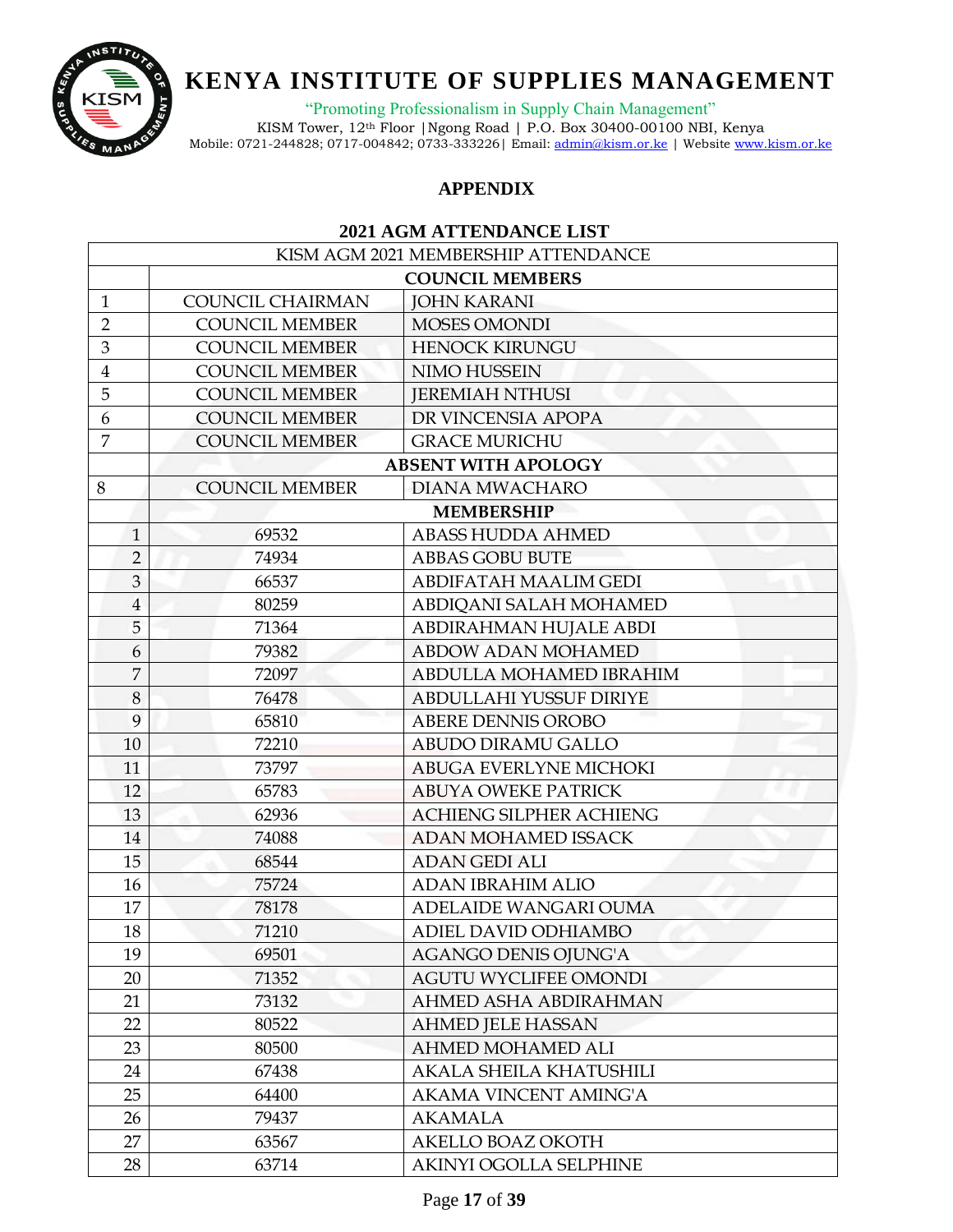

"Promoting Professionalism in Supply Chain Management"

| 29 | 80603 | AKUMU DIANA ODERO                |
|----|-------|----------------------------------|
| 30 | 70356 | <b>ALBERT KANGEREP</b>           |
| 31 | 78621 | ALEXANDER MUTUKU KYALO           |
| 32 | 78970 | <b>ALI ABDI OSMAN</b>            |
| 33 | 76951 | <b>ALI HUSSEIN OMAR</b>          |
| 34 | 78919 | <b>ALICE RISPA</b>               |
| 35 | 78831 | <b>ALICE WANGUI GATUMIA</b>      |
| 36 | 63219 | <b>ALOO PETER JUMA</b>           |
| 37 | 70161 | ALUGONGO THOMAS LUMATI           |
| 38 | 79069 | <b>AMBROSE KIBET KIBOROR</b>     |
| 39 | 68912 | AMBUGA IAN MASIDZA               |
| 40 | 69749 | <b>AMEGA ALICE KALUHI</b>        |
| 41 | 66076 | AMIMO RHODA O.                   |
| 42 | 71320 | AMOS MIYAKI MISATI               |
| 43 | 66764 | ANGANDE MARY JENDEKA             |
| 44 | 78668 | ANN KARUNYE LONGOLE              |
| 45 | 70556 | ANN WANGECI WAWERU               |
| 46 | 78516 | ANNAH MADEDE BARASA              |
| 47 | 78150 | ANNAH WAYUA MATHEKA              |
| 48 | 78692 | <b>ANNE HABINI HARRISON</b>      |
| 49 | 68901 | ANUKURI IMMACULATE AMODING       |
| 50 | 72356 | <b>ASENATH KERUBO BWANA</b>      |
| 51 | 63254 | <b>ASHENE ANDREW ESHITUBI</b>    |
| 52 | 80508 | ASIBITAR JOSEPHINE ABDIKARIM     |
| 53 | 68273 | ATIENO MURRENDE SUSAN            |
| 54 | 68836 | <b>AUSTINE KITINYA OKUNGU</b>    |
| 55 | 65646 | <b>AWORY OSCAR BARASA</b>        |
| 56 | 71312 | <b>AWUOR AUDREY CHRISTINE</b>    |
| 57 | 78791 | AYOGO GEORGE MAISIBA             |
| 58 | 70342 | <b>BABU AMINA ALI</b>            |
| 59 | 64045 | <b>BALERA LINUS MAKHULO</b>      |
| 60 | 63104 | <b>BALIACH ALFRED KIMUTAI</b>    |
| 61 | 65537 | <b>BARE ULOW AHMED</b>           |
| 62 | 74558 | <b>BARMOIBEN DANIEL CHERUYOT</b> |
| 63 | 70338 | <b>BARNGETUNY DAVID CHESIRE</b>  |
| 64 | 65575 | <b>BARRE AFFEY ADAN</b>          |
| 65 | 70545 | <b>BASWETI MICHAEL NYANGATE</b>  |
| 66 | 75918 | <b>BEATRICE NYAMBURA KANYAGO</b> |
| 67 | 63993 | <b>BEDUNI MAELII A</b>           |
| 68 | 69728 | <b>BEN CHEBOSS JUMA</b>          |
| 69 | 77464 | <b>BENAD ANUNDA OSINDE</b>       |
| 70 | 78828 | BENEDICTO KIPRONO KANDA          |
| 71 | 77379 | BERITHA ASEYA KERECHA            |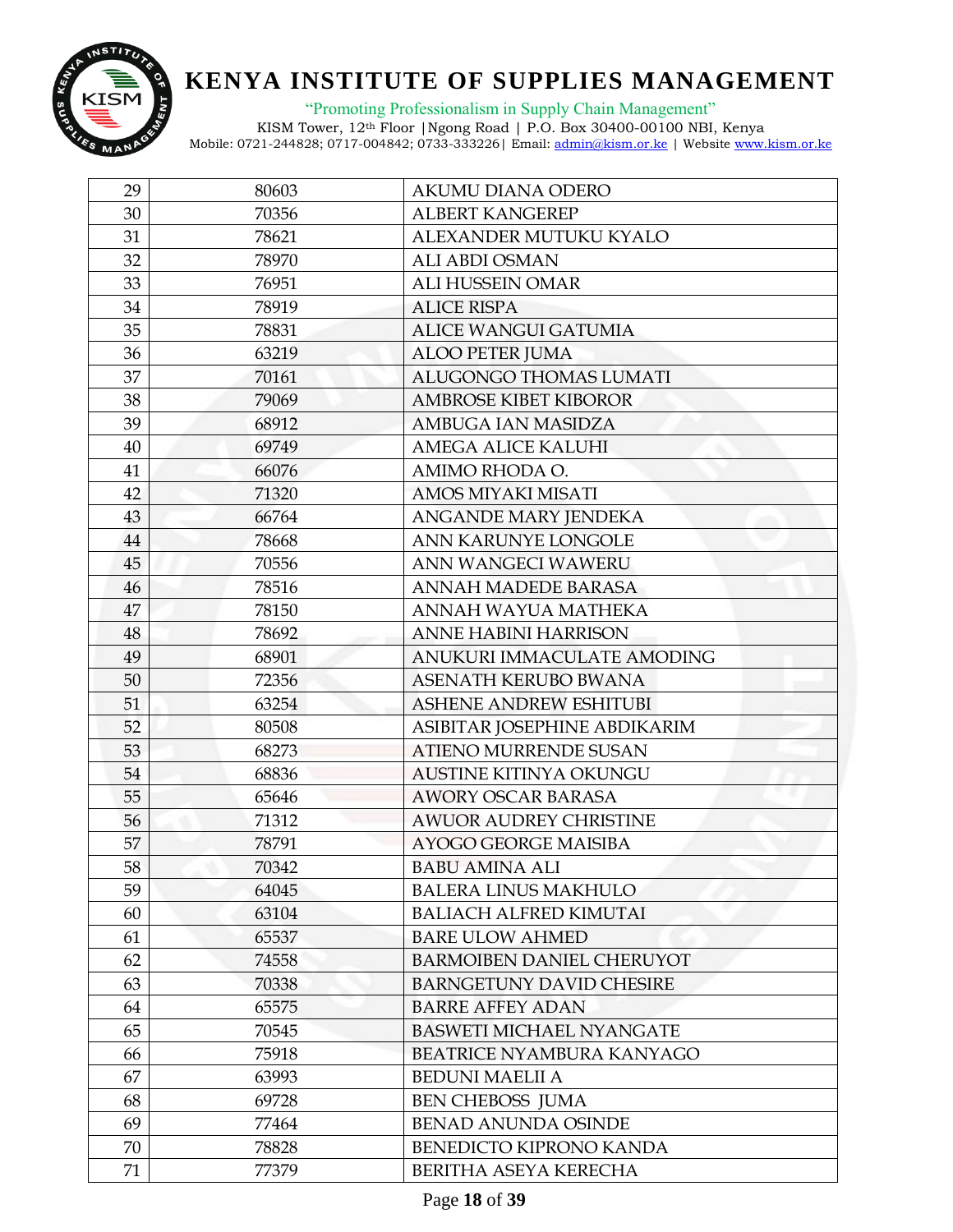

"Promoting Professionalism in Supply Chain Management"

| 72  | 79051 | <b>BETTY DEBORAH MUOKI</b>     |
|-----|-------|--------------------------------|
| 73  | 77694 | BETTY WANJIRU GATHAIYA         |
| 74  | 65542 | <b>BIDALI KAISHA CATHERINE</b> |
| 75  | 62934 | <b>BILALA HUSSEIN ADAN</b>     |
| 76  | 74554 | <b>BILIDHA MOLU NURIA</b>      |
| 77  | 73201 | <b>BIRGEN MERCY CHEPLETING</b> |
| 78  | 78483 | <b>BISMACK NGENO</b>           |
| 79  | 70340 | <b>BONAYA RAHMA AHMED</b>      |
| 80  | 76803 | BONAYA ROBA BONAYA             |
| 81  | 80573 | BONFACE OKWIRI AMBOOKA         |
| 82  | 71748 | <b>BORE CHERONO GLADYS</b>     |
| 83  | 80524 | <b>BRIAN LELEGWE</b>           |
| 84  | 72217 | BRIAN MANANA MALALI            |
| 85  | 80258 | BRIAN NYANDIEKA KITHUKA        |
| 86  | 78921 | BRUNO LUTUKAYI WAFULA          |
| 87  | 68321 | <b>BULIMU VICTOR AMBASI</b>    |
| 88  | 80338 | <b>BUNDI</b>                   |
| 89  | 77569 | <b>CALLEN NYOMENDA OMBAGI</b>  |
| 90  | 68703 | <b>CAREN APONDI OIYE</b>       |
| 91  | 77955 | CAROLINE ANYANGO WEDA          |
| 92  | 64006 | CAROLINE WANGARI MUGO          |
| 93  | 80035 | CAROLINE WANJIKU MAINA         |
| 94  | 80326 | CAROLYNE KERUBO OMAYO          |
| 95  | 78337 | CAROLYNE SILINGI LIDECHI       |
| 96  | 65699 | CARREN AKOTH MONDO             |
| 97  | 66575 | <b>CATHERINE CHEBET TERERE</b> |
| 98  | 75389 | CATHERINE IGOKI MWARANIA       |
| 99  | 66334 | CATHERINE NTHENYA MULI         |
| 100 | 75488 | CATHERINE WANGUI WANJIKU       |
| 101 | 77847 | <b>CHARITY DAMA MWAMBIRE</b>   |
| 102 | 77611 | CHARITY JELAGAT CHERUIYOT      |
| 103 | 79273 | <b>CHARLES EVANS OJARO</b>     |
| 104 | 67202 | <b>CHARLES KIPYEGO TANUI</b>   |
| 105 | 63220 | <b>CHARLES MUGAMBI MIANO</b>   |
| 106 | 69708 | CHEBET EVERLYNE CHEBET         |
| 107 | 79412 | CHEGE ANASTACIAH WANJIKU       |
| 108 | 67975 | <b>CHEGE BETTY KITAWA</b>      |
| 109 | 68416 | CHEMOIWO RODAH CHEMOIWO        |
| 110 | 77304 | <b>CHEPKIRUI EMMY</b>          |
| 111 | 65999 | CHEPKWONY CLEOPHAS KIPKORIR    |
| 112 | 77165 | CHEPNGENO BEATRICE CHEPKWONY   |
| 113 | 74006 | <b>CHEPNGETICH MILCAH</b>      |
| 114 | 65919 | <b>CHEROP JARED K</b>          |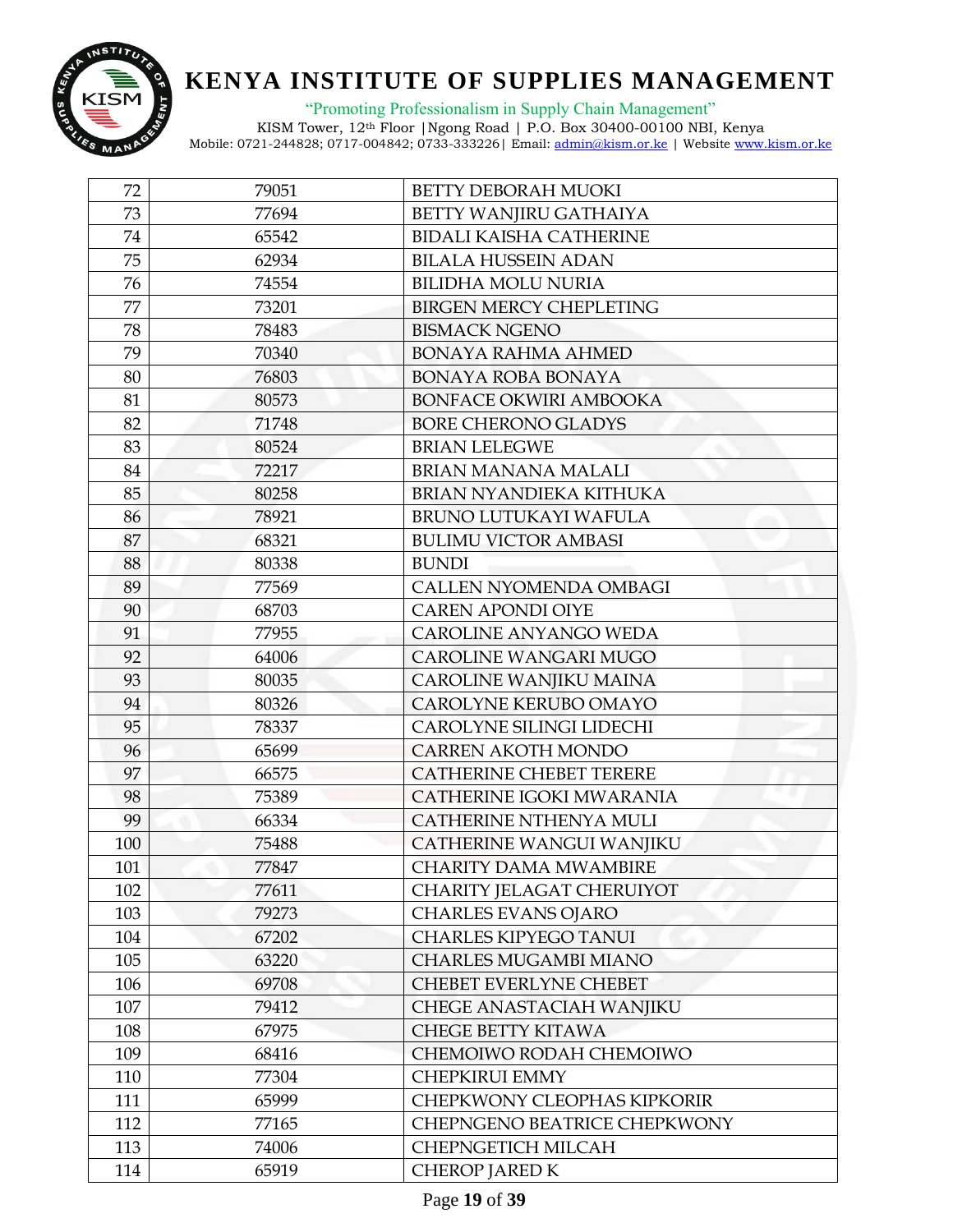

"Promoting Professionalism in Supply Chain Management"

| 115 | 70441 | CHEROTICH NANCY CHEROTICH      |
|-----|-------|--------------------------------|
| 116 | 77483 | CHERUIYOT KIBOR JOHN           |
| 117 | 72068 | CHERUIYOT JACKLINE CHEPKEMOI   |
| 118 | 77474 | <b>CHRISTINE NDUKU MAKAU</b>   |
| 119 | 62401 | CHRISTOPHER O OANDAH           |
| 120 | 75894 | <b>CLARIS NAFUA NAMBWAYA</b>   |
| 121 | 77006 | COLLINS KANGOGO MUTUNG'WO      |
| 122 | 80574 | <b>COLLINS ODINGA OWINO</b>    |
| 123 | 76124 | <b>CORNELLIUS MACHAGE MUSA</b> |
| 124 | 78247 | CYRUS MWANZI MUMU              |
| 125 | 64880 | <b>DAKANE RAMLA ABDI</b>       |
| 126 | 64995 | DALLA MALAU FRANKLINE          |
| 127 | 80580 | <b>DAMARIS AGOLA</b>           |
| 128 | 75594 | <b>DAMARIS TIUKU IDUMU</b>     |
| 129 | 63161 | <b>DAN AJELE</b>               |
| 130 | 63896 | DANIEL MUI MUTHAGYA            |
| 131 | 75338 | DANIEL NJOGU NJOROGE           |
| 132 | 65862 | <b>DANSON PEMBERE IDI</b>      |
| 133 | 78192 | DAVID OCHOLA ASUKE             |
| 134 | 76893 | DAVID ODIKIRA ONGARIA          |
| 135 | 75607 | DAVID VUNYALI BOLOJI           |
| 136 | 77664 | DEBORAH MARY MAKALI            |
| 137 | 65486 | DEDE JUDE OCHIENG              |
| 138 | 67925 | DENIS OWINO OMOLO              |
| 139 | 79134 | DIANA KEMUNTO NYABUTI          |
| 140 | 76059 | DICKSON MBATHA MBUVI           |
| 141 | 72697 | <b>DISI CLAIN MALIETSO</b>     |
| 142 | 75120 | DOMINIC ONYANDO OGEGA          |
| 143 | 80601 | DONALD KOYI NABISWA            |
| 144 | 80613 | DORAH ANZAZI MWANGOVYA         |
| 145 | 80548 | DOROTHY CHEMUTAI               |
| 146 | 74807 | EDITH KHARIEKU SHITAMBASI      |
| 147 | 75581 | EDITH WAMBUI NJIRAINI          |
| 148 | 77771 | EDMOND KIPTANUI MAINA          |
| 149 | 78994 | ELIZABETH ATERO OLUKO          |
| 150 | 75429 | <b>ELIZABETH CHEPTOO</b>       |
| 151 | 75592 | ELIZABETH JELAGAT LANGWECH     |
| 152 | 74254 | <b>ELIZABETH NAEGU SAITOTI</b> |
| 153 | 68102 | ELIZABETH NYANCHOKA MOSOMI     |
| 154 | 64993 | ELIZABETH OSODO AWUOR          |
| 155 | 75599 | ELIZABETH VAATI MWENDWA        |
| 156 | 79111 | <b>ELLY OTIENO OGUT</b>        |
| 157 | 75723 | ELVISE OCHIENG OPONDO          |
|     |       |                                |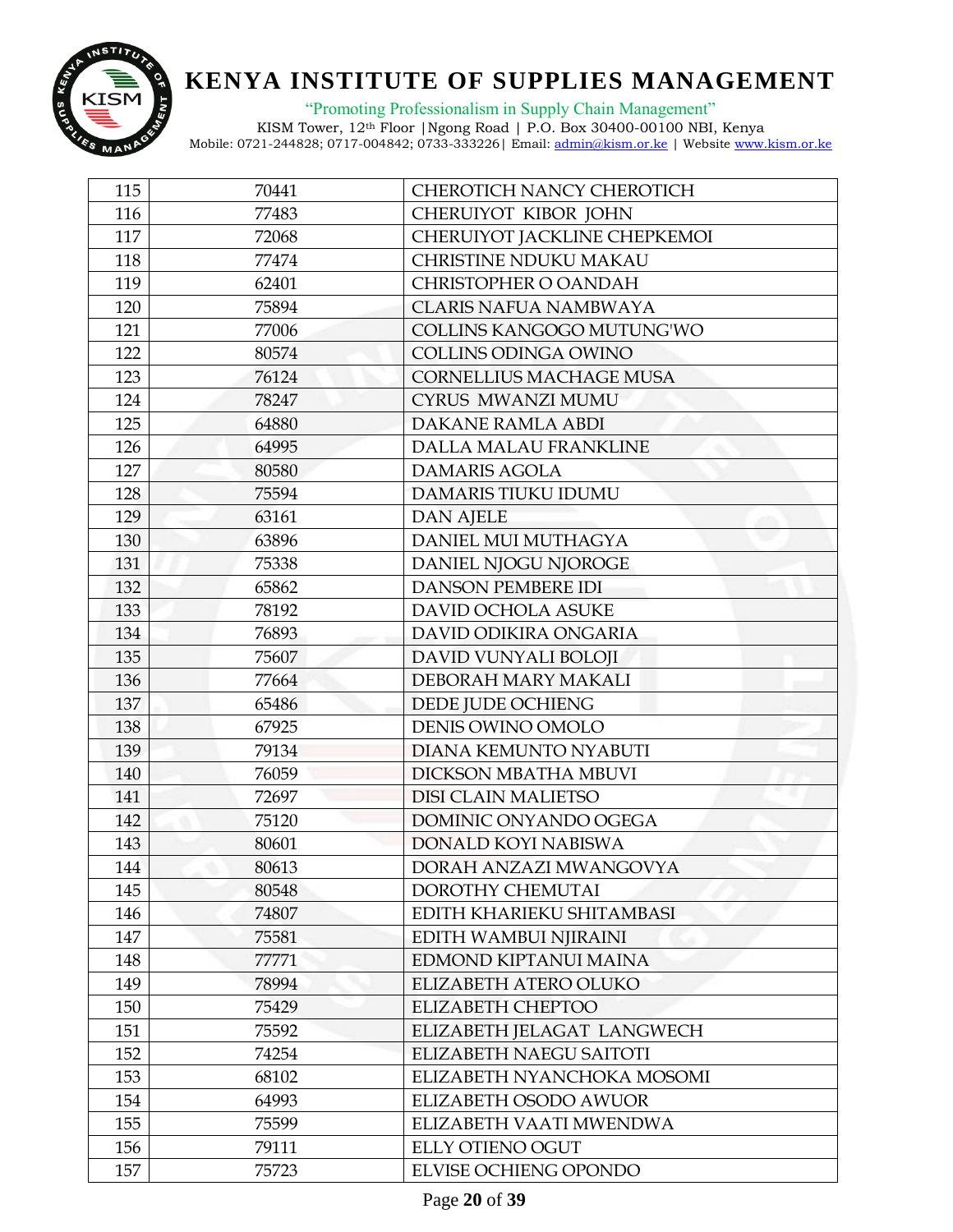

"Promoting Professionalism in Supply Chain Management"

| 158 | 67578 | <b>EMILY MIKHAGO MIKHAGO</b>  |
|-----|-------|-------------------------------|
| 159 | 76671 | EMMANUEL KIPTOO KITARIA       |
| 160 | 76588 | EMMANUEL LOTABO LOONGORI      |
| 161 | 80417 | <b>EMMANUEL MUIA WAMBUA</b>   |
| 162 | 76805 | EMMANUEL WANYONYI MANG'ARA    |
| 163 | 78950 | ERIC GIKUNDI JOHN             |
| 164 | 67271 | ERIC KINOTI RITHAA            |
| 165 | 75426 | ERIC MAYIEKA MOGAKA           |
| 166 | 79299 | <b>ERIC MUTUA NDUNDA</b>      |
| 167 | 78995 | ERIC MWANGI KAHUHO            |
| 168 | 63845 | ERIC MWANZIA KITONGA          |
| 169 | 77519 | ERICK JEREMMY GITONGA MWIRIGI |
| 170 | 68033 | <b>ERICK OMONDI AGURE</b>     |
| 171 | 73668 | ESHARANDA STEPHEN IKHOLI      |
| 172 | 80526 | <b>ESTHER MUENI MUSEMBI</b>   |
| 173 | 80521 | ESTHER NZAKWA NDUNDA          |
| 174 | 68939 | <b>ESTHER WAINOI NDIGA</b>    |
| 175 | 77510 | ESTHER WANGARI KIBUGI         |
| 176 | 76463 | <b>ESTHER WANGUI MBURU</b>    |
| 177 | 75197 | <b>EUNICE AKINYI SYDEDE</b>   |
| 178 | 77325 | <b>EUNICE DAISY KIBWANA</b>   |
| 179 | 70773 | EVELYNE AKINYI OYAMO          |
| 180 | 75394 | <b>EVERLYNE JUMA</b>          |
| 181 | 69204 | EZEKIEL KINARO KOMBO          |
| 182 | 78930 | EZEKIEL OKUMU EKEYA           |
| 183 | 65367 | <b>FARAH MOHAMUD ABDI</b>     |
| 184 | 78651 | <b>FARDOSA BARE SHAME</b>     |
| 185 | 79106 | FARTUN MOHAMED MOHAMUD        |
| 186 | 77287 | FEISAL FAUZ FADHIL            |
| 187 | 77540 | FELICINA MUTHONI WANJOHI      |
| 188 | 77167 | FESTO JAPHETH ONINGO          |
| 189 | 69486 | <b>FITTE KALU KITABA</b>      |
| 190 | 80543 | FLONAH MUTIIRA KAJUJU         |
| 191 | 64769 | <b>FRANCIS ESIMIT EDAPAL</b>  |
| 192 | 75555 | FRANCIS KIOKO MUTUA           |
| 193 | 74609 | <b>FRANCIS WANBUA KITAKA</b>  |
| 194 | 80187 | FRASIA WAIRIMU KINUTHIA       |
| 195 | 79903 | FREDRICK KIBIWOT KIRONO       |
| 196 | 66528 | FREDRICK OGEMBO MAGICHO       |
| 197 | 77566 | FREDRICK OMONDI SISO          |
| 198 | 74940 | FREDRICK OUMA OGALLO          |
| 199 | 79358 | <b>FWAMBA FAITH NABWOBA</b>   |
| 200 | 79411 | <b>GACHUNGA PETER NUTHUA</b>  |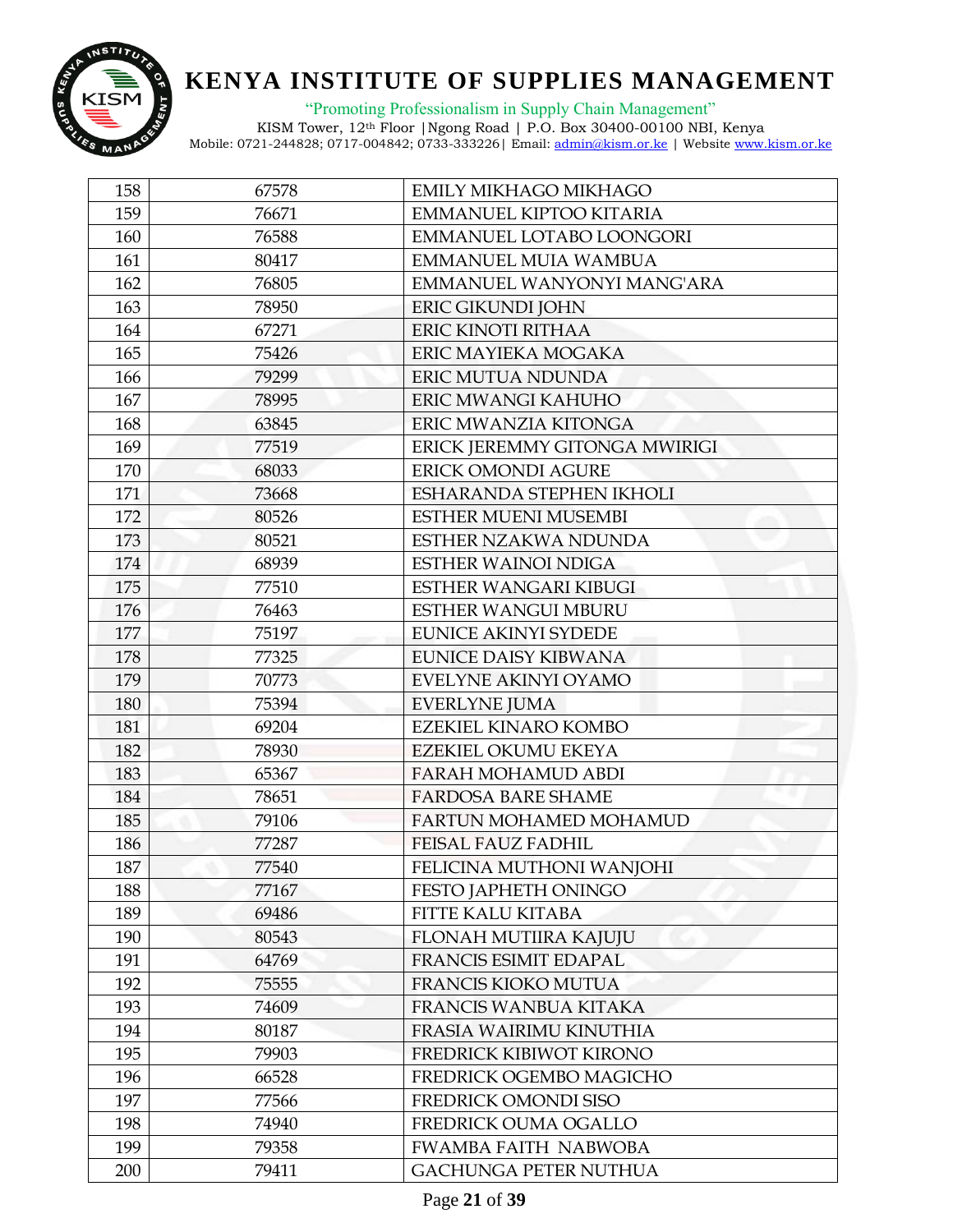

"Promoting Professionalism in Supply Chain Management"

| 201 | 63738 | <b>GATHURU MBUGUA MICHAEL</b>        |
|-----|-------|--------------------------------------|
| 202 | 76001 | <b>GEOFFREY NKONDI BATUIBA</b>       |
| 203 | 64558 | <b>GERALD MACHARIA MAINA</b>         |
| 204 | 72899 | <b>GICHERU CHARLES MAINA</b>         |
| 205 | 74107 | <b>GICHIRA JECINTA WAMAITHA</b>      |
| 206 | 65038 | <b>GICHOHI LABAN MURUTHI</b>         |
| 207 | 68775 | <b>GITAHI CATHERINE WANGU</b>        |
| 208 | 77704 | <b>GITARI KIMATHI DEDAN</b>          |
| 209 | 67702 | <b>GITHINJI MWAKE GITHINJI</b>       |
| 210 | 71540 | GITHUA ANASTASIA WAGIKUYU            |
| 211 | 64736 | <b>GITHUKU MARK ANTHONY</b>          |
| 212 | 64655 | <b>GITOBU NICHOLAS</b>               |
| 213 | 68302 | <b>GITOBU PATRICK MWITI</b>          |
| 214 | 65189 | <b>GITONGA CHABARI FREDRICK</b>      |
| 215 | 78167 | <b>GLADYS WANJIRU KIBE</b>           |
| 216 | 64189 | <b>GRACE CATHERINE NJERI MURICHU</b> |
| 217 | 79243 | <b>GRACE LUAH KUYA</b>               |
| 218 | 75546 | <b>GRACE NJERI MUNYUI</b>            |
| 219 | 80511 | <b>GRACE NTINYARI KANG'ORIA</b>      |
| 220 | 79087 | <b>GUBE HAMISI</b>                   |
| 221 | 65360 | <b>GUTU FRIDAH WANJIRU</b>           |
| 222 | 62495 | H. FAITH AKINYI                      |
| 223 | 79023 | <b>HALIMA ADAN DIBA</b>              |
| 224 | 70522 | <b>HARO NADHIFO IBRAHIM</b>          |
| 225 | 62691 | HASSAN MOHAMMED TUYA                 |
| 226 | 75547 | HELLEN ACHIENG ODHIAMBO              |
| 227 | 80575 | HELLEN CHEPKOSGEI CHUMO              |
| 228 | 79573 | HENRY OMONDI GORA                    |
| 229 | 79045 | <b>HEZRON GICHIA MBUGUA</b>          |
| 230 | 80272 | HILDA CHEPKURUI KIRUI                |
| 231 | 80540 | HILLARY ODHIAMBO OLOO                |
| 232 | 75668 | HILLARY OMONDI OMANYO                |
| 233 | 73003 | HONGO NELSON OBURA                   |
| 234 | 66440 | HUNJA MARY WANGARI                   |
| 235 | 80562 | HUSSEIN ABDI KULKI                   |
| 236 | 74603 | <b>HUSSEIN ADAN MOHAMED</b>          |
| 237 | 65197 | <b>HUSSEIN YUSSUF NOOR</b>           |
| 238 | 80572 | <b>HYRINE ACHIENG ODUOL</b>          |
| 239 | 75361 | <b>IBRAHIM ISSACK IBRAHIM</b>        |
| 240 | 80397 | <b>IDRIS HASSAN ABDIOW</b>           |
| 241 | 74144 | <b>IKONGA HELLEN MBALILWA</b>        |
| 242 | 76585 | <b>IMELDA MUHADIA MANG'AVU</b>       |
| 243 | 79454 | <b>INDENYIRE ANNETTE ANUSU</b>       |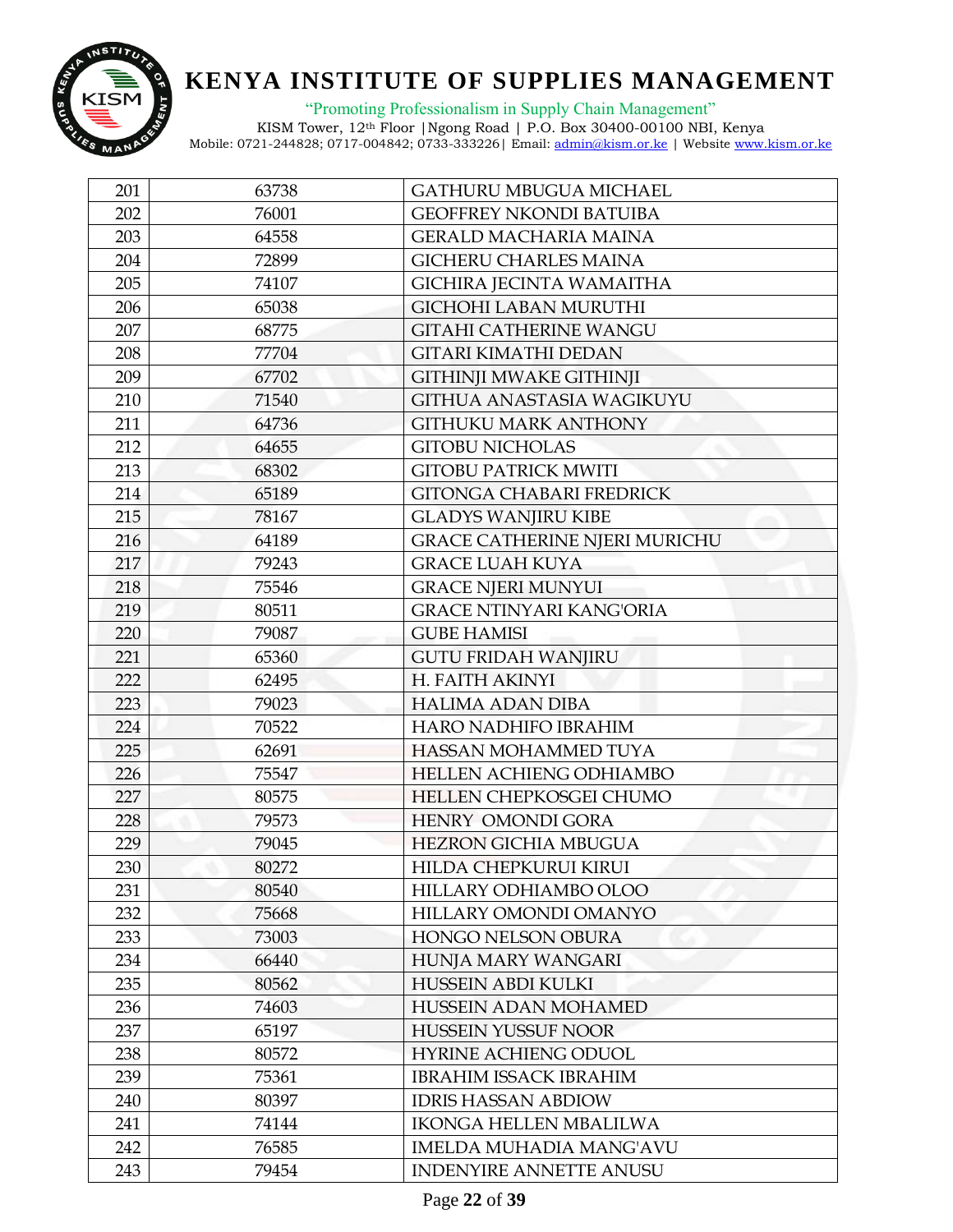

"Promoting Professionalism in Supply Chain Management"

| 244 | 66527 | INYANGALA DEBORAH MWANIKA        |
|-----|-------|----------------------------------|
| 245 | 70824 | <b>IPAAT DAVID OTERA</b>         |
| 246 | 64939 | <b>IRUNGU LYNETTE WAMBUI</b>     |
| 247 | 70410 | <b>ISAAC MUTUNGA MUINDE</b>      |
| 248 | 79297 | <b>ISSACK ABDI ALI</b>           |
| 249 | 75580 | <b>IVY LAURA KWAMBOKA</b>        |
| 250 | 75854 | JACINTA ANYANGO OKELO            |
| 251 | 76611 | <b>JACINTA SAISI</b>             |
| 252 | 75058 | <b>JACINTER SANYA</b>            |
| 253 | 80506 | <b>JACKSON KUNGU NGIGI</b>       |
| 254 | 80528 | JACKSON MUNYOROKU KARANJA        |
| 255 | 62829 | JACOB KIMUTAI CHERUIYOT          |
| 256 | 63278 | <b>JAMES MUTISO KALOKI</b>       |
| 257 | 80527 | <b>JAMES MUTUKU MUTISYA</b>      |
| 258 | 80156 | <b>JAMES OKOTH WANGA</b>         |
| 259 | 76535 | <b>JANE MUKONYO KILILA</b>       |
| 260 | 79064 | <b>JANE NEKESA WANYONYI</b>      |
| 261 | 77518 | <b>JANET KIKENUA LERIRO</b>      |
| 262 | 63029 | <b>JANET N LOOREMETA</b>         |
| 263 | 69578 | <b>JARED MOKAYA NYAUNCHO</b>     |
| 264 | 71664 | <b>JASON PETER MUTEMBEI</b>      |
| 265 | 74025 | <b>JEBET ELIZABETH</b>           |
| 266 | 75499 | <b>JEMIMMAH KOKAH JOHN</b>       |
| 267 | 70584 | <b>JEMUTAI SUSAN JEMUTAI</b>     |
| 268 | 75135 | JENNIFER AMUKHOBE OMANJI         |
| 269 | 63450 | JENNIFER WAWUDA MWAPAGHA         |
| 270 | 65256 | <b>JEPKEMBOI EMMY BIRGEN</b>     |
| 271 | 79387 | <b>JEREMIAH GABRIEL KAPRA</b>    |
| 272 | 74659 | <b>JEREMIAH SAOINA NKABAAI</b>   |
| 273 | 62857 | <b>JERONO MILCAH JERONO</b>      |
| 274 | 78414 | JERUSHA WAMBUI MUTHAIGA          |
| 275 | 77815 | <b>JILLO GUYO JARSO</b>          |
| 276 | 66654 | <b>JOAN WANJA NDANYU</b>         |
| 277 | 65676 | <b>JOB NYANGENA ONGORI</b>       |
| 278 | 75404 | JOHN MUHOHO WAWERU               |
| 279 | 77049 | <b>JOHN ALBERT ODHIAMBO ALAL</b> |
| 280 | 80578 | <b>JOHN KIMORO MUKILYA</b>       |
| 281 | 78973 | <b>JOHN MUTISYA MUTUA</b>        |
| 282 | 74898 | <b>JOHN NGUGI KAMAU</b>          |
| 283 | 77666 | <b>JOHN NZEMBI MUTYAUVYU</b>     |
| 284 | 69452 | <b>JOSEPH ARAP MAIYO</b>         |
| 285 | 68660 | JOSEPHINE MBULWA WAMBUA          |
| 286 | 78936 | <b>JOSHUA KIPROTICH MENG'WA</b>  |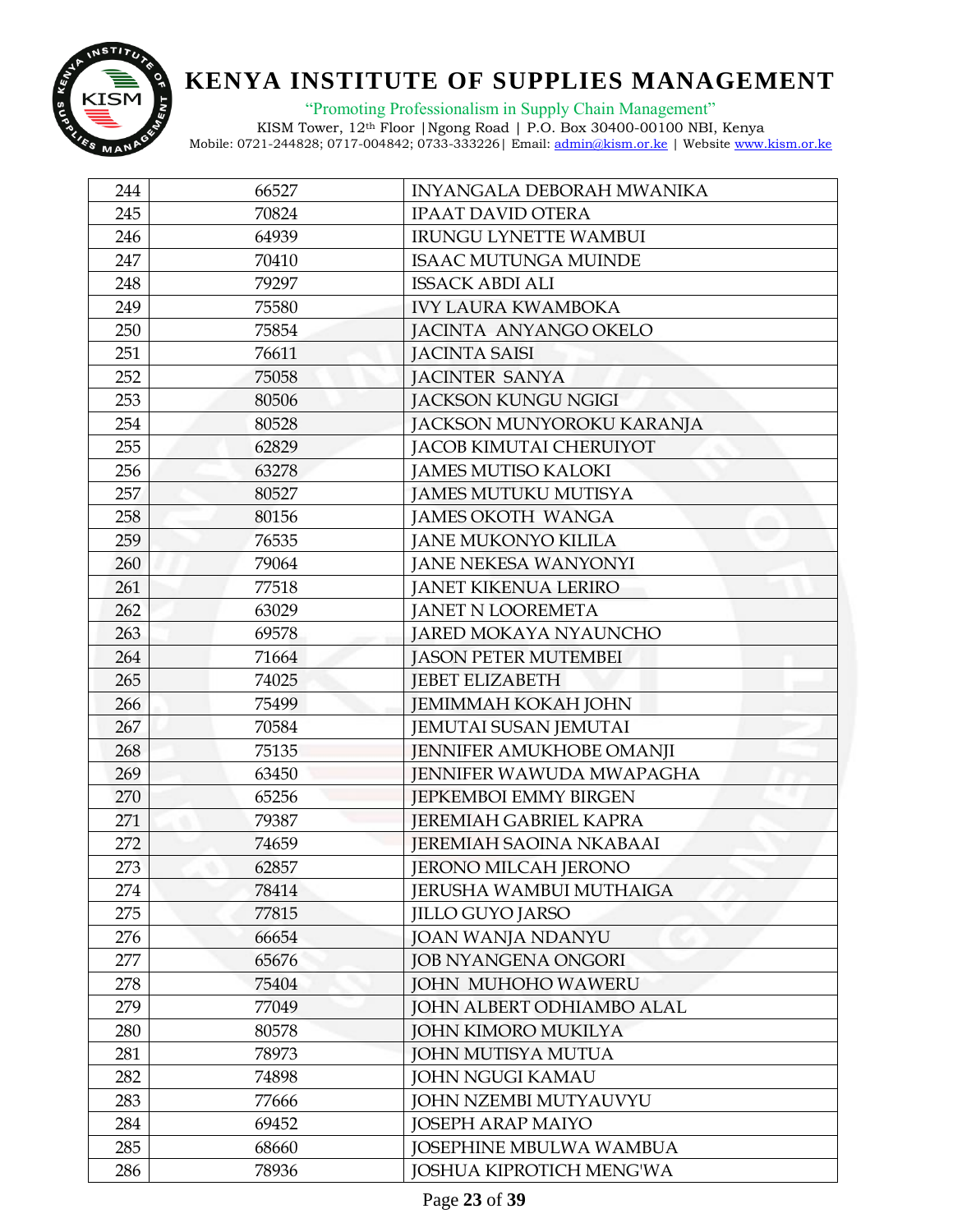

"Promoting Professionalism in Supply Chain Management"

| 287 | 76229 | <b>JOSHUA KIPTUM KIBON</b>    |
|-----|-------|-------------------------------|
| 288 | 77656 | <b>JOSHUA OCHENGE OKINYI</b>  |
| 289 | 76509 | JOY ADHIAMBO ODHIAMBO         |
| 290 | 80198 | <b>JUDITH ZIPORAH MWALATI</b> |
| 291 | 80496 | <b>JUDY MUTHONI MUGO</b>      |
| 292 | 76198 | <b>JULIA JEPCHOGE BIRECH</b>  |
| 293 | 80315 | <b>JULIET WAMBURA NYAGA</b>   |
| 294 | 75518 | <b>JULIET WARAU MACHARIA</b>  |
| 295 | 69201 | <b>JUMA FIDEL OUMA</b>        |
| 296 | 67910 | <b>JUMA GODWIN OBUNY</b>      |
| 297 | 72743 | <b>JUSTUS AGNES MUTHEU</b>    |
| 298 | 64288 | <b>JUSTUS BUNDI KINOTI</b>    |
| 299 | 72788 | KABATI WILLIAM MOGAKA         |
| 300 | 62560 | KABURU FRIDAH KAGENDO         |
| 301 | 63268 | KAGEMA MOSES KAGEMA           |
| 302 | 79649 | <b>KAGIRI</b>                 |
| 303 | 65247 | KAGUNDU LINCOLN NJERUH        |
| 304 | 65808 | KALE CHESAINA LAWRENCE        |
| 305 | 73016 | KALOKI JULIE KATUMBI          |
| 306 | 79802 | KAMALI JOSEPHINE NGINA        |
| 307 | 71668 | KAMAU FAUSTINER WANGUI        |
| 308 | 62257 | KAMAU JAMES GATHUITA          |
| 309 | 64731 | <b>KAMAU MBURU JOB</b>        |
| 310 | 64950 | KAMAU SYLVESTER WAMBUGU       |
| 311 | 70994 | KAMAU WANJIKU TERESIAH        |
| 312 | 70865 | KAMENDI FRANCIS KARIUKI       |
| 313 | 66656 | KAMILI MARY NTHENYA           |
| 314 | 65293 | KAMOTHO LUCY WAMBUI           |
| 315 | 73685 | KAMUNYA PETERSON NDEGWA       |
| 316 | 63287 | <b>KANDIRA ALICE ATIENO</b>   |
| 317 | 63610 | KANGOGO JACOB K.              |
| 318 | 62956 | KANYIRI ERASTUS GACHUHI       |
| 319 | 63238 | <b>KAPTO PATRICK KIPROP</b>   |
| 320 | 63478 | KARANI CHARLES MURIUKI        |
| 321 | 80060 | <b>KARISA ELIJA JAMES</b>     |
| 322 | 69757 | KARIUKI DORCAS KANUTHU        |
| 323 | 64849 | KARIUKI JACQUELINE WANGU      |
| 324 | 74595 | KARIUKI JOYCE MUTHONI         |
| 325 | 69679 | KARUKU JOEL GITHINJI          |
| 326 | 68949 | KARURI JOHN KARURI            |
| 327 | 73763 | KAVILINGI FRANCISCA           |
| 328 | 74841 | KAVYU MULLI                   |
| 329 | 63875 | KEBENO THOMAS MAKORI          |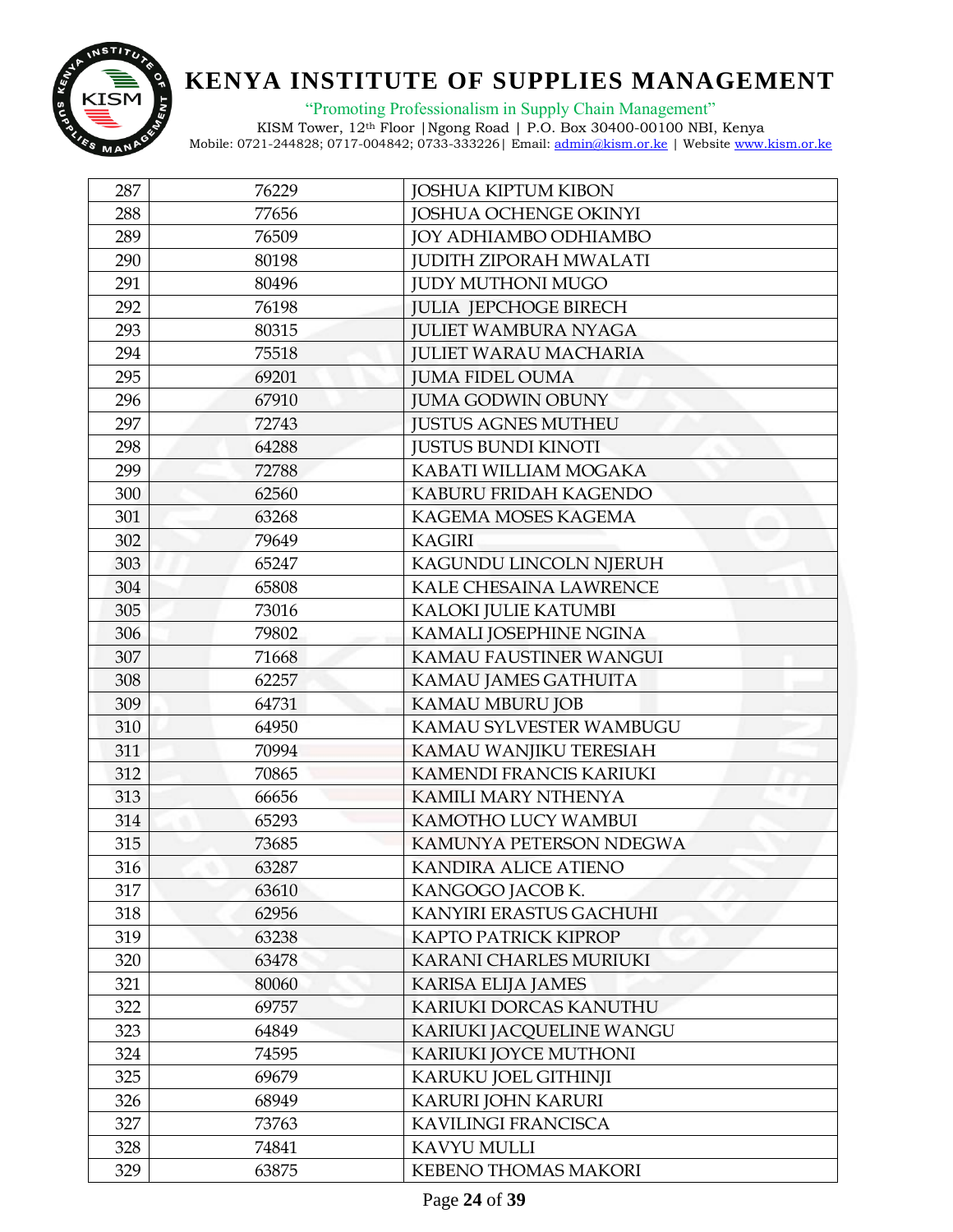

"Promoting Professionalism in Supply Chain Management"

| 330 | 79291 | KEDDY JEROP CHEMOIYWO         |
|-----|-------|-------------------------------|
| 331 | 74414 | KEITANY RYAH KOSGEI           |
| 332 | 70242 | KEMEI AMINA CHEPKIRUI         |
| 333 | 63250 | KEMEI JAPHETH KIPLANGAT       |
| 334 | 80592 | KENNEDY CHERUIYOT KOECH       |
| 335 | 63240 | KENNEDY KYALO SYANDA          |
| 336 | 71252 | KENNEDY ONYANGO MITO          |
| 337 | 74030 | <b>KENNEDY OTIENO PANYA</b>   |
| 338 | 68798 | <b>KENNEDY OUMA OSEWE</b>     |
| 339 | 63971 | KERICH CHEPKEMOI KERICH       |
| 340 | 72968 | <b>KERICH KIPRONO HENRY</b>   |
| 341 | 69752 | KETURE EDNAH KETURE           |
| 342 | 80201 | <b>KEVIN KIBOI MASAI</b>      |
| 343 | 71085 | KEVIN OKOTH OKINDA            |
| 344 | 63435 | KHADIJA RAMADHAN              |
| 345 | 78659 | <b>KHAMIS</b>                 |
| 346 | 75803 | <b>KHANALI DOREEN</b>         |
| 347 | 70065 | KIBET GILBERT KIBET           |
| 348 | 70251 | KIBOGO DAINA ATIENO           |
| 349 | 66930 | <b>KIEMA PATRICK MUEMA</b>    |
| 350 | 69763 | KIGADI ROBERT LOHEYIA         |
| 351 | 72881 | <b>KIGERA JOHN NGURE</b>      |
| 352 | 71965 | KIGUNDA IREEN KENDI           |
| 353 | 72118 | KIHIA DAVID MAINA             |
| 354 | 63881 | KIIRU WILLIAM MATHU           |
| 355 | 63394 | KIITI JOYCE NTHENYA           |
| 356 | 65773 | KILAKA JAMES SAFARI           |
| 357 | 72382 | KILEL NJERA WILLIAM KIRAPASH  |
| 358 | 65799 | KILIMO KIPTOO JOSEPH          |
| 359 | 70764 | <b>KILONZI DARIUS MULINGE</b> |
| 360 | 69901 | KILUNGYA MESHACK WAMBUA       |
| 361 | 76041 | KIMANDI ANNABELLE WANJA       |
| 362 | 71282 | KIMATHI MARIAPIA KAWIRA       |
| 363 | 72844 | <b>KIMEMIA EVA WAIRIMU</b>    |
| 364 | 72178 | KIMONDIU GODFREY MWONGELA     |
| 365 | 72098 | KINGORI MARGARET WANGUI       |
| 366 | 79406 | KINORO STEPHEN MUNGA          |
| 367 | 68396 | KINUTHIA CLARE WANJIKU        |
| 368 | 65300 | KINYA RATANYA EVANGELINE      |
| 369 | 66294 | KINYANJUI BENSON MURIITHI     |
| 370 | 66883 | KINYUA JOHN KITHAKA           |
| 371 | 72405 | KIOI RUTHANN NYAMBURA         |
| 372 | 66075 | KIOKO PATRICIA SYOMBUA        |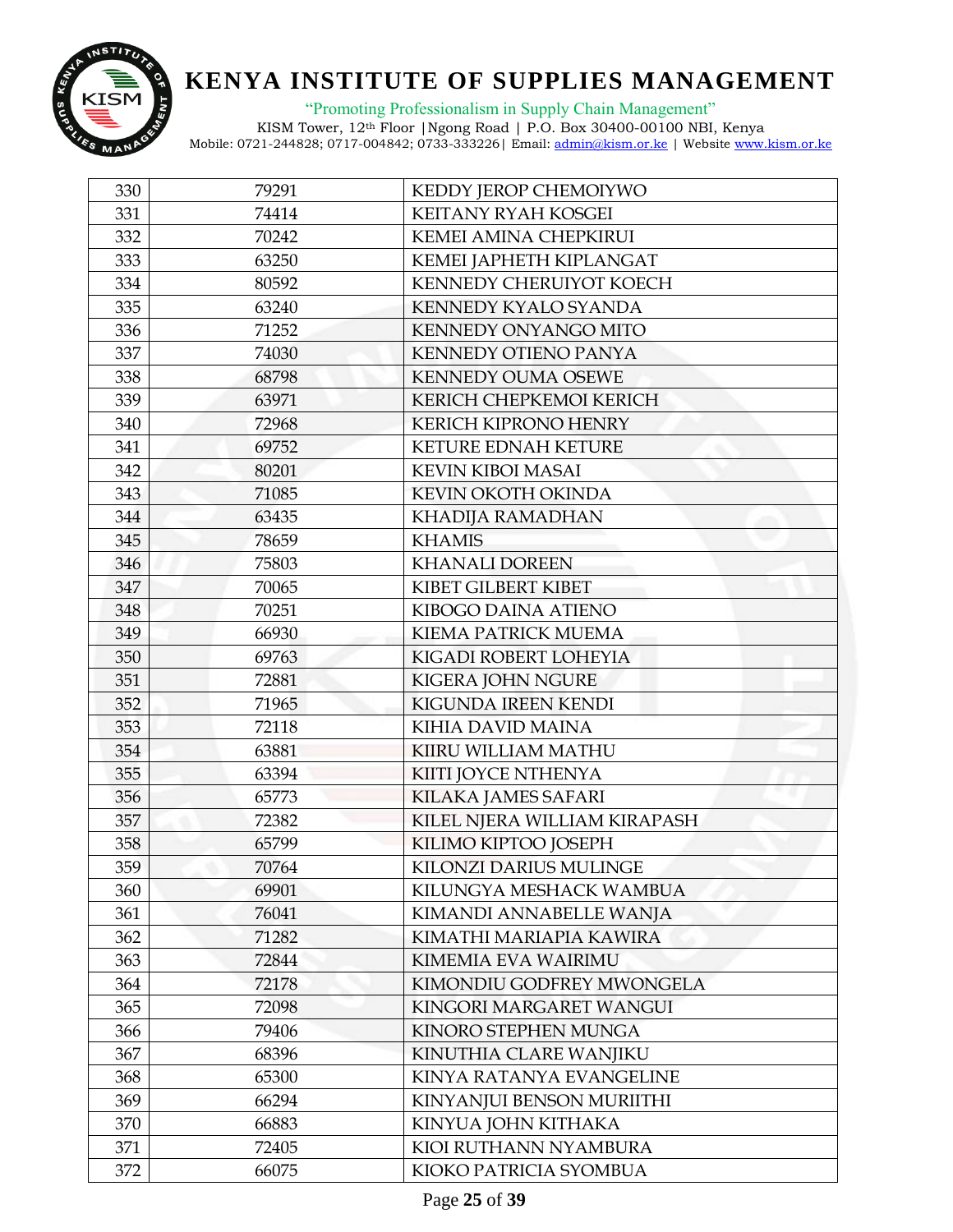

"Promoting Professionalism in Supply Chain Management"

| 373 | 63085 | KIPCHILLAT GRACE TINGWILI      |
|-----|-------|--------------------------------|
| 374 | 65864 | KIPKOECH KEMBOI HOSEA          |
| 375 | 66377 | <b>KIPKORIR JOHN</b>           |
| 376 | 80535 | KIPLAGAT JEBET SUSAN           |
| 377 | 77486 | KIPLAGAT JEMUTAI VIOLA         |
| 378 | 74297 | <b>KIPROP DAN KIPSANG</b>      |
| 379 | 73496 | KIPROTICH SIMION KOSGEI        |
| 380 | 69681 | KIPSANG PHILIMON MOI           |
| 381 | 64433 | KIPSANG SELINAH JEPKURUI       |
| 382 | 64917 | <b>KIRIMU GIITU LEWIS</b>      |
| 383 | 65661 | KIRUNGU EMMAH WANJIKU          |
| 384 | 65774 | KIRUNGU HENOCK KOROSSO         |
| 385 | 68765 | KISAKA CAROLYNE KISAKA         |
| 386 | 72764 | KITAVALI YVONNE MUSENYA        |
| 387 | 73227 | KITAVI WILLIAM MUTINDA         |
| 388 | 72847 | KITIKA GEOFFREY NZUE           |
| 389 | 72880 | KITIMO MILLICENT MGHAZO        |
| 390 | 74970 | KITIYIA SOLOMON LESERE         |
| 391 | 65156 | KITSAO JAMES KATANA            |
| 392 | 62958 | KITUM KURUI WILLIAM            |
| 393 | 67920 | KITUVA ROSEMARY KITUVA         |
| 394 | 73681 | KIVEVU NICHOLAS MUNYAO         |
| 395 | 71609 | KOECH EMILY CHEPNGENO          |
| 396 | 71710 | KOECH LEAH JEBIY               |
| 397 | 66163 | KOECH STEPHEN KIPNG'ETICH      |
| 398 | 65306 | KOLANI JOSEPH SAFARI           |
| 399 | 66303 | KORIR GLADYS JEMUTAI           |
| 400 | 66623 | KOSGEI ALEX SAWE               |
| 401 | 69770 | KOSKEY BEATRICE CHELANGAT      |
| 402 | 73717 | KOYUGI LAMECK OKUNDI           |
| 403 | 72737 | KULOBA ERICK ZARAI             |
| 404 | 68743 | KULUNDU JEDDIDAH NASIMIYU      |
| 405 | 74903 | <b>KURIO ISABELLA NAISULA</b>  |
| 406 | 80094 | KURUI CALEB KIPKOSGEI          |
| 407 | 69898 | <b>KWEYU JOANNE KWEYU</b>      |
| 408 | 63364 | KWEYU STEPHEN SHIUNDU          |
| 409 | 73545 | <b>KWOBA GEORGE</b>            |
| 410 | 79740 | <b>LAMET KIMIREI MAIKA</b>     |
| 411 | 71431 | <b>LANGAT EVANS KIPROTICH</b>  |
| 412 | 77803 | <b>LANGAT FESTUS</b>           |
| 413 | 71363 | LASOI CHIRCHIR LASOI           |
| 414 | 80169 | LAURA ELIZABETH NECHESA ANDOLA |
| 415 | 79044 | LAWRENCE OMOLLO OGWENO         |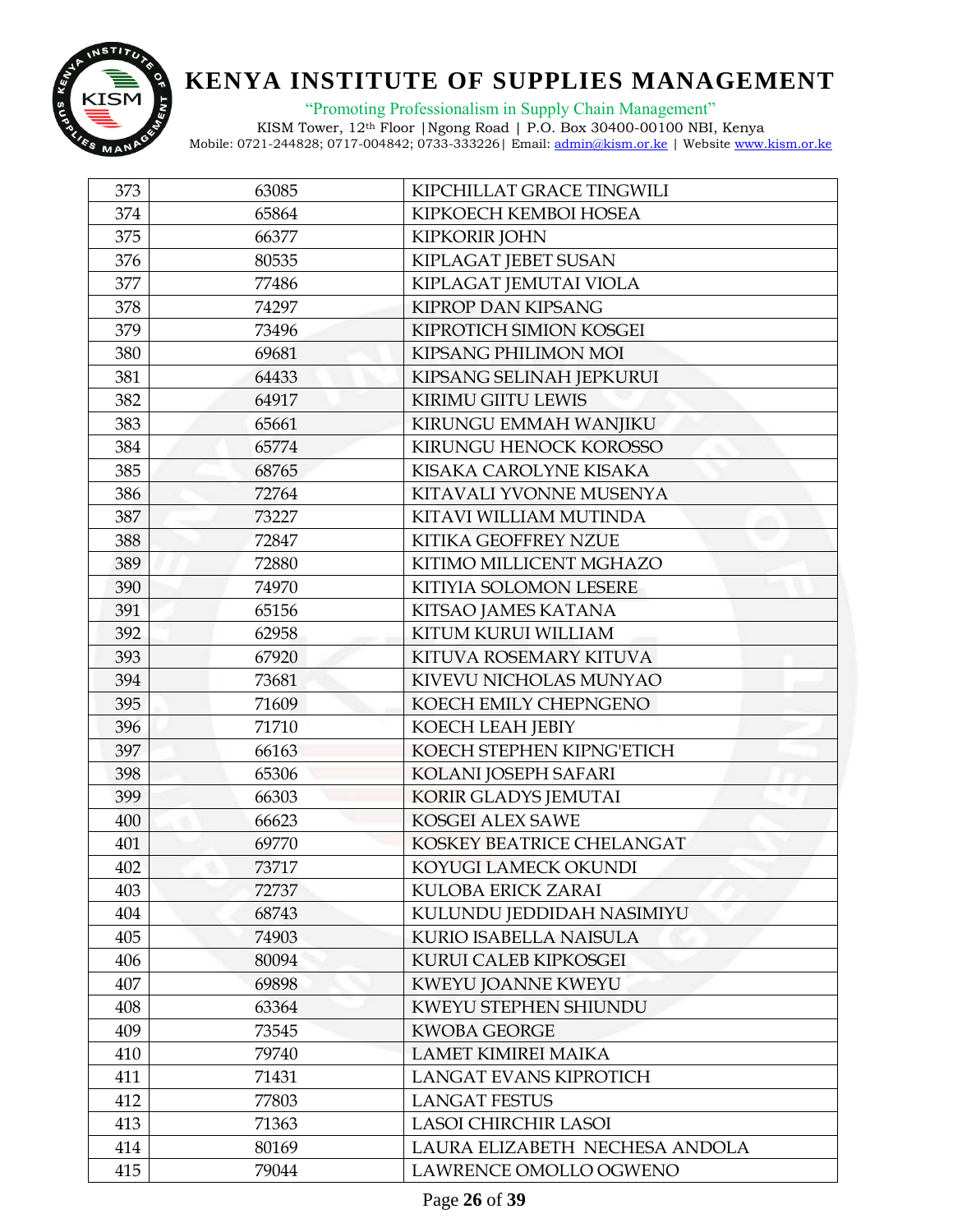

"Promoting Professionalism in Supply Chain Management"

| 416 | 70674 | LEAH WAIRIMU KANYUA            |
|-----|-------|--------------------------------|
| 417 | 72081 | LEINTE JANET BAHATI            |
| 418 | 71182 | LEKUPANO ELIZABETH LEKUPANO    |
| 419 | 72819 | LEL TECLAH CHEPCHUMBA          |
| 420 | 69721 | LEMPUSHUNA EDWIN SARUNI        |
| 421 | 63277 | LENAIROSHI NANCY NAING'ASHA    |
| 422 | 79972 | LENANYOKIE SHANNON             |
| 423 | 70730 | LENTOIJONI JORAM RAMITI        |
| 424 | 77958 | LEONARD CHERUIYOT ROTICH       |
| 425 | 73675 | LETIMORIT GRACE KAIRO          |
| 426 | 63931 | <b>LILIAN N KABIGA</b>         |
| 427 | 73358 | LILUMA KLAUS KATUMAA           |
| 428 | 79580 | LILY CHEPKOECH KENDUIYWO       |
| 429 | 80590 | LINUS KIPKORIR RONO            |
| 430 | 77151 | LISPER KERUBO CHACHE           |
| 431 | 63241 | LITALI WILIAM MUSILA           |
| 432 | 78213 | LORNA SIMALOI KOILEKEN         |
| 433 | 79185 | <b>LORRAINE REGINA NABWIRE</b> |
| 434 | 73737 | LUCHIRI BONVENTURE WANZALA     |
| 435 | 76902 | LUCY AWINO OKIRO               |
| 436 | 77638 | LUCY KAIMURI MUKARIA           |
| 437 | 80604 | LUCY KARAMUTA GITUMA           |
| 438 | 77926 | LYDIA AUMA ACHOLA              |
| 439 | 75399 | LYDIAH NYABARE ONG'ERA         |
| 440 | 63789 | M. KIBAARA JOSEPH              |
| 441 | 79520 | MACHANULI EDNA KASANDI         |
| 442 | 64875 | MACHARIA CATHERINE WANJIRU     |
| 443 | 63514 | MACHARIA RICHARD MWANIKI       |
| 444 | 66838 | MACHIRA TERRY NYACHOMBA        |
| 445 | 64104 | <b>MAENGWE JAMES ORWARU</b>    |
| 446 | 73098 | MAGAMU ERIC LUVONGA            |
| 447 | 76986 | MAGDALINA JUNE MJENI MWINGA    |
| 448 | 64081 | <b>MAGUWA ALICE DORIS</b>      |
| 449 | 65524 | <b>MAINA BWARI MILDRED</b>     |
| 450 | 79557 | MAINA COLLETA BIYAKI           |
| 451 | 65282 | <b>MAINA ESTHER WANGUI</b>     |
| 452 | 65207 | MAINA JOSEPH MWANGI            |
| 453 | 62739 | <b>MAINA JUSTINE MAINA</b>     |
| 454 | 72110 | <b>MAINA STEPHEN NGUTI</b>     |
| 455 | 68338 | MAINGI CAROLINE WANJIRU        |
| 456 | 66839 | <b>MAIYO PETER KIPKEMBOI</b>   |
| 457 | 67847 | <b>MAKORI EDINAH KEMUNTO</b>   |
| 458 | 70779 | MAKUBA XAVIER SHIKUKU          |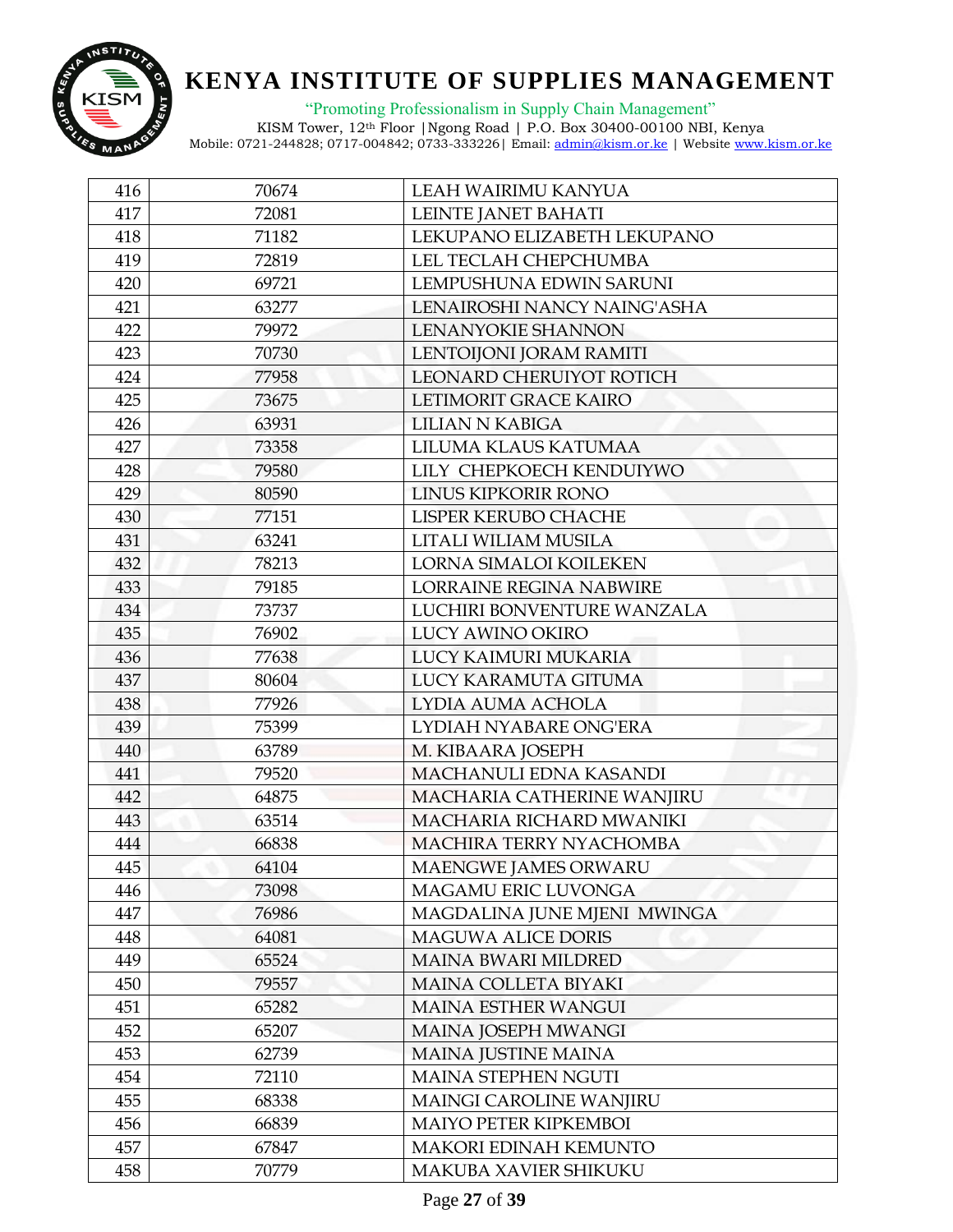

"Promoting Professionalism in Supply Chain Management"

| 459 | 78163 | MALACHI OCHIENG OUMA            |
|-----|-------|---------------------------------|
| 460 | 69929 | MALENYA PAMELA MALENYA          |
| 461 | 62872 | MALINDA KENNEDY MULANDI         |
| 462 | 73394 | <b>MALOBA VIOLET NEKESA</b>     |
| 463 | 76786 | MALONI PENINA LESHOOMO          |
| 464 | 70367 | <b>MALONZA SERAH KANGWELE</b>   |
| 465 | 72459 | <b>MANGA ROSE WANZA</b>         |
| 466 | 73838 | <b>MANZA ELIZABETH NDUKU</b>    |
| 467 | 66916 | <b>MARANGA MOSES MURIITHI</b>   |
| 468 | 79257 | <b>MARIAM TEDDY GAMBIRA</b>     |
| 469 | 75871 | <b>MARIE ORINDA</b>             |
| 470 | 75059 | <b>MARITIM CHARLES KIPRONO</b>  |
| 471 | 65155 | <b>MARITIM RICHARD KIPKORIR</b> |
| 472 | 69073 | <b>MARK KANDA</b>               |
| 473 | 80584 | <b>MARK NAPEYOK LOWA</b>        |
| 474 | 80516 | <b>MARTHA TALU UMAZI</b>        |
| 475 | 80560 | MARY KERUBO NYASINGA            |
| 476 | 78809 | <b>MARY MUKULU MBITHI</b>       |
| 477 | 79304 | <b>MARY MUTHONI KINYUA</b>      |
| 478 | 77350 | <b>MARY NDUTA NGUGI</b>         |
| 479 | 76415 | <b>MARY RIZIKI NZARO</b>        |
| 480 | 79124 | <b>MARYANNE KUVOCHI DISII</b>   |
| 481 | 70736 | <b>MASAMBU EVANS ISIAHO</b>     |
| 482 | 63884 | <b>MASWII PETER KATONI</b>      |
| 483 | 65908 | MATAYO BONFACE RATEMO           |
| 484 | 74069 | <b>MATHENGE GLADYS</b>          |
| 485 | 80051 | <b>MATHIAS REUBEN MWABILI</b>   |
| 486 | 68941 | <b>MATIBO BENEDICT MUOKI</b>    |
| 487 | 62756 | MATILDA JEPKOSGEI MATILDA       |
| 488 | 63930 | <b>MATIRI STEPHEN GITHINJI</b>  |
| 489 | 66049 | <b>MATOKE DENNIS AMENYA</b>     |
| 490 | 66561 | <b>MAUKI REUBEN MWENDA</b>      |
| 491 | 76918 | MAUREEN CHEPCHIRCHIR LIPWOP     |
| 492 | 79823 | MAURICE ADE SHEDRACK            |
| 493 | 74804 | <b>MAURICE JUMA ATIENDE</b>     |
| 494 | 80219 | <b>MAURINE AWINO OGOLLA</b>     |
| 495 | 66765 | MAYIEKA ELIJAH BUNDI            |
| 496 | 74177 | <b>MAZERA</b>                   |
| 497 | 64088 | MBAE LAWRENCE KINYUA            |
| 498 | 64034 | MBII FLORMINA NGINA             |
| 499 | 68736 | MBITHI STEPHEN MUINDI           |
| 500 | 72924 | MBOGO MICHAEL NTHINGA           |
| 501 | 65761 | MBOYA ACHOLA DAVID              |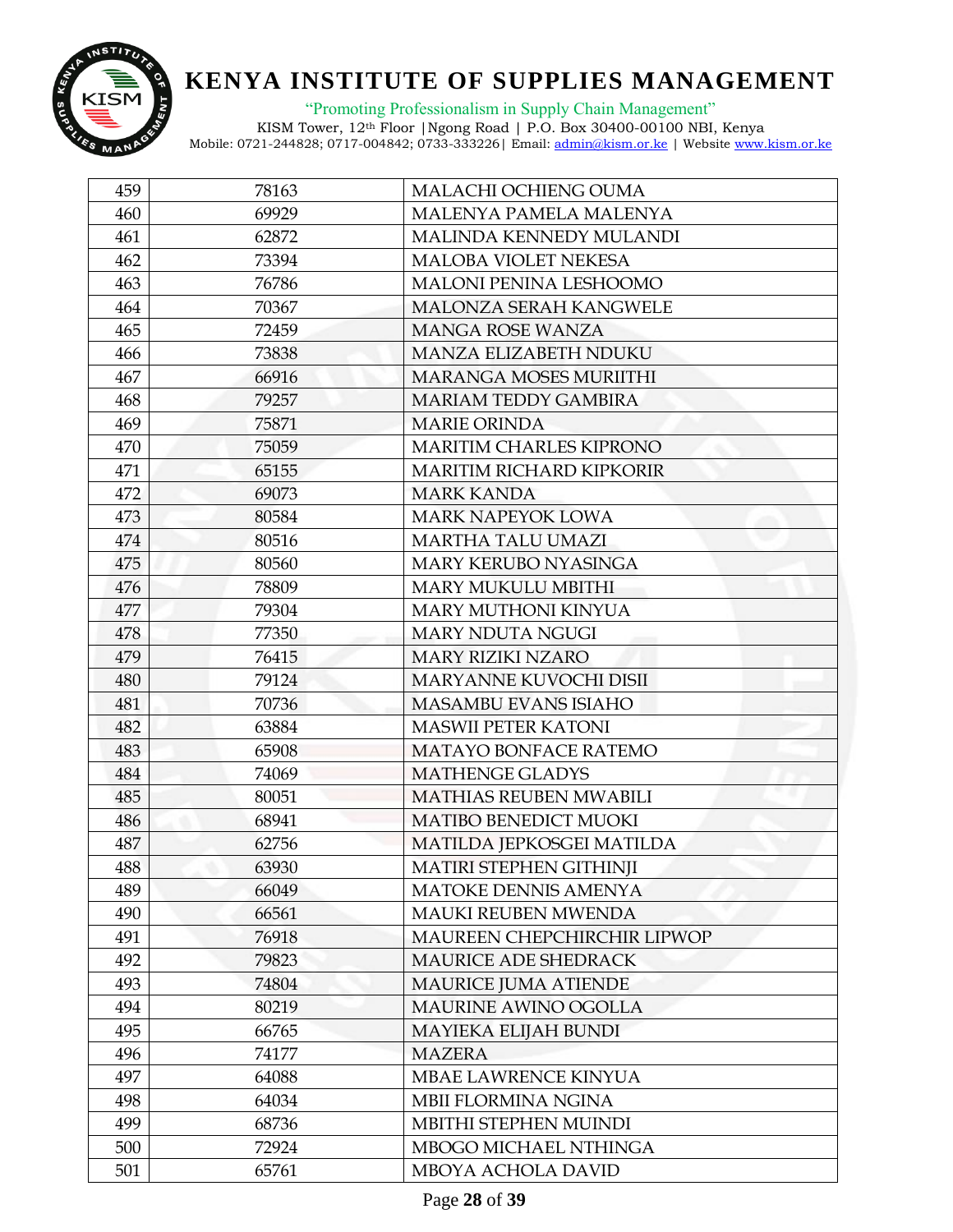

"Promoting Professionalism in Supply Chain Management"

| 502 | 63319 | MBUGUA JOSE NYAMBURA         |
|-----|-------|------------------------------|
| 503 | 67509 | MBUGUA JULIANNE WAMAITHA     |
| 504 | 63480 | MBURU DAMARIS MUTHONI        |
| 505 | 63196 | MBURU JOHN MBAGARA           |
| 506 | 74466 | <b>MBUVI</b>                 |
| 507 | 76733 | MELODY WANGECI MWANIKI       |
| 508 | 80523 | MERCY CHEPKEMOI              |
| 509 | 75286 | MERCY JEMUTAI MARINDICH      |
| 510 | 70121 | MERCY JESCAH OGERO           |
| 511 | 75477 | MERCY KINANU KINOTI          |
| 512 | 72216 | MERCY WAMBUI NYAMBURA        |
| 513 | 79062 | MERCY WANGUI WAIRIMU         |
| 514 | 73541 | MGANDA BELDINE AKUMU         |
| 515 | 77716 | MICHAEL KEITANY MUNDUI       |
| 516 | 65112 | MICHAEL MASINDE MUKINISU     |
| 517 | 76601 | MICHAEL MUTYOTA KIOKO        |
| 518 | 77134 | MICHAEL NYAGA MURIITHI       |
| 519 | 63735 | MIHESO STANLEY CONRAD        |
| 520 | 80099 | MIKE MAWIRA MUTERIA          |
| 521 | 63007 | MILCAH SITET CHEBOSIS        |
| 522 | 71758 | MILLICENT ASEYO MUSALIA      |
| 523 | 79282 | MILLISTONE ONYWERE           |
| 524 | 73803 | MIRUNI EDWARD NALIANYA       |
| 525 | 64047 | MITHIBE HILDA MUTHONI        |
| 526 | 69581 | MIYOGO LYDIA BOSIBORI        |
| 527 | 63783 | MKAMUZI MUMO AGNES           |
| 528 | 65230 | MOCHACHE STEPHEN ORINA       |
| 529 | 69038 | MOGENI LAMECK MOGUSU         |
| 530 | 63209 | MOHAMED ABDINUR SALAT        |
| 531 | 76150 | MOHAMED ALI KORANE           |
| 532 | 79168 | MOHAMED JATTANI DIMA         |
| 533 | 73996 | MOHAMED KALMEY MUHUMED       |
| 534 | 71005 | <b>MOHAMED MASUD ADEN</b>    |
| 535 | 79209 | <b>MOHAMED MOHAMED DAHIR</b> |
| 536 | 78500 | MOHAMED MOHAMUD ELMI         |
| 537 | 71265 | MOKEIRA DEBORAH KEMUNTO      |
| 538 | 71969 | <b>MOLU NOORDIN ADAN</b>     |
| 539 | 79206 | MONDESTER KEMUNTO NYAKERI    |
| 540 | 77520 | MOSES KIPTANUI SIRGOI        |
| 541 | 76332 | MOSES MWENDWA KALOKI         |
| 542 | 73145 | MOSETI EUPHASIA KEMUNTO      |
| 543 | 77979 | MOSETI SHEM ONSASE           |
| 544 | 80588 | MOUREEN ANNE AKUMU           |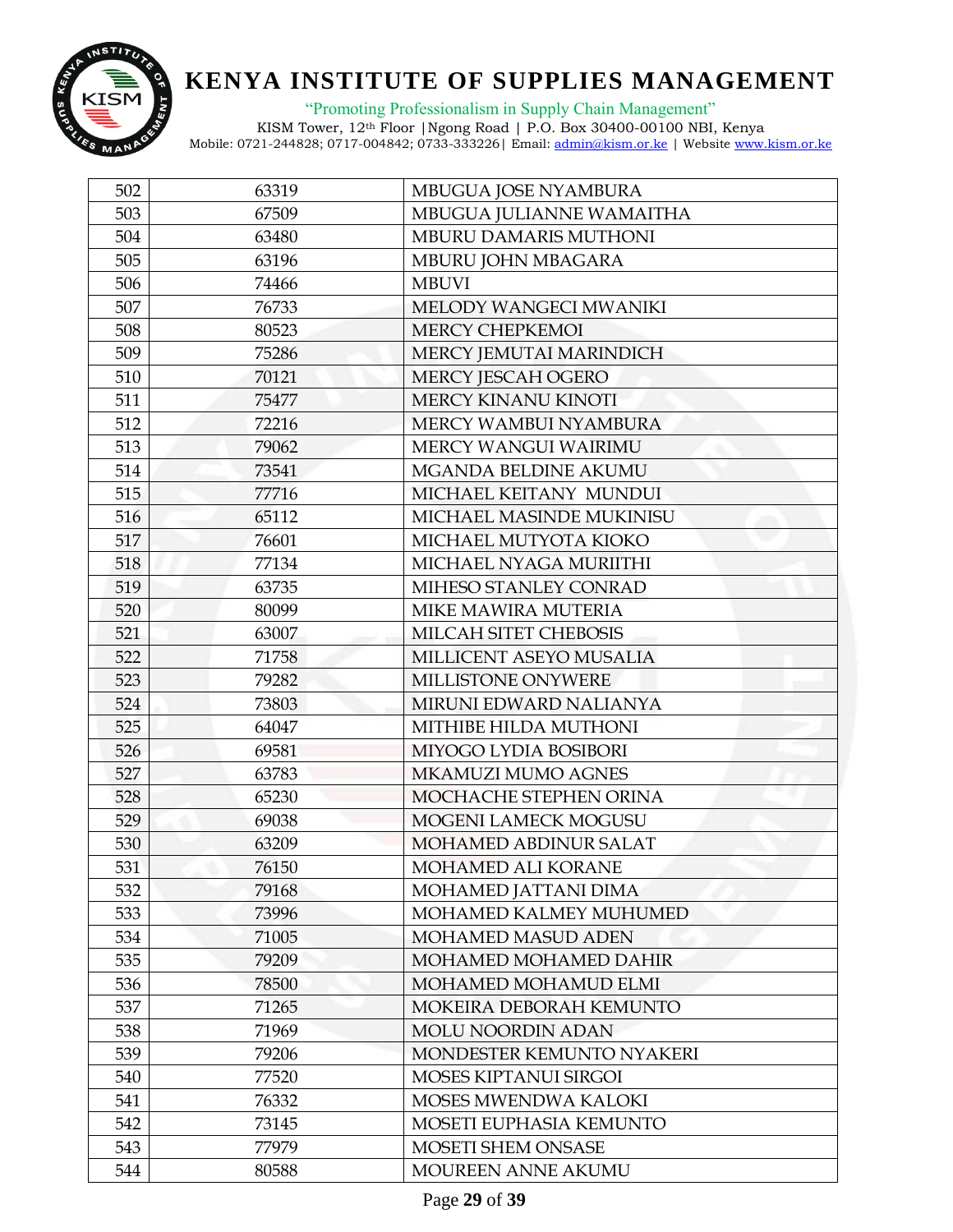

"Promoting Professionalism in Supply Chain Management"

| 545 | 66324 | MUASYA JACQUELINE MWENDE      |
|-----|-------|-------------------------------|
| 546 | 72017 | MUCHIRA KANINI SALOME         |
| 547 | 67988 | MUCUGA ANN NJOKI              |
| 548 | 71452 | <b>MUEMA DAISY MUENI</b>      |
| 549 | 68668 | MUEMA FREDRICK ISIKA          |
| 550 | 63866 | MUEMA ONESMUS MUSYOKI         |
| 551 | 67357 | MUGAMBI ROSE MUGAMBI          |
| 552 | 74266 | MUGARURI PURITY NGUNJU        |
| 553 | 66109 | <b>MUGE AMON KIMELI</b>       |
| 554 | 62730 | MUGO PETER MWANGI             |
| 555 | 66000 | MUGURE WINNIE KABURA          |
| 556 | 63032 | MUHAMBI JUSTUS MUHAMBI        |
| 557 | 71102 | MUHIA LILIAN NYOKABI          |
| 558 | 63916 | MUIGAI JANE NJAMBI            |
| 559 | 67945 | <b>MUINDI TOM MUINDI</b>      |
| 560 | 66457 | MUIRURI DUNCAN NJOROGE        |
| 561 | 68424 | MUKUHA WILSON MACHARIA        |
| 562 | 69634 | MUKULA WINFRED NZULA          |
| 563 | 63957 | <b>MULI MALUKI MULI</b>       |
| 564 | 73724 | MULWA VICTORIA MWIKALI        |
| 565 | 64737 | MUMBUA MUTUKU ANN             |
| 566 | 73381 | MUMELO NAFULA JACKLINE        |
| 567 | 73733 | MUMO MWANGANGI BENJAMIN       |
| 568 | 68037 | MUNENE JANET WANJIRA          |
| 569 | 62965 | MUNENE PETER MUNYAKA          |
| 570 | 69769 | MUNGAI MONICA WAMBUI          |
| 571 | 62834 | MUNGUTI MICHAEL KIARIE        |
| 572 | 63242 | MUNIAFU ROSE MUNIAFU          |
| 573 | 73600 | MUNYAO ALEX ROMAN WAMBUA      |
| 574 | 62981 | MUNYIRI JOHN NGARUIYA         |
| 575 | 67958 | MUNYWOKI SAMUEL SIKU          |
| 576 | 65298 | MUNZATSI SCARLET KAVAYA       |
| 577 | 72213 | MURIGI BENSON WARIARI         |
| 578 | 79325 | <b>MURIGI PETER MUNGAI</b>    |
| 579 | 62984 | <b>MURIITHI LINUS NDEGE</b>   |
| 580 | 70664 | <b>MURIUKI KEN MUNENE</b>     |
| 581 | 78777 | MUSA KIPLANGAT ROTICH         |
| 582 | 68423 | MUSAU JOSHUA KIMEU            |
| 583 | 66785 | MUSAU MATHEW KIOKO            |
| 584 | 64144 | <b>MUSI CLAUDER NANDIKOVE</b> |
| 585 | 70678 | MUSYOKA EUNICE KALONDU        |
| 586 | 68409 | MUSYOKA JOSEPH SYENGO         |
| 587 | 76780 | MUTAI DOMINIC KIPKEMOI        |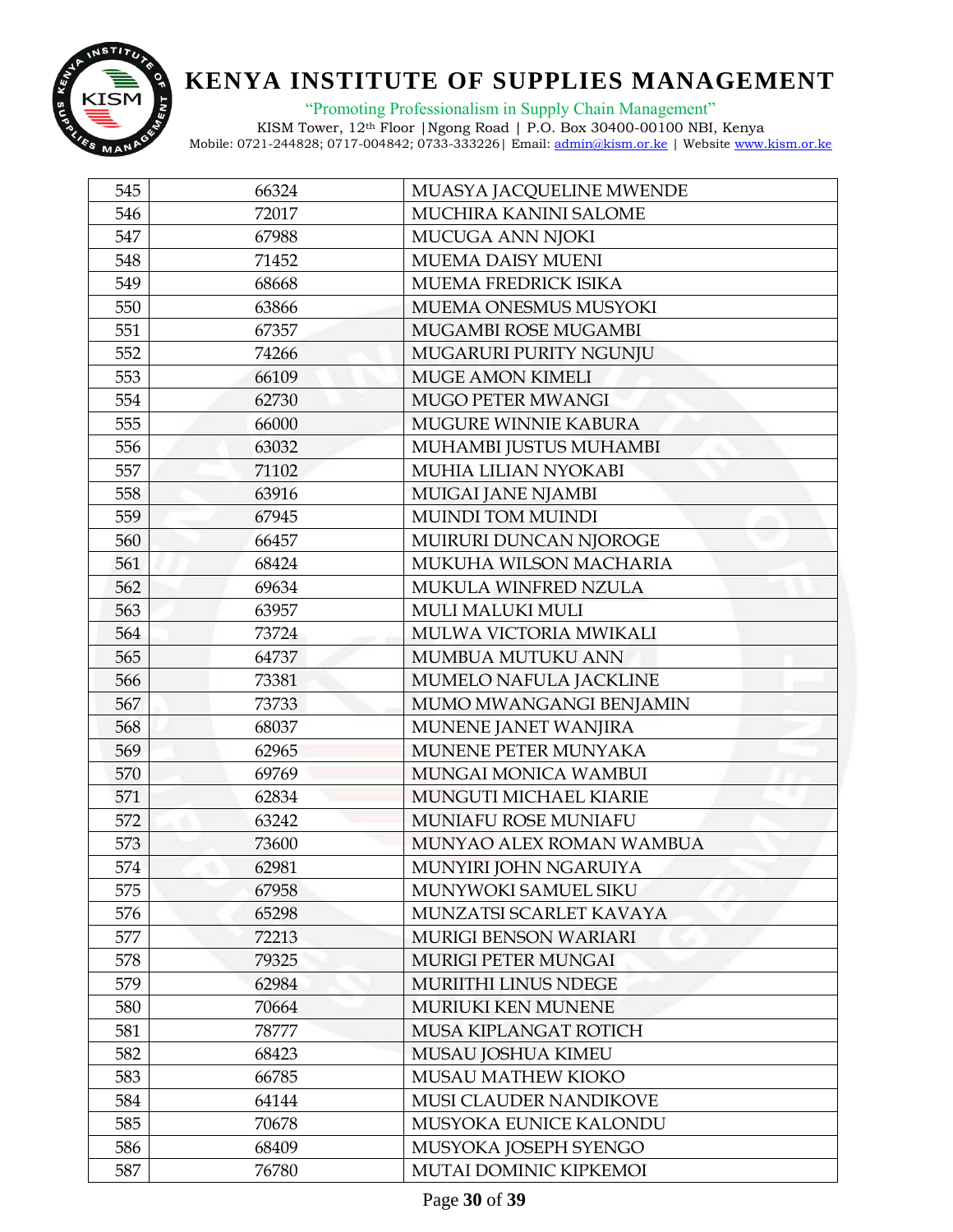

"Promoting Professionalism in Supply Chain Management"

| 588 | 75403 | <b>MUTAI KIPKURUI</b>       |
|-----|-------|-----------------------------|
| 589 | 79553 | MUTAI MARY JEPCHIRCHIR      |
| 590 | 70551 | MUTAMBU JOSEPH MUMO         |
| 591 | 72638 | MUTANA JOSEPH MBARU         |
| 592 | 72455 | MUTAVI SUSAN WAVINYA        |
| 593 | 73263 | MUTEMBEI JANE KAGENDO       |
| 594 | 63865 | MUTHAMI KENNEDY MUVAKA      |
| 595 | 63263 | MUTHAMIA ANNE GACHERI       |
| 596 | 70199 | MUTHARA SCHOLASTICAH K      |
| 597 | 64386 | MUTHOKA TERESIA MUTHOKA     |
| 598 | 67580 | MUTIA STEPHEN MUTISYA       |
| 599 | 77092 | <b>MUTINDA KIOKO</b>        |
| 600 | 71424 | MUTINDA REDEMPTER MUTINDA   |
| 601 | 66241 | MUTISYA JUSTUS MUTINDA      |
| 602 | 65673 | MUTONGI DANIEL AMUYUNZU     |
| 603 | 63283 | MUTONYI JAMES WAMBUGU       |
| 604 | 70777 | MUTUA BENJAMIN MUSYOKA      |
| 605 | 73337 | MUTUA BONIFACE LUILYE       |
| 606 | 71764 | MUTUA JOHN KITHUKA          |
| 607 | 68247 | MUTUA KEVIN KILONZO         |
| 608 | 73223 | MUTUA LUCY MAWIA            |
| 609 | 73712 | MUTUA VERONICAH NDINDA      |
| 610 | 63649 | MUTUKU WAMBUA GEORGE        |
| 611 | 71079 | MUTUNGI MUTURI JACKSON      |
| 612 | 71382 | MUYE BINZI KENNEDY          |
| 613 | 65732 | MWACHARO DIANA NADZUA       |
| 614 | 63989 | MWACHIRU HUMPHREY RIMBA     |
| 615 | 65996 | MWAKITHI JOSEPHINE MWAKITHI |
| 616 | 71802 | MWAMUYE MWATSUMA ABEL       |
| 617 | 67430 | MWANDEMBO GEORGE MWAZIGHE   |
| 618 | 63469 | MWANGI ALLAN MUTURI         |
| 619 | 68237 | <b>MWANGI PETER NJOROGE</b> |
| 620 | 64741 | MWANGI RACHEL RUGURU        |
| 621 | 67213 | MWANIKI JOSHUA IRERI        |
| 622 | 64113 | MWANJALA PETER KANYANGO     |
| 623 | 63351 | MWARANIA AGNES KAWIRA       |
| 624 | 65063 | MWATIKA MARY MKAMBURI       |
| 625 | 74958 | MWAZIGHE MARCELLINE MALEMBA |
| 626 | 80377 | MWENDWA PENINA CHARLES      |
| 627 | 68700 | MWENGEI DENNIS MUTHOKA      |
| 628 | 62492 | MWENZE DICKSON MUTUKU       |
| 629 | 79657 | MWETI ONESMUS MUIMI         |
| 630 | 63947 | MWIN'JAKA ALI IDDI          |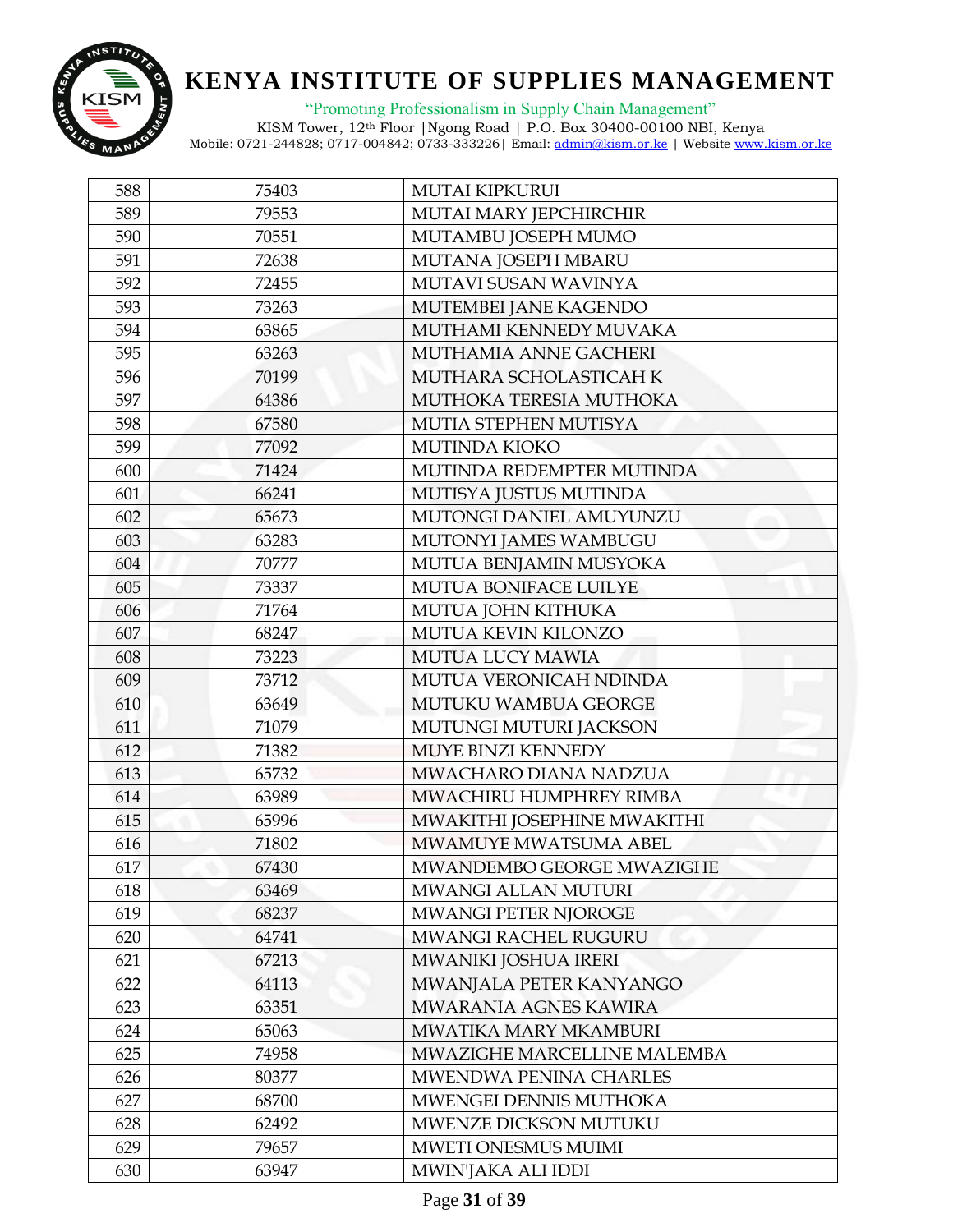

"Promoting Professionalism in Supply Chain Management"

| 631 | 67156 | MWITHUI JULIUS KYALO      |
|-----|-------|---------------------------|
| 632 | 66466 | MWITI JUSTUS KIRIMI       |
| 633 | 67345 | NAIBOR GRAHAM SIMIREN     |
| 634 | 64763 | NAMUTALI WILBROD MULUPI   |
| 635 | 76515 | NANCY WANJIKU NDATHI      |
| 636 | 62447 | NASHIPAE NAOMI NJERI      |
| 637 | 78731 | NASTEHA ALI MOHAMED       |
| 638 | 65452 | NDICHU PETER KABUGU       |
| 639 | 63919 | NDIRANGU DAVID KUNG'U     |
| 640 | 65733 | NDOLO RAYMOND NDOLO       |
| 641 | 68633 | NDUMA GRACE NJOKI         |
| 642 | 68335 | NDUNDA JOHN MULWA         |
| 643 | 65840 | NDUNGE MUUNDA NANCY       |
| 644 | 69271 | NDUNG'U ANN WANJIKU       |
| 645 | 64468 | NDUNG'U PETER KIMANI      |
| 646 | 80093 | NEEMA GESARE MORANGA      |
| 647 | 80546 | NELLY KAJUJU KINYUA       |
| 648 | 79073 | NELSON ONYANGO OTUTE      |
| 649 | 80262 | NEWTON MUTEA MURITHI      |
| 650 | 70398 | NG'ANG'A COLNEL NDUNG'U   |
| 651 | 72394 | NGANGA JOAN NYAMBURA      |
| 652 | 68893 | NGARI ANNE WANJIKU        |
| 653 | 79765 | NGEI MICHAEL MUEMA        |
| 654 | 80596 | NGENO JOSEPHAT KIPRUTO    |
| 655 | 62894 | NGENY JOSPHAT TINGOS      |
| 656 | 72872 | NGENY JULIET JEPLETING    |
| 657 | 63056 | NGETICH DAVID KIPCHIRCHIR |
| 658 | 67536 | NGETICH NELSON KIBET      |
| 659 | 79750 | NGIMOE ANNA LOBENYO       |
| 660 | 71520 | NGIRI GEORGE MUCHANGI     |
| 661 | 71731 | NGOGE CAROLYNE KEMUNTO    |
| 662 | 70306 | NGOIMA ROSE KAVITHE       |
| 663 | 63453 | NGOMBO MACHARIA WILSON    |
| 664 | 65691 | NGOTHO MARGARET WAMBUI    |
| 665 | 70385 | NGUCHARA ISABELLA WANJIRU |
| 666 | 65194 | NGUGI ANN NYAMBURA        |
| 667 | 78792 | NGUGI SERAH WANJIRU       |
| 668 | 73569 | <b>NGUGI SOPHIA</b>       |
| 669 | 64385 | NGURE JOHNSON GACHANJA    |
| 670 | 76022 | NICERA WANGIRI NDWIGA     |
| 671 | 78746 | NICHOLAS KIOKO MBUVI      |
| 672 | 76854 | NICHOLAS OKIKI OJWANDO    |
| 673 | 65529 | NJAU JOY MURUGI           |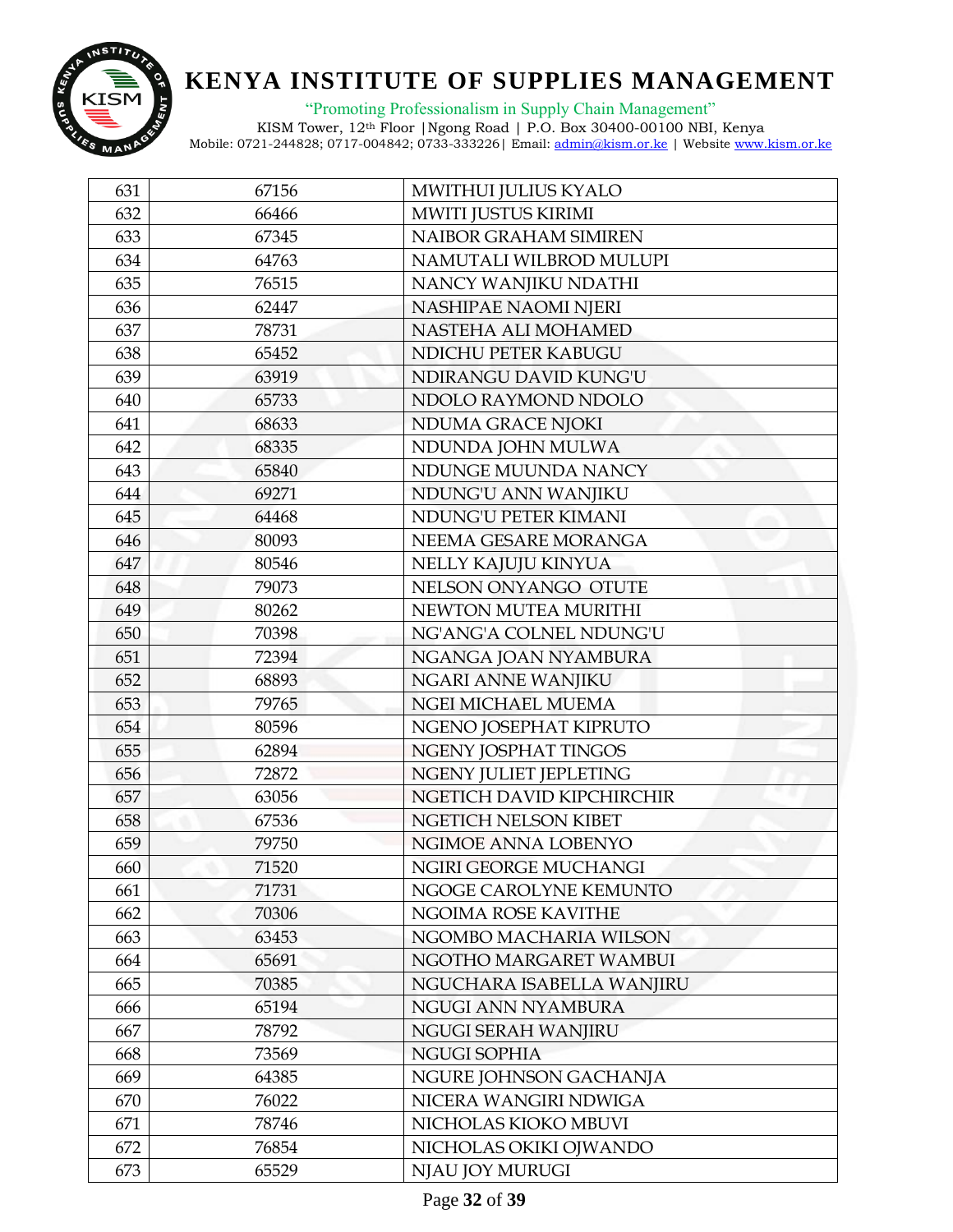

"Promoting Professionalism in Supply Chain Management"

| 674 | 71247 | NJERI ALICE WANJIRU            |
|-----|-------|--------------------------------|
| 675 | 79489 | NJERU ESTHER MUENI             |
| 676 | 63057 | NJOROGE JANE WANGARI           |
| 677 | 73958 | NJOROGE JOSHUA GITOHO          |
| 678 | 72580 | NJUGUNA ESTHER WANJIRU         |
| 679 | 70539 | NJUGUNA JANE WAIRIMU           |
| 680 | 79475 | <b>NKANAE</b>                  |
| 681 | 78264 | NOAH KIPRUTO RONO              |
| 682 | 63497 | NTHUSI JEREMIAH KIIO           |
| 683 | 74905 | NTONTO BENSON LESHAO           |
| 684 | 67121 | NYABOKE BEATRICE MECHA         |
| 685 | 64944 | NYABUTO RESAH WANAMBISI        |
| 686 | 70688 | NYAEGA EGRA KWAMBOKA           |
| 687 | 71001 | NYAGA EUNICE NYAGA             |
| 688 | 63145 | NYAGA MORRIS TIMOTHY           |
| 689 | 77294 | NYAGECHANGA CHRISTABEL NYANCHA |
| 690 | 71292 | NYAGU DANIEL MACHARIA          |
| 691 | 80160 | NYAGWA ROBERT OUKO             |
| 692 | 62952 | NYAIRO GILBERT ONGUSO          |
| 693 | 68967 | NYAKI MARTIN MWIKI             |
| 694 | 63494 | NYAKOE JAMES N.                |
| 695 | 72956 | NYAMOTI THOMAS MATOKE          |
| 696 | 79785 | NYANDIKA BENARD NYATUNDO       |
| 697 | 70750 | NYANGAI IRENE MORAA            |
| 698 | 71629 | NYANGAU JUSPHER GISORE         |
| 699 | 71334 | NYANGU ESTHER KALEKYE          |
| 700 | 76429 | NYANGWESO ONYANGO REUBEN       |
| 701 | 72910 | NYAWIRA AGNES WANJA            |
| 702 | 73378 | NYONGESA MIRIAM MWENDE         |
| 703 | 71513 | NYONGESA VICTOR NYONGESA       |
| 704 | 68282 | NZAI CHARLES CHAMA             |
| 705 | 71439 | NZAMBU JACQUELENE MWENDE       |
| 706 | 70247 | NZIOKA CATHERINE MATITI        |
| 707 | 65343 | OBAT EDWINA AKINYI             |
| 708 | 72300 | OBOKO JACKLINE KWAMBOKA        |
| 709 | 74357 | OBOLA HASSMAN ONYANGO          |
| 710 | 63699 | OBONYO OPIYO PAULINE           |
| 711 | 67396 | OBUOLO CLARE ACHIENG           |
| 712 | 63174 | OCHELLE CAROLINE AUMA          |
| 713 | 80571 | OCHIENG ALEX OBIERO            |
| 714 | 75550 | OCHIENG ANTONEY OMONDI         |
| 715 | 74422 | OCHIENG EVALINE AKOTH          |
| 716 | 71673 | OCHIENG JOHN ODHIAMBO          |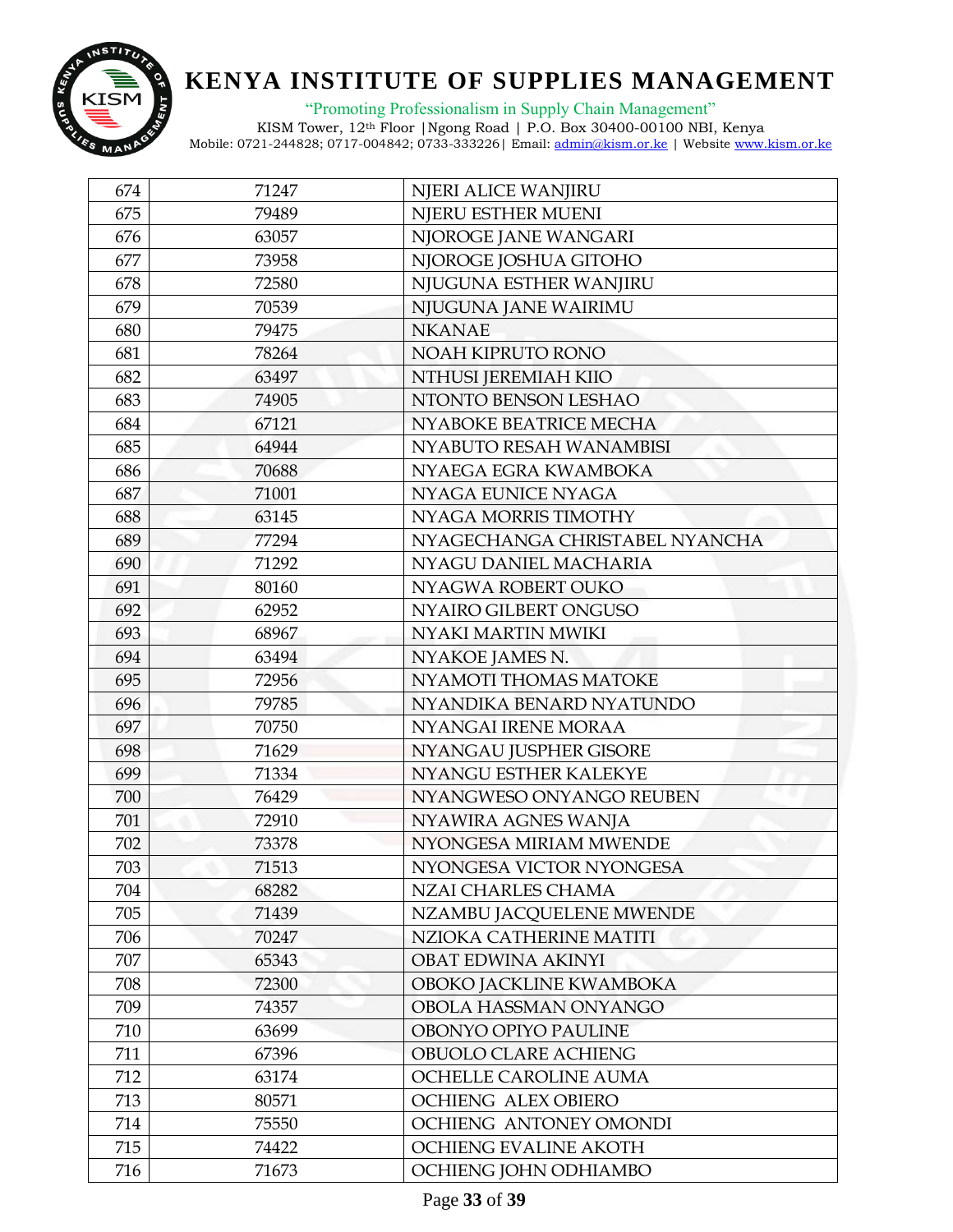

"Promoting Professionalism in Supply Chain Management"

| 717 | 63958 | OCHIENG' JOYCE AWINJA      |
|-----|-------|----------------------------|
| 718 | 63157 | OCHIENG' OMBURO ELISHA     |
| 719 | 73293 | OCHOLA OKULLO              |
| 720 | 65460 | OCHOM DORINE ACHOLA        |
| 721 | 73618 | ODAGO ZEDEKIAH OCHIENG     |
| 722 | 79452 | ODHIAMBO CHRISPINE ONYANGO |
| 723 | 63119 | ODHIAMBO DAVID ODHIAMBO    |
| 724 | 80566 | ODHIAMBO ROY OMOLLO        |
| 725 | 70647 | ODHIAMBO SILLA OJWANG      |
| 726 | 66624 | ODHIAMBO TOM OTIENO        |
| 727 | 78459 | ODHIAMBO WESONGA BONFACE   |
| 728 | 69678 | ODONGO BERYANCE MAXMILLAH  |
| 729 | 64459 | ODOUR MAURICE JONE         |
| 730 | 71306 | ODUOR AUSTNE ABRAHAM       |
| 731 | 79603 | <b>OENGA JOEL ENDOSA</b>   |
| 732 | 73744 | OGADA DAN OGADA            |
| 733 | 63892 | OGINDA ELIJAH OGINDA       |
| 734 | 65233 | OGOLA KENNEDY OCHIENG      |
| 735 | 63943 | OGOTI CHRISPINUS MAHAGA    |
| 736 | 70610 | OGOTI STELLA LWAMBOKA      |
| 737 | 67750 | OGWANG' ANTONY OCHIENG'    |
| 738 | 62438 | OGWANG GEORGE ODONGO       |
| 739 | 64155 | OKELLOH IBRAHIM O.         |
| 740 | 80497 | <b>OKELO TOBIAS</b>        |
| 741 | 80565 | OKEYO ERICK MAIKARA        |
| 742 | 65046 | OKEYO SILAS GEORGE         |
| 743 | 65225 | OKINYI MAYUNGA JULIUS      |
| 744 | 72631 | OKIOGA JAMES GETUGI        |
| 745 | 70128 | OKOTH MARGARET AGOLLA      |
| 746 | 65664 | OKOTH OTIENO SOSTANIS      |
| 747 | 62701 | OKUMU PHILIP JOSEPH        |
| 748 | 73770 | OKURO BRIAN ETYANG         |
| 749 | 63195 | <b>OLACK JAEL AKINYI</b>   |
| 750 | 79959 | OLIVE MLALE MKAKINA        |
| 751 | 63516 | OLUOCH ROSEMARY AKINYI     |
| 752 | 68136 | <b>OMAI KEVIN MOINDI</b>   |
| 753 | 76249 | OMAR MOHAMED DAHIR         |
| 754 | 73771 | <b>OMBATI PERPATURE</b>    |
| 755 | 73720 | OMBETA KEPHA NYANGAU       |
| 756 | 64913 | OMBUKI KENNEDY NYAMBEGA    |
| 757 | 69150 | <b>OMEDO ROSE AWUOR</b>    |
| 758 | 66445 | OMITI WYCLIFFE ODOUR       |
| 759 | 71426 | OMMBONGO GILBERT ALLELA    |
|     |       |                            |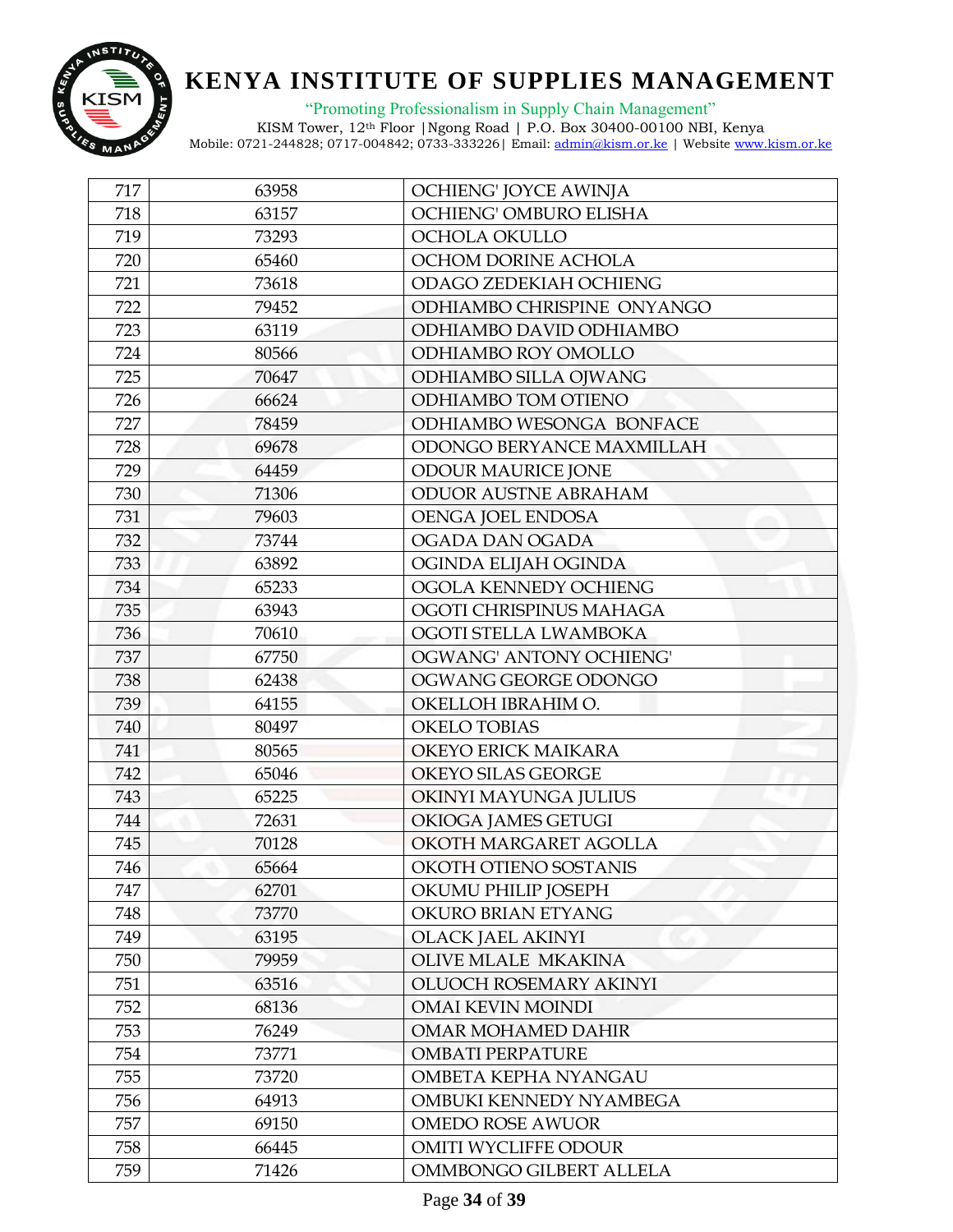

"Promoting Professionalism in Supply Chain Management"

| 760 | 79662 | <b>OMODIA WINNIE AKINYI</b>  |
|-----|-------|------------------------------|
| 761 | 63393 | OMOLLO DEXTER OCHUKA         |
| 762 | 75056 | OMOLO ROSEMARY AKINYI        |
| 763 | 64367 | OMONDI BOARD ALFRED          |
| 764 | 65823 | OMONDI OKENO CHRIS           |
| 765 | 65040 | <b>OMONDI STEVENS MUSEWE</b> |
| 766 | 63454 | ONCHOKE BENJAMIN NYARIKI     |
| 767 | 76278 | ONGARO MAGANGA JOB           |
| 768 | 62698 | ONG'ONGE TOM OUMA            |
| 769 | 67149 | ONGWAE NAOM KERUBO           |
| 770 | 73990 | ONYANGO BEATRICE APIYO       |
| 771 | 63451 | ONYANGO GERALD OMONDI        |
| 772 | 66545 | ONYANGO KENNEDY MANGO        |
| 773 | 72665 | OPONDO CRISPINE OMONDI       |
| 774 | 76076 | ORINA ENOCK ORWOBA           |
| 775 | 70745 | ORORI JARED MOGENI           |
| 776 | 79730 | ORUKO CAROLYN AKINYI         |
| 777 | 65284 | <b>OSAMBA BEATRICE AWUOR</b> |
| 778 | 72496 | <b>OSANO DUNCAN</b>          |
| 779 | 68432 | OSIR ELLY OCHIENG            |
| 780 | 75473 | <b>OSMAN JIRMA DUBA</b>      |
| 781 | 68340 | OSODO ELVINA ATIENO          |
| 782 | 65591 | OSODO JOSEPH WASONGA         |
| 783 | 71020 | OTIENDE MARY ACHIENG         |
| 784 | 71619 | OTIENO ERIC ODUOR            |
| 785 | 69114 | OTIENO FREDRICK OKUMU        |
| 786 | 67819 | OTIENO JAMES ODHIAMBO        |
| 787 | 62458 | OTIENO OKWATTA MARTIN        |
| 788 | 62968 | OTINEO PRAXEDES A.           |
| 789 | 71211 | OTIU MACKLINE ATIENO         |
| 790 | 68427 | <b>OUKO RYAN ALFRED</b>      |
| 791 | 65095 | <b>OUMA FELIX SING'ORA</b>   |
| 792 | 66499 | <b>OWALA GEORGE OKEYO</b>    |
| 793 | 71440 | OWINO GORDON OCHIENG         |
| 794 | 68027 | <b>OWISO DORCAS AWINO</b>    |
| 795 | 68294 | <b>OWITI ELISHA OTIENO</b>   |
| 796 | 71948 | <b>OWUOR ELMAH AKOTH</b>     |
| 797 | 62967 | <b>OWUOR PETER PASAKA</b>    |
| 798 | 66536 | <b>OWUOR WINNIE ATIENO</b>   |
| 799 | 63258 | OWUOTH GODFRED GILLY         |
| 800 | 79425 | OYARO NYABOKE VANE           |
| 801 | 80222 | OYIER AUSTINE TUNYA          |
| 802 | 69889 | OYOLO MATHEW ADHOCH          |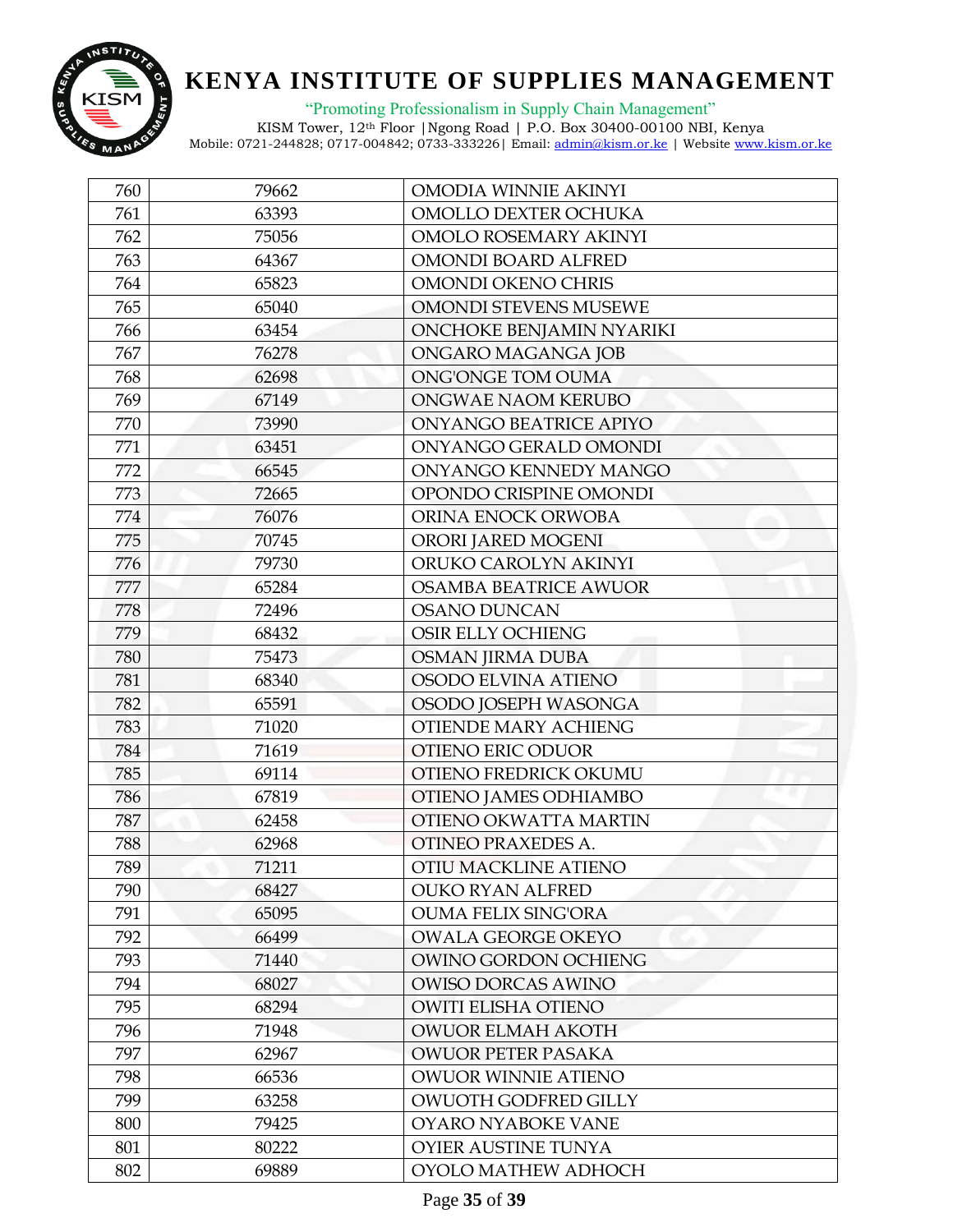

"Promoting Professionalism in Supply Chain Management"

| 803 | 67836 | OYOO ISABELLA CHRISTINE           |
|-----|-------|-----------------------------------|
| 804 | 74504 | OYOO JUDITH ADHIAMBO              |
| 805 | 77891 | PATRICIA CHEROTICH LANGAT         |
| 806 | 68092 | PATRICIA NYAGUTHIE WANYOIKE       |
| 807 | 70045 | PATRICK GITHAGA MUTUMA            |
| 808 | 62930 | PATRICK KIPROTICH MALAKWEN        |
| 809 | 74789 | PATRICK KIPTOO KORIR              |
| 810 | 77593 | PAUL GITAU MUGURO                 |
| 811 | 63106 | PAUL PANUEL NYAGA                 |
| 812 | 79072 | PEACE HELLEN ACHIENG WANGA        |
| 813 | 80245 | PENINAH BINSARI NYAENDA           |
| 814 | 78364 | PERIS CHEPLETING KEINO            |
| 815 | 71447 | PERTET RESIAN RACHEL              |
| 816 | 75258 | PETER SAIDIMU LENGOPITO           |
| 817 | 78177 | PETER ANDANJE WAFULA              |
| 818 | 73355 | PETER FIDEL MUEMA                 |
| 819 | 75411 | PETER KIBET MARITIM               |
| 820 | 78968 | PETER MWANDIKWA KATHUKI           |
| 821 | 78620 | PETER OTIENO ODINDO               |
| 822 | 77172 | PETRONILLA REHEMA KEAH            |
| 823 | 67746 | PHILIP HENRY MUSAU                |
| 824 | 79505 | PHILIP JOSEPH MUMO                |
| 825 | 79046 | PHILIP KIPKEMEI YATOR             |
| 826 | 64349 | PRISCAH CHEPCHIRCHIR BETT         |
| 827 | 76684 | PSERET PETER RIONORIPO AKUDUNYANG |
| 828 | 72744 | PURITY IMWENDWA KAMBURA           |
| 829 | 73999 | <b>QUMBI GALM DOYO</b>            |
| 830 | 63670 | RAINI GEKE CHRISTOPHER            |
| 831 | 64337 | RANGERIA JARED ONSOTI             |
| 832 | 72327 | RASUGU MIRIAM NYASUTA             |
| 833 | 64343 | RAYOLA DOROTHY AUMA               |
| 834 | 72625 | REBECCA WANJIRA GITONGA           |
| 835 | 78553 | REHEMA MNYAZI MJAMBILI            |
| 836 | 62812 | RIBIRU JAMES KARANJA              |
| 837 | 75560 | RICHARD KIPLIMO MAIYO             |
| 838 | 79117 | RICHARD MAITHA KILUNDO            |
| 839 | 80589 | RICHARD MUMO SIMON                |
| 840 | 62784 | RICHU EVANGELINE WAMBUI           |
| 841 | 79775 | ROBAI NAKHUMICHA SITTI            |
| 842 | 80564 | ROBINA MORAA NYANGWESO            |
| 843 | 69492 | RONO BENARD KIPKOECH              |
| 844 | 68758 | RONO BENARD KIPYEGON              |
| 845 | 80202 | <b>ROSE NJERI KING'ORI</b>        |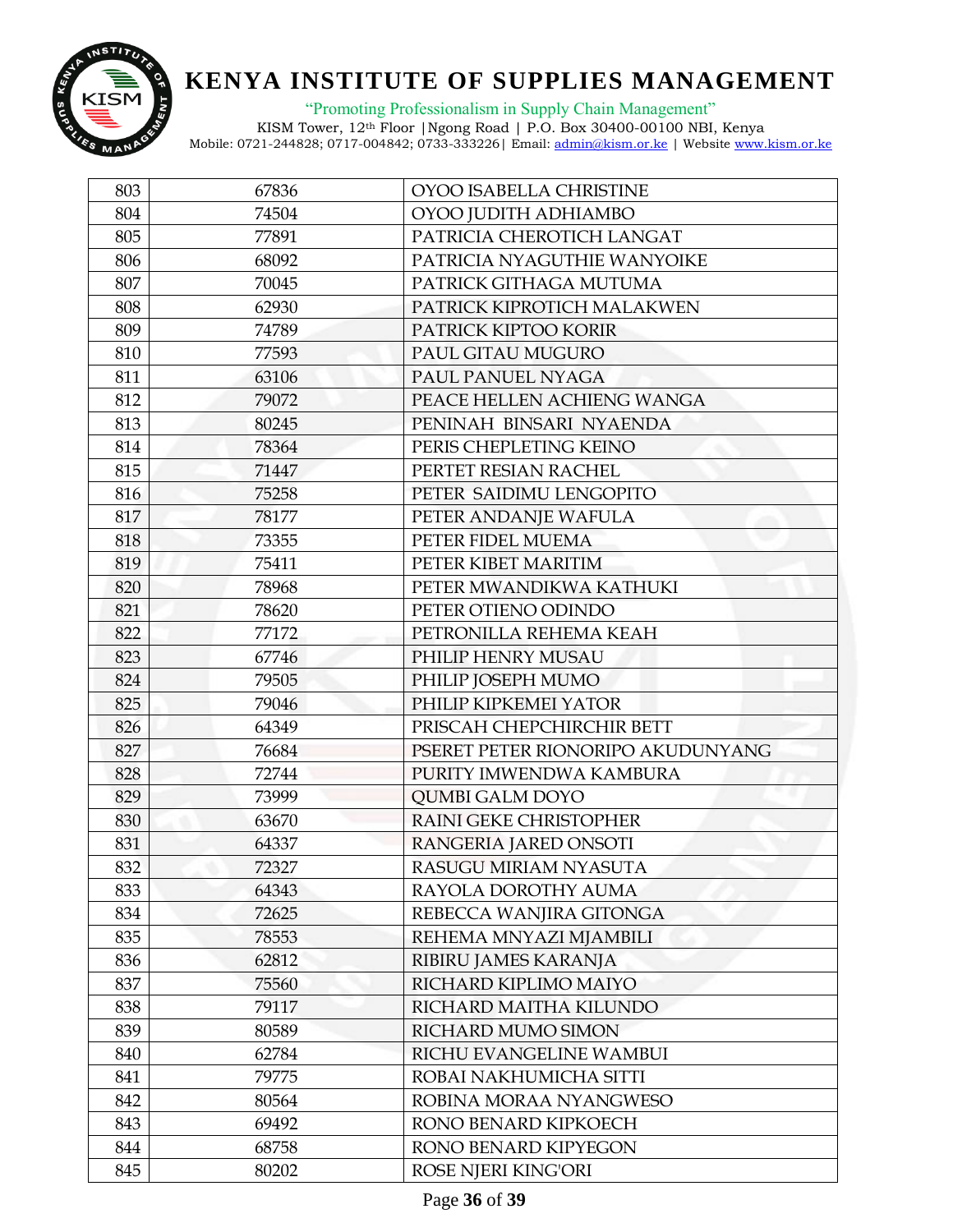

"Promoting Professionalism in Supply Chain Management"

| 846 | 80585 | ROSE WANGARI CHEGE            |
|-----|-------|-------------------------------|
| 847 | 80586 | ROSELYN OMARI APUNGU          |
| 848 | 70029 | ROSEMARY OGWAGO               |
| 849 | 80494 | ROSEMARY ORANGA OMUKHANGO     |
| 850 | 68188 | ROTICH LOUIS MICHAEL          |
| 851 | 63081 | ROTICH VINCENT ROTICH         |
| 852 | 77286 | RUTH MILCENT ABAKALWA         |
| 853 | 80116 | <b>RUTH MUTHINA MULU</b>      |
| 854 | 76061 | <b>RUTH WAIRIMU KIMANI</b>    |
| 855 | 73178 | RUTO CHEBET ANNAH             |
| 856 | 66195 | RUTTO KIBET SHADRACK          |
| 857 | 68558 | SAHARA ISSACK ALI             |
| 858 | 71666 | SAINA NAOMI CHELIMO           |
| 859 | 78327 | <b>SALAD SWALEH ABASHORA</b>  |
| 860 | 64382 | <b>SALASIA KEVIN WAMBUTSI</b> |
| 861 | 65136 | <b>SALERI ABIGAEL MALEMBA</b> |
| 862 | 78292 | <b>SALOME WAITHIRA MUCHAI</b> |
| 863 | 75038 | <b>SAMSON KENYANYA MOTURI</b> |
| 864 | 72385 | <b>SAMUEL MBUVI MANG'AA</b>   |
| 865 | 79298 | <b>SAMUEL WATIMU WASIKE</b>   |
| 866 | 77811 | <b>SARAH KWAMBOKA KINGI</b>   |
| 867 | 65427 | <b>SAWE EDNA JEPCHUMBA</b>    |
| 868 | 70467 | SERONEY JOSEPH KIMELI         |
| 869 | 65203 | <b>SHALAKHA SHEM MUSEVE</b>   |
| 870 | 71927 | SHEILLAH CHEPKOECH            |
| 871 | 70157 | SHIRAMBA NOAH MUGOGO          |
| 872 | 70913 | SIFUMA ALFRED WAMUKOTA        |
| 873 | 71524 | SIGAT AMINAZAHRA MOHAMUD      |
| 874 | 71156 | <b>SIKUKU JUMA AMOS</b>       |
| 875 | 73669 | SILA RUTH NTHENYA             |
| 876 | 79313 | SILAS KIMITEI CHEBII          |
| 877 | 70781 | <b>SILAS KIPTOO KOROS</b>     |
| 878 | 77035 | <b>SIMON MATHENGE MWAI</b>    |
| 879 | 70498 | <b>SIMON NGALA SYENGO</b>     |
| 880 | 68892 | SIMON STANLEY MAINA           |
| 881 | 80555 | SIRAJIRAHMAN HASSAN HIRSI     |
| 882 | 64686 | SIRENGO MARTHA NAMALWA        |
| 883 | 63836 | SOITA NATHAN MASINDANO        |
| 884 | 71926 | SOLOMON JOYLENE MWELU         |
| 885 | 66526 | SOLOMON KIPSIRIA BIWOTT       |
| 886 | 79269 | STELLA JEPKORIR MITEI         |
| 887 | 65058 | STEPHEN KARIUKI MUNGAI        |
| 888 | 77635 | STEPHEN MWANGI NDERI          |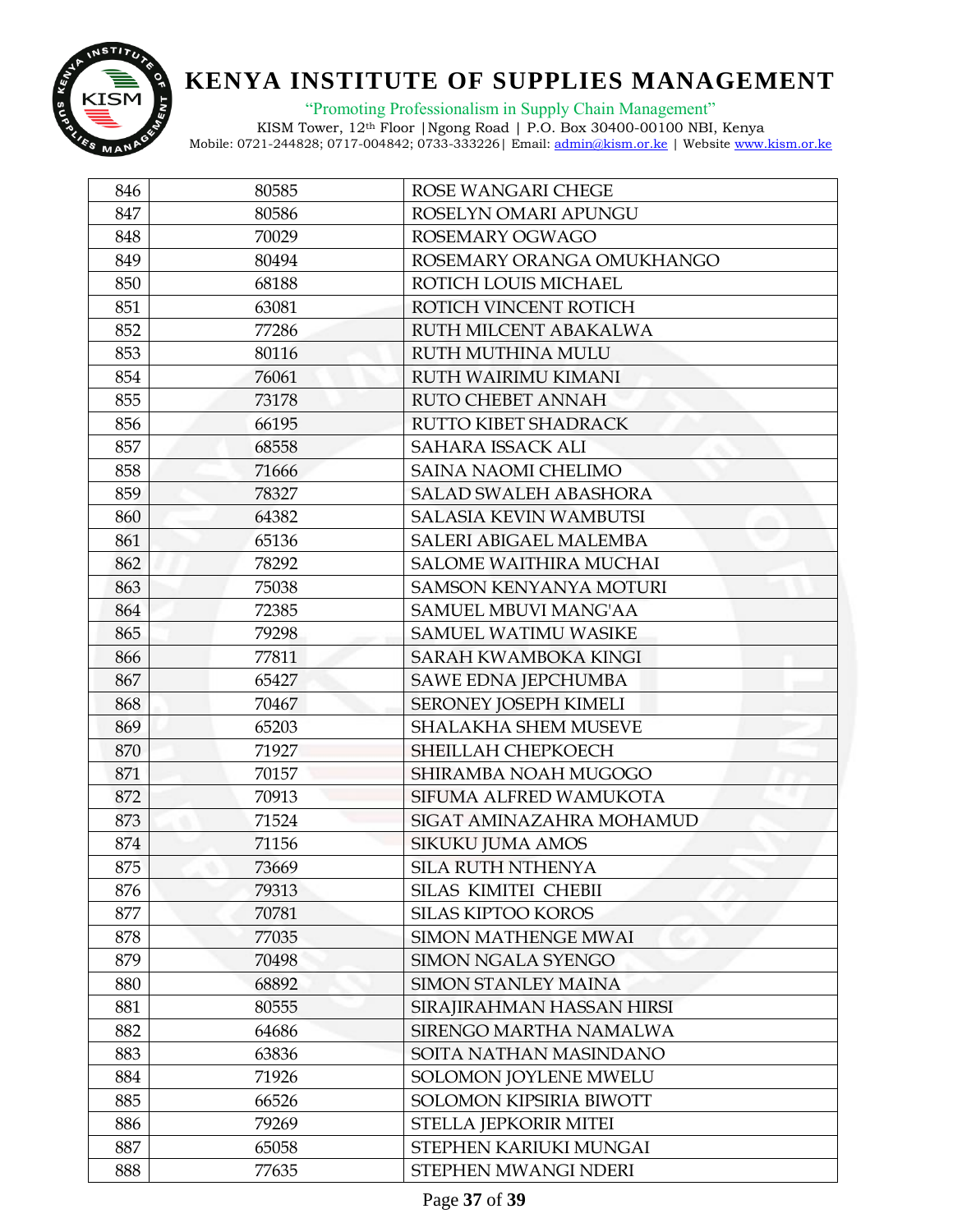

"Promoting Professionalism in Supply Chain Management"

| 889 | 80344 | STEPHEN OOKO OUMA                 |
|-----|-------|-----------------------------------|
| 890 | 74491 | <b>STEPHEN SAMMY</b>              |
| 891 | 79082 | STEPHEN WACHIRA GATHONI           |
| 892 | 73944 | SUCYLINE NYAWIRA MWANIKI          |
| 893 | 80558 | SYLVIA NYAWIRA WACHIRA            |
| 894 | 78091 | <b>TABITHA NELLERIA BARASA</b>    |
| 895 | 74591 | TABITHA NYAMBURA MWANGI           |
| 896 | 72587 | <b>TALLAM BEATRICE BUNDOTICH</b>  |
| 897 | 67865 | <b>TANUI SARAH JESANG</b>         |
| 898 | 74202 | <b>TAURA</b>                      |
| 899 | 80581 | <b>TERESA KAGURE GITHU</b>        |
| 900 | 67371 | THEOPHILUS K. LABOSO              |
| 901 | 72035 | <b>THOGO RUTH NJERI</b>           |
| 902 | 76678 | <b>THOMAS KIPRONO KOECH</b>       |
| 903 | 64096 | THOMAS OTIENO AFWAMBO             |
| 904 | 63388 | <b>THUGE LOISE MUMBI</b>          |
| 905 | 69125 | <b>THUKU GLADYS NJERI</b>         |
| 906 | 78666 | <b>TIMOTHY WASIKE BAKASA</b>      |
| 907 | 69450 | TING'AA JOHN LOTULYA              |
| 908 | 70776 | <b>TIREN CHRISTOPHER KIPKOECH</b> |
| 909 | 77075 | TOM MOGERE MOSOMI                 |
| 910 | 77034 | <b>TRUPHENA CHEROTICH</b>         |
| 911 | 73650 | <b>TULI IRENE MUMBI</b>           |
| 912 | 63828 | TUNJE ANTHONY NDAGO               |
| 913 | 79314 | VALARY AKINYI OTIENO              |
| 914 | 79033 | VELINDA CYNTHIA NAFULA            |
| 915 | 80365 | <b>VERNAH BENARDETTE AWUOR</b>    |
| 916 | 75639 | VICTOR BOSIRE OKEMWA              |
| 917 | 80247 | VICTOR OSIRI OCHIENO              |
| 918 | 63599 | VICTOR WASWA NYONGESA             |
| 919 | 77374 | <b>VIDIAN ACHIENG SALIM</b>       |
| 920 | 66814 | VINLEY MWAMBI OBWOCHA             |
| 921 | 80507 | <b>VIVIAN KEYA AURA</b>           |
| 922 | 73546 | WABOMBA BRIDGID NANYAMA           |
| 923 | 63012 | WACHIRA ROBERT KANYI              |
| 924 | 67301 | WACHIRA SHELMITH WANJIRU          |
| 925 | 72437 | <b>WACHIURI ZACHARY MURIITHI</b>  |
| 926 | 71227 | WAFULA ANTHONY WANYONYI           |
| 927 | 63190 | WAFULA NAVASAA EDITH              |
| 928 | 64392 | <b>WAIGANJO ROBERTMAINA</b>       |
| 929 | 62573 | WAINAINA KEZIA NJERI              |
| 930 | 64842 | <b>WAITA MARK WAITA</b>           |
| 931 | 68482 | WAITHAKA CHARLES CHEGE            |